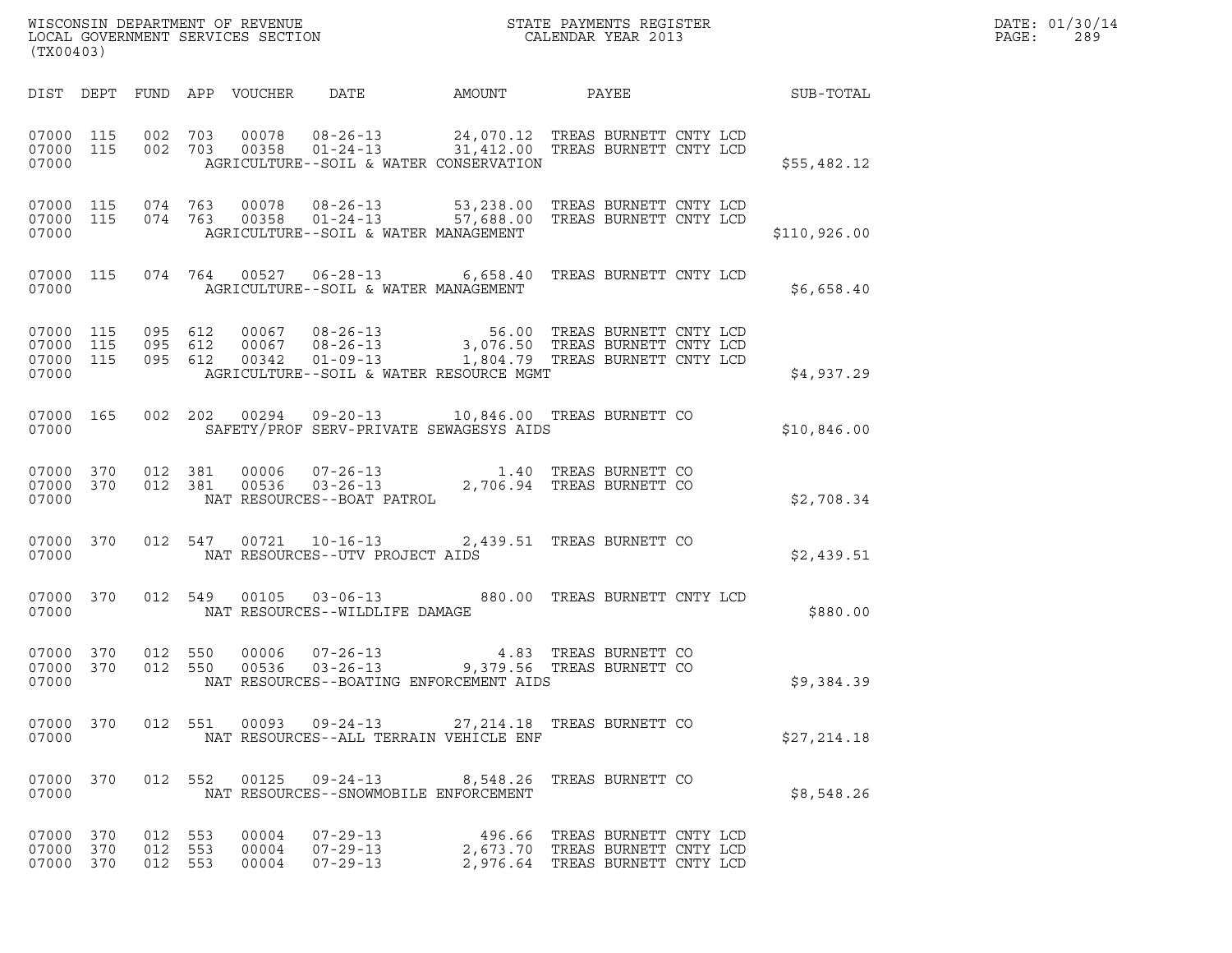| (TX00403)                                                                             |                                 |                                 |                                           |                                                                                                                                 |                                                                    |                                                                                                                                |             |
|---------------------------------------------------------------------------------------|---------------------------------|---------------------------------|-------------------------------------------|---------------------------------------------------------------------------------------------------------------------------------|--------------------------------------------------------------------|--------------------------------------------------------------------------------------------------------------------------------|-------------|
| DIST<br>DEPT                                                                          | FUND                            | APP                             | <b>VOUCHER</b>                            | DATE                                                                                                                            | AMOUNT                                                             | PAYEE                                                                                                                          | SUB-TOTAL   |
| 07000<br>370<br>07000<br>370<br>370<br>07000<br>07000<br>370<br>370<br>07000<br>07000 | 012<br>012<br>012<br>012<br>012 | 553<br>553<br>553<br>553<br>553 | 00004<br>00046<br>00046<br>00105<br>00105 | $07 - 29 - 13$<br>$10 - 31 - 13$<br>$10 - 31 - 13$<br>$03 - 06 - 13$<br>$03 - 06 - 13$<br>NAT RESOURCES--WILDLIFE DAMAGE CLAIMS | 778.31<br>1,185.86<br>4,201.10<br>11,946.38<br>8,700.00            | TREAS BURNETT CNTY LCD<br>TREAS BURNETT CNTY LCD<br>TREAS BURNETT CNTY LCD<br>TREAS BURNETT CNTY LCD<br>TREAS BURNETT CNTY LCD | \$32,958.65 |
| 07000<br>370<br>07000<br>370<br>370<br>07000<br>07000                                 | 012<br>012<br>012               | 563<br>563<br>563               | 00784<br>00882<br>01797                   | $10 - 23 - 13$<br>$11 - 06 - 13$<br>$01 - 14 - 13$                                                                              | 2,348.00<br>NAT RESOURCES--COUNTY CONSERVATION AIDS                | 2,115.00 TREAS BURNETT CNTY<br>2,324.68 TREAS BURNETT CO<br>TREAS BURNETT CNTY                                                 | \$6,787.68  |
| 07000<br>370<br>07000                                                                 | 012                             | 564                             | 00234                                     | $04 - 05 - 13$<br>NAT RESOURCES--RECREATION AIDS-FISH                                                                           | 5,292.25                                                           | TREAS BURNETT CNTY                                                                                                             | \$5,292.25  |
| 07000<br>370<br>07000                                                                 | 012                             | 567                             | 00003                                     | $02 - 12 - 13$<br>NAT RESOURCES--COUNTY FOREST AIDS                                                                             | 53,276.81                                                          | TREAS BURNETT CO                                                                                                               | \$53,276.81 |
| 07000<br>370<br>370<br>07000<br>370<br>07000<br>07000                                 | 012<br>012<br>012               | 572<br>572<br>572               | 00004<br>00027<br>00050                   | $04 - 03 - 13$<br>$02 - 06 - 13$<br>$07 - 10 - 13$                                                                              | NAT RESOURCES--URBAN FORESTRY/CO FORESTS                           | 35,346.81 TREAS BURNETT CO<br>44,217.33 TREAS BURNETT CO<br>4,000.00 TREAS BURNETT CNTY                                        | \$83,564.14 |
| 07000<br>370<br>07000                                                                 | 012                             | 574                             | 00093                                     | $08 - 05 - 13$<br>NAT RESOURCES--SNOWMOBILE TRAIL AIDS                                                                          | 29,625.00                                                          | TREAS BURNETT CO                                                                                                               | \$29,625.00 |
| 07000<br>370<br>07000<br>370<br>07000                                                 | 012<br>012                      | 575<br>575                      | 00240<br>00529                            | $08 - 14 - 13$<br>$09 - 16 - 13$<br>NAT RESOURCES--SNOWMOBILE TRAIL AIDS                                                        | 29,625.00<br>19,542.73                                             | TREAS BURNETT CNTY<br>TREAS BURNETT CNTY                                                                                       | \$49,167.73 |
| 07000<br>370<br>370<br>07000<br>07000<br>370<br>370<br>07000<br>07000                 | 012<br>012<br>012<br>012        | 576<br>576<br>576<br>576        | 00094<br>00095<br>00246<br>03086          | $08 - 05 - 13$<br>$08 - 05 - 13$<br>$08 - 14 - 13$<br>$05 - 14 - 13$                                                            | 15,000.00<br>18,840.00<br>NAT RESOURCES--ALL-TERRAIN VEHICLE TRAIL | TREAS BURNETT CO<br>5,050.00 TREAS BURNETT CO<br>TREAS BURNETT CNTY<br>17,560.50 TREAS BURNETT CNTY                            | \$56,450.50 |
| 07000<br>370<br>07000                                                                 |                                 |                                 |                                           |                                                                                                                                 | NAT RESOURCES--ALL-TERRAIN VEHICLE TRAIL                           | 012 577 00248 08-14-13 5,070.00 TREAS BURNETT CNTY                                                                             | \$5,070.00  |
| 07000<br>370<br>07000                                                                 |                                 | 012 584                         | 00025                                     | $09 - 03 - 13$<br>NAT RESOURCES--PMT IN LIEU OF TAXES                                                                           | 14,007.00                                                          | TREAS BURNETT CO                                                                                                               | \$14,007.00 |
| 370<br>07000                                                                          |                                 | 012 663                         | 00395                                     | $08 - 29 - 13$                                                                                                                  |                                                                    | 1,466.26 TREAS BURNETT CNTY LCD                                                                                                |             |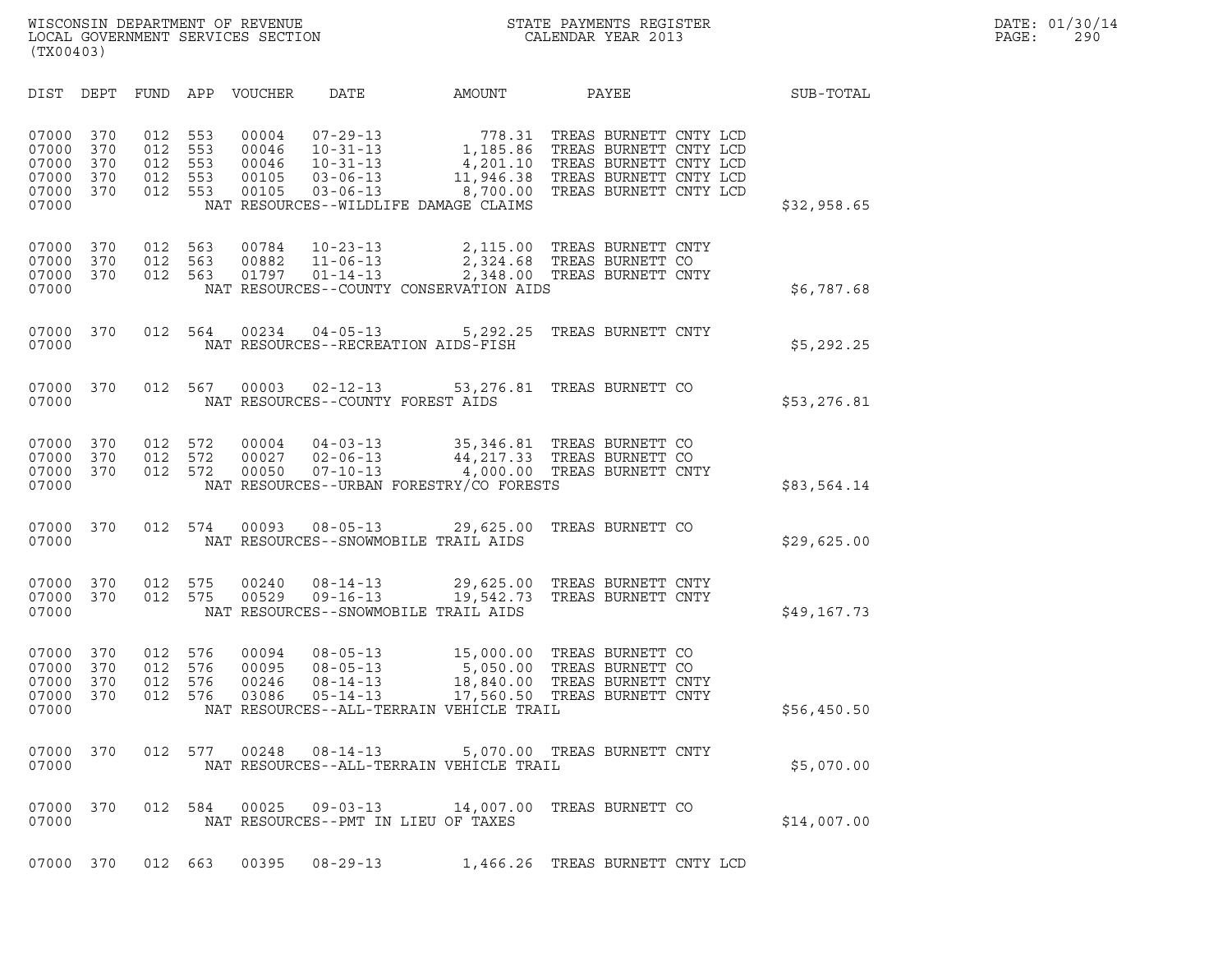| WISCONSIN DEPARTMENT OF REVENUE<br>LOCAL GOVERNMENT SERVICES SECTION<br>(TX00403) | STATE PAYMENTS REGISTER<br>CALENDAR YEAR 2013 | DATE: 01/30/14<br>PAGE:<br>-291 |
|-----------------------------------------------------------------------------------|-----------------------------------------------|---------------------------------|

| (TX00403)                                                                                                                                                                                             |                                                                                  |                                                                                                                                                                                              |                                                                                                                                                                                                                                                         |                                                                                                                     |                                                                                                                                                                                                    |              |
|-------------------------------------------------------------------------------------------------------------------------------------------------------------------------------------------------------|----------------------------------------------------------------------------------|----------------------------------------------------------------------------------------------------------------------------------------------------------------------------------------------|---------------------------------------------------------------------------------------------------------------------------------------------------------------------------------------------------------------------------------------------------------|---------------------------------------------------------------------------------------------------------------------|----------------------------------------------------------------------------------------------------------------------------------------------------------------------------------------------------|--------------|
| DIST<br>DEPT                                                                                                                                                                                          | FUND                                                                             | APP<br>VOUCHER                                                                                                                                                                               | DATE                                                                                                                                                                                                                                                    | AMOUNT                                                                                                              | PAYEE                                                                                                                                                                                              | SUB-TOTAL    |
| 07000<br>370<br>07000<br>370<br>07000                                                                                                                                                                 | 012<br>012                                                                       | 663<br>02110<br>663<br>03515                                                                                                                                                                 | $02 - 19 - 13$<br>$07 - 02 - 13$<br>NAT RESOURCES--LAKES MANAGEMENT GRANTS                                                                                                                                                                              |                                                                                                                     | 2,428.13 TREAS BURNETT CNTY LCD<br>23,530.39 TREAS BURNETT CNTY LCD                                                                                                                                | \$27,424.78  |
| 07000<br>370<br>07000                                                                                                                                                                                 | 012                                                                              | 678<br>03528                                                                                                                                                                                 | $07 - 03 - 13$<br>NAT RESOURCES--INVASIVE AQUATICE SPECIES                                                                                                                                                                                              |                                                                                                                     | 40,576.72 TREAS BURNETT CNTY LCD                                                                                                                                                                   | \$40,576.72  |
| 07000<br>370<br>07000                                                                                                                                                                                 | 074                                                                              | 670<br>40282                                                                                                                                                                                 | $05 - 20 - 13$<br>NAT RESOURCES--RU RECYCLING GRANT                                                                                                                                                                                                     | 83,557.85                                                                                                           | TREAS BURNETT CO                                                                                                                                                                                   | \$83,557.85  |
| 07000<br>370<br>07000                                                                                                                                                                                 | 074                                                                              | 673<br>40282                                                                                                                                                                                 | $05 - 20 - 13$<br>NAT RESOURCES--RU CONSOLIDATED GRANT                                                                                                                                                                                                  | 3,970.65                                                                                                            | TREAS BURNETT CO                                                                                                                                                                                   | \$3,970.65   |
| 07000<br>395<br>07000                                                                                                                                                                                 | 011                                                                              | 170<br>66643                                                                                                                                                                                 | $02 - 28 - 13$<br>TRANSPORTATION--COUNTY FOREST ROAD AIDS                                                                                                                                                                                               |                                                                                                                     | 11,015.79 TREAS BURNETT CO                                                                                                                                                                         | \$11,015.79  |
| 07000<br>395<br>07000                                                                                                                                                                                 | 011                                                                              | 185<br>77636                                                                                                                                                                                 | $06 - 17 - 13$<br>TRANSPORTATION--HIGHWAY SAFETY-FEDERAL                                                                                                                                                                                                |                                                                                                                     | 4,000.00 BURNETT CO<br>SHERIFFS D                                                                                                                                                                  | \$4,000.00   |
| 07000<br>395<br>07000<br>395<br>07000<br>395<br>07000                                                                                                                                                 | 011<br>011<br>011                                                                | 190<br>68007<br>190<br>82007<br>190<br>94007                                                                                                                                                 | $01 - 07 - 13$<br>$07 - 01 - 13$<br>$10 - 07 - 13$<br>TRANSPORTATION--GENERAL TRANSP AIDS-GTA                                                                                                                                                           |                                                                                                                     | 121,430.24 COUNTY OF BURNETT<br>242,860.48 COUNTY OF BURNETT<br>121,430.26 COUNTY OF BURNETT                                                                                                       | \$485,720.98 |
| 07000<br>395<br>07000                                                                                                                                                                                 | 011                                                                              | 278<br>93902                                                                                                                                                                                 | $11 - 08 - 13$<br>TRANSPORTATION--LRIP/TRIP/MSIP GRANTS                                                                                                                                                                                                 | 85,499.22                                                                                                           | TREAS BURNETT CO                                                                                                                                                                                   | \$85,499.22  |
| 07000<br>410<br>07000                                                                                                                                                                                 | 002                                                                              | 116<br>11357<br>CORRECTIONS--LOCAL AID                                                                                                                                                       | $11 - 05 - 13$                                                                                                                                                                                                                                          | 47,327.70                                                                                                           | TREAS BURNETT CO                                                                                                                                                                                   | \$47,327.70  |
| 07000<br>435<br>07000<br>435<br>07000<br>435<br>07000<br>435<br>07000<br>435<br>07000<br>435<br>07000<br>435<br>07000<br>435<br>07000<br>435<br>07000<br>435<br>07000<br>435<br>07000<br>435<br>07000 | 005<br>005<br>005<br>005<br>005<br>005<br>005<br>005<br>005<br>005<br>005<br>005 | 000<br>90310<br>000<br>90314<br>000<br>90318<br>000<br>90321<br>000<br>90323<br>000<br>90325<br>90400<br>000<br>90402<br>000<br>90403<br>000<br>90406<br>000<br>90408<br>000<br>90411<br>000 | $01 - 01 - 13$<br>$02 - 01 - 13$<br>$03 - 01 - 13$<br>$04 - 01 - 13$<br>$05 - 01 - 13$<br>$06 - 01 - 13$<br>$07 - 01 - 13$<br>$08 - 01 - 13$<br>$09 - 01 - 13$<br>$10 - 01 - 13$<br>$11 - 01 - 13$<br>$12 - 01 - 13$<br>HEALTH SERVICES--STATE/FED AIDS | 11,845.00<br>54,501.00<br>56,512.00<br>200,075.00<br>181,043.00<br>42,005.00<br>49,160.00<br>85,850.00<br>38,493.00 | 44,435.00 BURNETT CO<br>36,718.00 BURNETT CO<br>36,541.00 BURNETT CO<br>BURNETT CO<br>BURNETT CO<br>BURNETT CO<br>BURNETT CO<br>BURNETT CO<br>BURNETT CO<br>BURNETT CO<br>BURNETT CO<br>BURNETT CO | \$837,178.00 |

07000 437 005 000 00000 01-05-13 1,581.35 BURNETT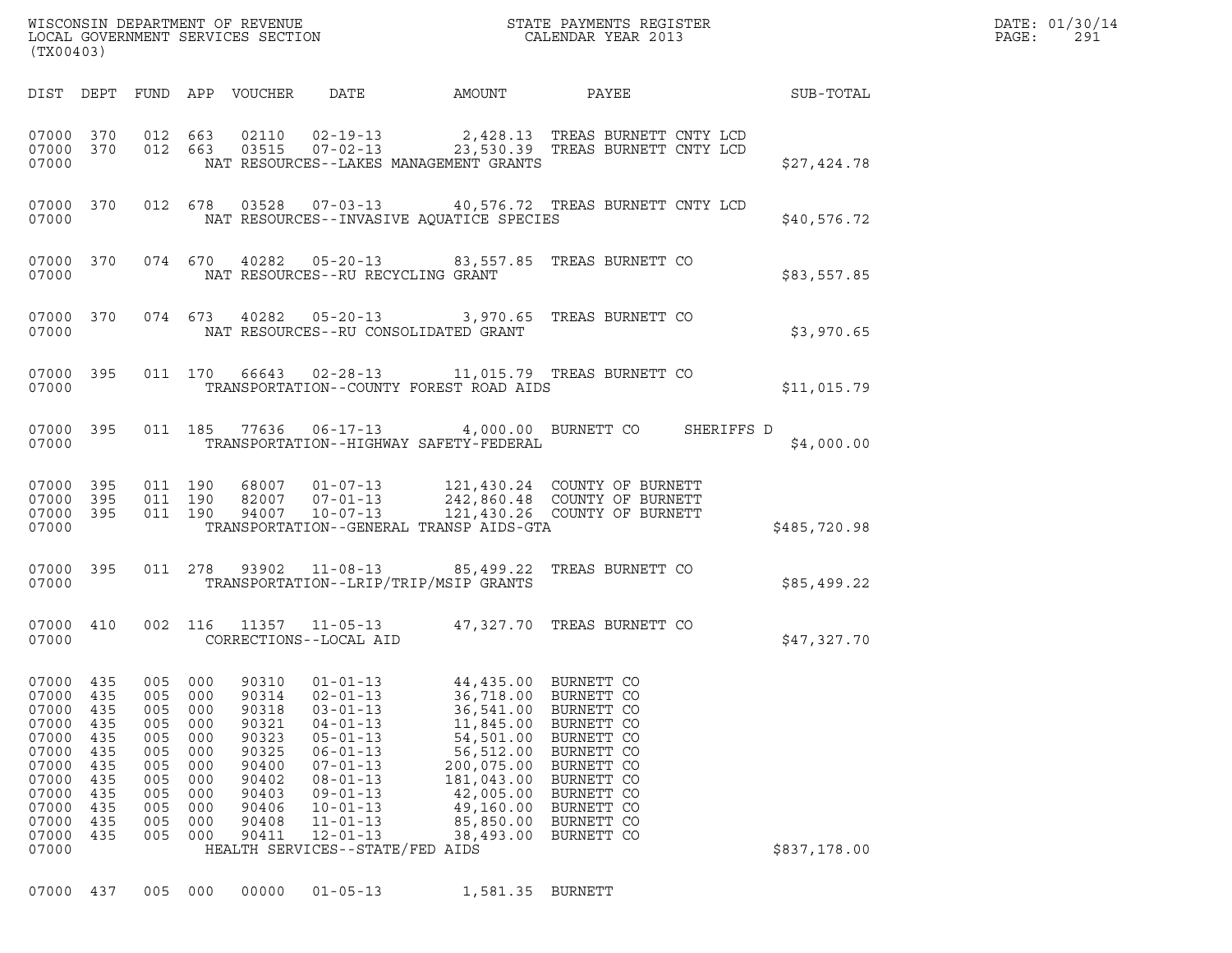DIST DEPT FUND APP VOUCHER DATE AMOUNT PAYEE SUB-TOTAL

| DEPT                                                                                                                                                                                                                 | FUND                                   | APP                                    | VOUCHER                                            | DATE                                                                                   | AMOUNT                                                                                                                 | PAYEE                                                                                                                                                                                                                                                                                            | SUB-TOTAL                                                                                                                                                                                                                                                                                                                                                                                                                                                                                                                                                                                                                                                                                                                                                                                                                                                              |
|----------------------------------------------------------------------------------------------------------------------------------------------------------------------------------------------------------------------|----------------------------------------|----------------------------------------|----------------------------------------------------|----------------------------------------------------------------------------------------|------------------------------------------------------------------------------------------------------------------------|--------------------------------------------------------------------------------------------------------------------------------------------------------------------------------------------------------------------------------------------------------------------------------------------------|------------------------------------------------------------------------------------------------------------------------------------------------------------------------------------------------------------------------------------------------------------------------------------------------------------------------------------------------------------------------------------------------------------------------------------------------------------------------------------------------------------------------------------------------------------------------------------------------------------------------------------------------------------------------------------------------------------------------------------------------------------------------------------------------------------------------------------------------------------------------|
| 437<br>437<br>437                                                                                                                                                                                                    | 005<br>005<br>005                      | 000<br>000<br>000                      | 00000<br>00000<br>00000                            | $01 - 10 - 13$<br>$02 - 05 - 13$<br>$03 - 19 - 13$                                     |                                                                                                                        |                                                                                                                                                                                                                                                                                                  |                                                                                                                                                                                                                                                                                                                                                                                                                                                                                                                                                                                                                                                                                                                                                                                                                                                                        |
| 437<br>437<br>437<br>437<br>437                                                                                                                                                                                      | 005<br>005<br>005<br>005<br>005        | 000<br>000<br>000<br>000<br>000        | 00000<br>00000<br>00000<br>00000<br>00000          | $04 - 05 - 13$<br>$04 - 06 - 13$<br>$05 - 05 - 13$<br>$06 - 07 - 13$<br>$06 - 30 - 13$ | 5,308.12                                                                                                               |                                                                                                                                                                                                                                                                                                  |                                                                                                                                                                                                                                                                                                                                                                                                                                                                                                                                                                                                                                                                                                                                                                                                                                                                        |
| 437<br>437<br>437<br>437<br>437<br>437                                                                                                                                                                               | 005<br>005<br>005<br>005<br>005<br>005 | 000<br>000<br>000<br>000<br>000<br>000 | 00000<br>00000<br>00000<br>00000<br>00000<br>00000 | $07 - 31 - 13$<br>$07 - 05 - 13$<br>$07 - 05 - 13$<br>$08 - 07 - 13$<br>$09 - 05 - 13$ |                                                                                                                        | BURNETT                                                                                                                                                                                                                                                                                          |                                                                                                                                                                                                                                                                                                                                                                                                                                                                                                                                                                                                                                                                                                                                                                                                                                                                        |
| 437<br>437<br>437<br>437                                                                                                                                                                                             | 005<br>005<br>005<br>005               | 000<br>000<br>000<br>000               | 00000<br>00000<br>00000<br>00000                   | $10 - 11 - 13$<br>$10 - 22 - 13$<br>$11 - 26 - 13$<br>$12 - 05 - 13$                   |                                                                                                                        |                                                                                                                                                                                                                                                                                                  |                                                                                                                                                                                                                                                                                                                                                                                                                                                                                                                                                                                                                                                                                                                                                                                                                                                                        |
|                                                                                                                                                                                                                      |                                        |                                        |                                                    |                                                                                        |                                                                                                                        |                                                                                                                                                                                                                                                                                                  | \$665, 407.33                                                                                                                                                                                                                                                                                                                                                                                                                                                                                                                                                                                                                                                                                                                                                                                                                                                          |
| 455                                                                                                                                                                                                                  | 002                                    | 221                                    |                                                    |                                                                                        | 620.00                                                                                                                 | TREAS BURNETT CNTY                                                                                                                                                                                                                                                                               | \$620.00                                                                                                                                                                                                                                                                                                                                                                                                                                                                                                                                                                                                                                                                                                                                                                                                                                                               |
| 455                                                                                                                                                                                                                  | 002                                    | 226                                    | 01792                                              |                                                                                        | 31,012.00                                                                                                              | TREAS BURNETT CO                                                                                                                                                                                                                                                                                 | \$31,012.00                                                                                                                                                                                                                                                                                                                                                                                                                                                                                                                                                                                                                                                                                                                                                                                                                                                            |
| 455                                                                                                                                                                                                                  | 002                                    | 231                                    |                                                    |                                                                                        |                                                                                                                        | TREAS BURNETT CNTY                                                                                                                                                                                                                                                                               | \$4,960.00                                                                                                                                                                                                                                                                                                                                                                                                                                                                                                                                                                                                                                                                                                                                                                                                                                                             |
| 455                                                                                                                                                                                                                  | 002                                    | 263                                    |                                                    |                                                                                        |                                                                                                                        |                                                                                                                                                                                                                                                                                                  | \$14,740.00                                                                                                                                                                                                                                                                                                                                                                                                                                                                                                                                                                                                                                                                                                                                                                                                                                                            |
| 455<br>455<br>455<br>455                                                                                                                                                                                             | 002<br>002<br>002<br>002               | 279<br>279<br>279<br>279               | 00101<br>00551<br>00551                            | 12-06-13<br>12-06-13                                                                   |                                                                                                                        | TREAS BURNETT CNTY                                                                                                                                                                                                                                                                               |                                                                                                                                                                                                                                                                                                                                                                                                                                                                                                                                                                                                                                                                                                                                                                                                                                                                        |
|                                                                                                                                                                                                                      |                                        |                                        |                                                    |                                                                                        |                                                                                                                        |                                                                                                                                                                                                                                                                                                  | \$40,417.34                                                                                                                                                                                                                                                                                                                                                                                                                                                                                                                                                                                                                                                                                                                                                                                                                                                            |
| 455                                                                                                                                                                                                                  | 002                                    | 503                                    | 00007                                              |                                                                                        | 15,562.55                                                                                                              | TREAS BURNETT CO                                                                                                                                                                                                                                                                                 | \$15,562.55                                                                                                                                                                                                                                                                                                                                                                                                                                                                                                                                                                                                                                                                                                                                                                                                                                                            |
| 455                                                                                                                                                                                                                  | 002                                    | 532                                    | 04740                                              |                                                                                        |                                                                                                                        |                                                                                                                                                                                                                                                                                                  | \$15, 297.25                                                                                                                                                                                                                                                                                                                                                                                                                                                                                                                                                                                                                                                                                                                                                                                                                                                           |
| 07000<br>07000<br>07000<br>07000<br>07000<br>07000<br>07000<br>07000<br>07000<br>07000<br>07000<br>07000<br>07000<br>07000<br>07000<br>07000<br>07000<br>07000<br>07000<br>07000<br>07000<br>07000<br>07000<br>07000 | 437<br>437<br>455                      | 005<br>005<br>002                      | 000<br>000<br>279                                  | 00000<br>00000<br>00628                                                                | $03 - 30 - 13$<br>$10 - 05 - 13$<br>$04813$ $07-30-13$<br>01812<br>00101  09-30-13<br>$09 - 30 - 13$<br>$12 - 17 - 13$ | $08 - 07 - 13$<br>09-30-13<br>JUSTICE--LAW ENFORCEMENT SERVICES AID<br>$01 - 08 - 13$<br>JUSTICE--LAW ENFORCEMENT SERVICES<br>00187 02-06-13<br>JUSTICE--LAW ENFORCEMENT TRAINING<br>JUSTICE--TRIBAL LAW ENFORCEMENT<br>$03 - 12 - 13$<br>JUSTICE--VICTIM/WITNESS SERVICES AID<br>$07 - 30 - 13$ | 61,973.65 BURNETT CHILD SUPPORT<br>2,378.55 BURNETT<br>41,426.36 BURNETT<br>3,380.80 BURNETT CHILD SUPPORT<br>42,672.13 BURNETT<br>66,113.78 BURNETT CHILD SUPPORT<br>6,759.04 BURNETT<br>BURNETT<br>53,789.14 BURNETT<br>21,906.27<br>4,042.00 BURNETT CHILD SUPPORT<br>61,835.12 BURNETT CHILD SUPPORT<br>8,385.60 BURNETT<br>174,396.36 BURNETT<br>18,955.85 BURNETT<br>6,134.08 BURNETT<br>63,142.98 BURNETT CHILD SUPPORT<br>13, 275.64 BURNETT CHILD SUPPORT<br>3,517.80 BURNETT<br>4,432.71 BURNETT<br>CHILDREN & FAMILIES--STATE/FEDERAL AIDS<br>4,960.00<br>01-08-13 14,740.00 TREAS BURNETT CO<br>5,680.10 TREAS BURNETT CNTY<br>11,362.44 TREAS BURNETT CNTY<br>7,233.82 TREAS BURNETT CNTY<br>7,405.82<br>8,735.16 TREAS BURNETT CNTY<br>JUSTICE--TREAT ALTERN TO DETENTION-GRANT<br>15,297.25 TREAS BURNETT CO<br>JUSTICE--VICTIM/WITNESS ASSISTANCE SERV |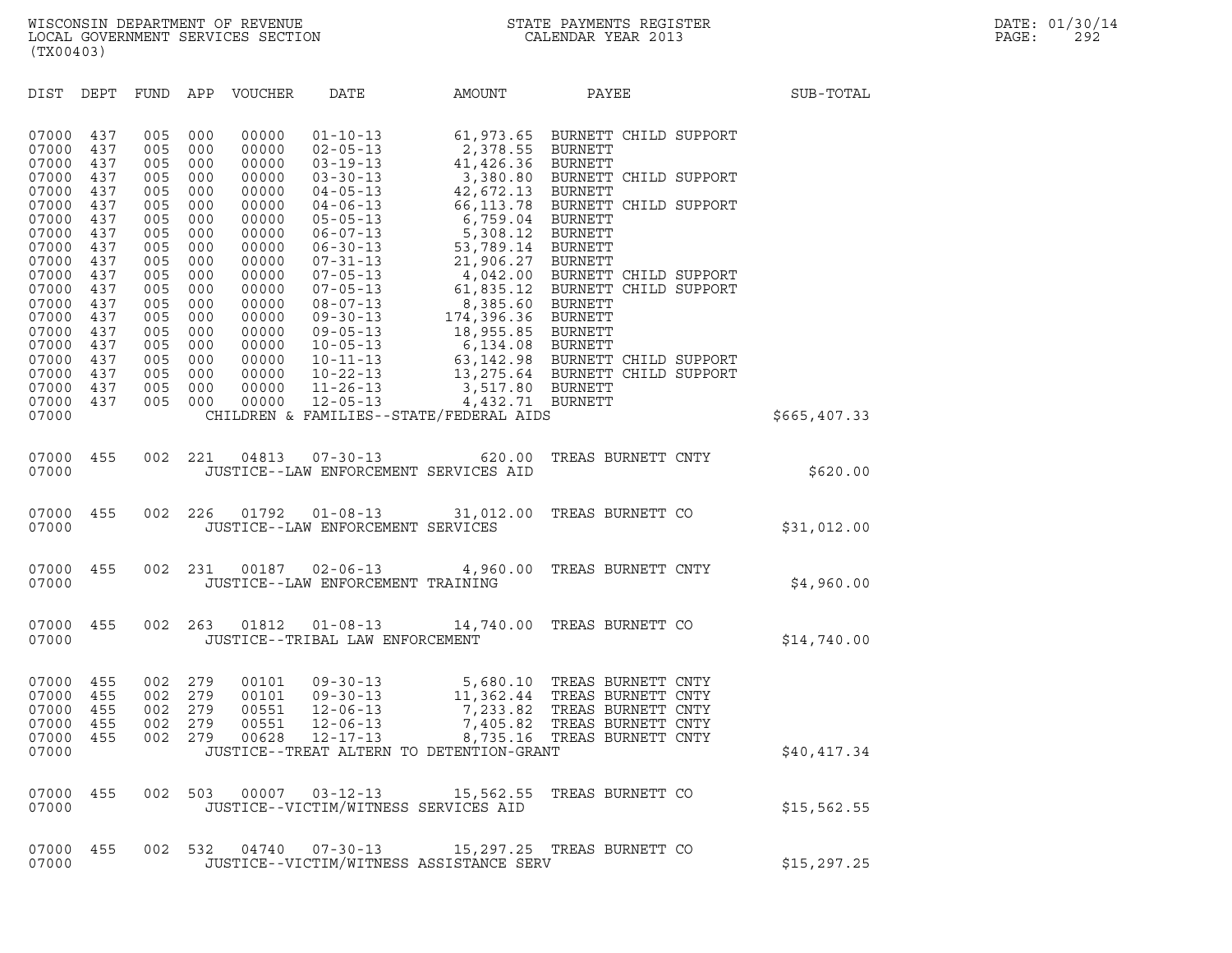| (TX00403)                                                                                                                  |                                                                                                |                                                                                                    |                                                                                         |                                                                                                                            |                                                                                                                                                                                                                                                                                                                      |                                                                                                                                                    |                                                                                                                                                                                                                                                                                      |  |              |  |  |
|----------------------------------------------------------------------------------------------------------------------------|------------------------------------------------------------------------------------------------|----------------------------------------------------------------------------------------------------|-----------------------------------------------------------------------------------------|----------------------------------------------------------------------------------------------------------------------------|----------------------------------------------------------------------------------------------------------------------------------------------------------------------------------------------------------------------------------------------------------------------------------------------------------------------|----------------------------------------------------------------------------------------------------------------------------------------------------|--------------------------------------------------------------------------------------------------------------------------------------------------------------------------------------------------------------------------------------------------------------------------------------|--|--------------|--|--|
|                                                                                                                            |                                                                                                |                                                                                                    |                                                                                         |                                                                                                                            |                                                                                                                                                                                                                                                                                                                      |                                                                                                                                                    |                                                                                                                                                                                                                                                                                      |  |              |  |  |
| 07000                                                                                                                      |                                                                                                |                                                                                                    |                                                                                         |                                                                                                                            | 07000 465 002 308 00838 12-03-13 3,980.00 TREAS BURNETT CO 37000 465 002 308 01130 05-21-13 3,303.00 TREAS BURNETT CO<br>MILITARY AFFAIRS-EMER MGMT-RESPONSE EQMT                                                                                                                                                    |                                                                                                                                                    |                                                                                                                                                                                                                                                                                      |  | \$7,283.00   |  |  |
| 07000                                                                                                                      |                                                                                                |                                                                                                    |                                                                                         |                                                                                                                            | 07000 465 002 337 00658 06-28-13 2,617.00 TREAS BURNETT CO<br>MILITARY AFFAIRS-EMERGENCY MGMT PLANNING                                                                                                                                                                                                               |                                                                                                                                                    |                                                                                                                                                                                                                                                                                      |  | \$2,617.00   |  |  |
| 07000                                                                                                                      |                                                                                                |                                                                                                    |                                                                                         |                                                                                                                            | 07000 465 002 342 00550 02-28-13 15,277.93 TREAS BURNETT CO 07000 465 002 342 00729 08-14-13 14,935.85 TREAS BURNETT CO<br>MILITARY AFFAIRS-EMERGENCY MGMT-FED FUND                                                                                                                                                  |                                                                                                                                                    |                                                                                                                                                                                                                                                                                      |  | \$30, 213.78 |  |  |
| 07000                                                                                                                      |                                                                                                |                                                                                                    |                                                                                         |                                                                                                                            | 07000 465 072 364 00404 01-31-13 2,714.00 TREAS BURNETT CO<br>MILITARY AFFAIRS-EMER MGMT-PLANNING AID                                                                                                                                                                                                                |                                                                                                                                                    |                                                                                                                                                                                                                                                                                      |  | \$2,714.00   |  |  |
| 07000                                                                                                                      |                                                                                                |                                                                                                    |                                                                                         |                                                                                                                            | 07000 485 002 127 05453 06-17-13 850.00 TREAS BURNETT CO<br>VETERANS AFFAIRS GRANTS                                                                                                                                                                                                                                  |                                                                                                                                                    |                                                                                                                                                                                                                                                                                      |  | \$850.00     |  |  |
| 07000                                                                                                                      |                                                                                                |                                                                                                    |                                                                                         |                                                                                                                            | 07000 485 082 267 05453 06-17-13 3,825.00 TREAS BURNETT CO<br>VETERANS AFFAIRS--GRANTS TO COUNTIES                                                                                                                                                                                                                   |                                                                                                                                                    |                                                                                                                                                                                                                                                                                      |  | \$3,825.00   |  |  |
| 07000                                                                                                                      |                                                                                                |                                                                                                    |                                                                                         |                                                                                                                            | 07000 485 082 280 02478 01-02-13 3,743.97 TREAS BURNETT CO<br>VETERANS AFFAIRS--GRANTS                                                                                                                                                                                                                               |                                                                                                                                                    |                                                                                                                                                                                                                                                                                      |  | \$3,743.97   |  |  |
| 07000                                                                                                                      |                                                                                                |                                                                                                    |                                                                                         |                                                                                                                            | 07000 485 083 370 05453 06-17-13 3,825.00 TREAS BURNETT CO<br>VETERANS AFFAIRS--GRANTS TO COUNTIES                                                                                                                                                                                                                   |                                                                                                                                                    |                                                                                                                                                                                                                                                                                      |  | \$3,825.00   |  |  |
| 07000 505<br>07000                                                                                                         |                                                                                                |                                                                                                    |                                                                                         |                                                                                                                            | 002 116 01299 09-06-13 17,756.00 TREAS BURNETT COUNTY-LAND<br>DOA--LAND INFORMATION BOARD GRANTS                                                                                                                                                                                                                     |                                                                                                                                                    |                                                                                                                                                                                                                                                                                      |  | \$17,756.00  |  |  |
| 07000<br>07000<br>07000<br>07000<br>07000<br>07000<br>07000<br>07000<br>07000<br>07000<br>07000<br>07000<br>07000<br>07000 | 505<br>505<br>505<br>505<br>505<br>505<br>505<br>505<br>505<br>505<br>505<br>505<br>505<br>505 | 002<br>002<br>002<br>002<br>002<br>002<br>002<br>002<br>002<br>002<br>002<br>002<br>002<br>002 155 | 155<br>155<br>155<br>155<br>155<br>155<br>155<br>155<br>155<br>155<br>155<br>155<br>155 | 60088<br>60151<br>60217<br>60285<br>60285<br>60332<br>60332<br>60367<br>60367<br>60399<br>60399<br>60505<br>60505<br>60574 | 07000 505 002 155 60023 08-06-13 568.12 TREAS BURNETT CO<br>$09 - 06 - 13$<br>$10 - 08 - 13$<br>$11 - 06 - 13$<br>$12 - 09 - 13$<br>$12 - 09 - 13$<br>$12 - 26 - 13$<br>$12 - 26 - 13$<br>$01 - 08 - 13$<br>$01 - 08 - 13$<br>$01 - 29 - 13$<br>$01 - 29 - 13$<br>$03 - 11 - 13$<br>$03 - 11 - 13$<br>$04 - 08 - 13$ | 692.21<br>609.37<br>765.49<br>2,904.55<br>870.37<br>3,241.79<br>784.13<br>657.33<br>5,711.55<br>572.89<br>3,026.98<br>1,036.29<br>820.44<br>644.77 | TREAS BURNETT CO<br>TREAS BURNETT CO<br>TREAS BURNETT CO<br>TREAS BURNETT CO<br>TREAS BURNETT CO<br>TREAS BURNETT CO<br>TREAS BURNETT CO<br>TREAS BURNETT CO<br>TREAS BURNETT CO<br>TREAS BURNETT CO<br>TREAS BURNETT CO<br>TREAS BURNETT CO<br>TREAS BURNETT CO<br>TREAS BURNETT CO |  |              |  |  |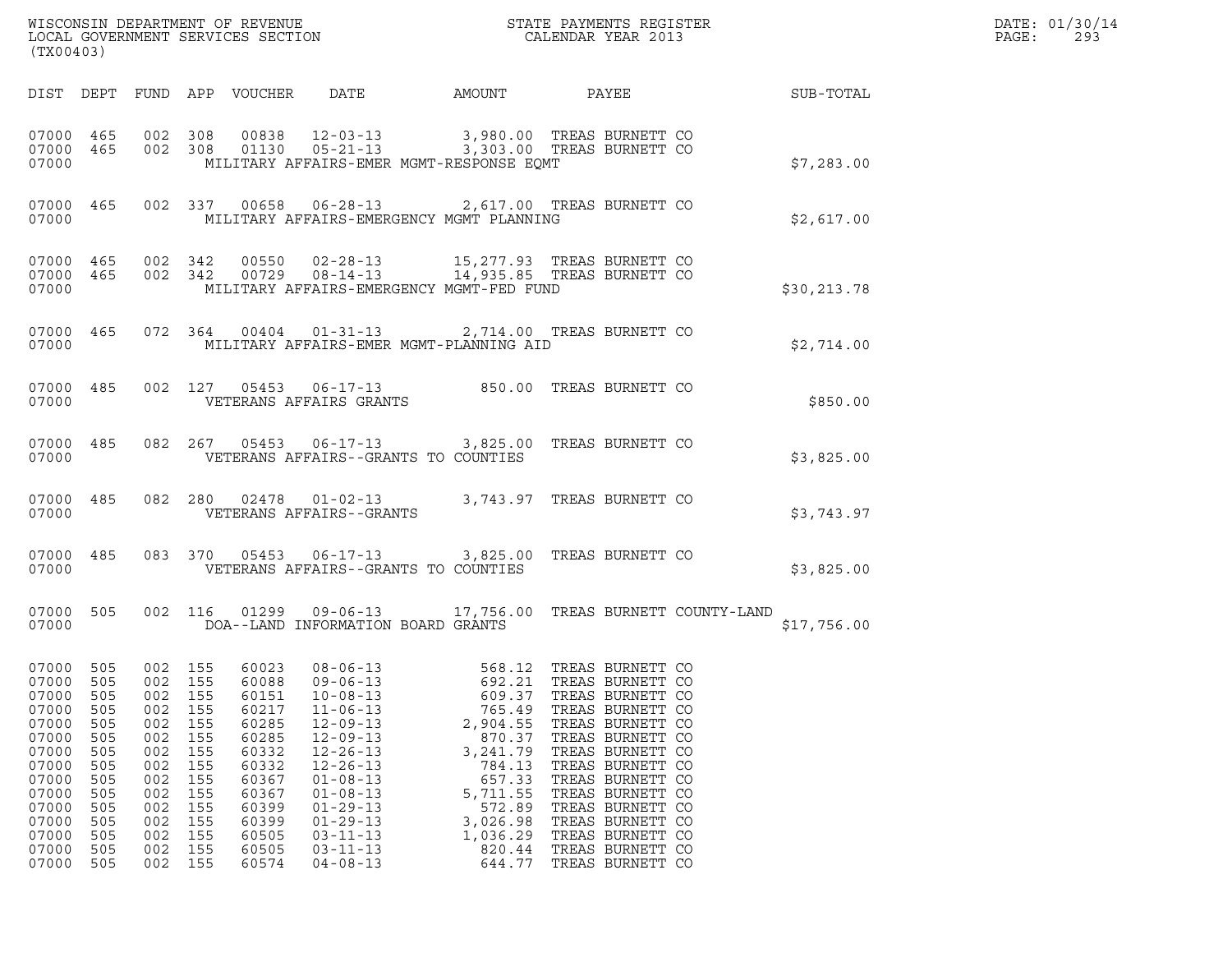| $\tt WISCONSIM DEPARTMENT OF REVENUE$ $\tt WISCONSIMENT$ SERVICES SECTION $\tt CALENDAR$ YEAR 2013<br>(TX00403)                                                                                                                                                                                                                                                                                                                                                                                     |                | DATE: 01/30/14<br>PAGE:<br>294 |
|-----------------------------------------------------------------------------------------------------------------------------------------------------------------------------------------------------------------------------------------------------------------------------------------------------------------------------------------------------------------------------------------------------------------------------------------------------------------------------------------------------|----------------|--------------------------------|
| FUND APP VOUCHER<br>DATE<br>DIST DEPT<br>AMOUNT<br>PAYEE                                                                                                                                                                                                                                                                                                                                                                                                                                            | SUB-TOTAL      |                                |
| 05-07-13 512.90<br>06-06-13 604.68<br>07-09-13 1,251.84<br>07000<br>505<br>002<br>155<br>60650<br>TREAS BURNETT CO<br>505<br>60721<br>TREAS BURNETT CO<br>07000<br>002<br>155<br>07000 505<br>002 155<br>60796<br>TREAS BURNETT CO<br>DOA-HOUSING ASSISTANCE-FEDERAL FUNDS<br>07000                                                                                                                                                                                                                 | \$25,275.70    |                                |
| 11,529.74 TREAS BURNETT CNTY<br>11,432.20 TREAS BURNETT CNTY<br>19,079.20 TREAS BURNETT CNTY<br>9,824.15 TREAS BURNETT CNTY<br>8,894.07 TREAS BURNETT CNTY<br>07000<br>505<br>002 635<br>06371<br>$01 - 28 - 13$<br>505<br>$05 - 22 - 13$<br>07000<br>002<br>635<br>10044<br>07000<br>505<br>002 635<br>11831<br>$07 - 12 - 13$<br>505<br>$07 - 12 - 13$<br>07000<br>002<br>635<br>11831<br>505<br>$07 - 12 - 13$<br>07000<br>002 635<br>11831<br>DOA--ALTER 2 PRSECUTION/INCARCERATN GRNT<br>07000 | \$60,759.36    |                                |
| 07000<br>505<br>035 371<br>505<br>07000<br>035<br>371<br>07000<br>505<br>035<br>371<br>505<br>07000<br>035<br>371<br>07000<br>505<br>035<br>371<br>505<br>07000<br>035<br>371<br>07000<br>505<br>035<br>371<br>07000<br>505<br>035<br>371<br>07000<br>505<br>035<br>371<br>505<br>07000<br>035<br>371<br>07000<br>505<br>035<br>371<br>505<br>07000<br>035<br>371<br>07000<br>505<br>035<br>371<br>505<br>07000<br>035<br>371<br>505<br>07000<br>035<br>371<br>07000                                | \$20,563.91    |                                |
| 020 180 00051 09-11-13 11,963.25 TREAS BURNETT CO<br>07000 511<br>07000                                                                                                                                                                                                                                                                                                                                                                                                                             | \$11,963.25    |                                |
| 10,839.59 TREAS BURNETT CO<br>07000 835<br>002 105<br>43074<br>$07 - 22 - 13$<br>835<br>002 105<br>$11 - 18 - 13$<br>60,673.38 TREAS BURNETT CO<br>07000<br>80175<br>REVENUE--STATE SHARED REVENUES<br>07000                                                                                                                                                                                                                                                                                        | \$71,512.97    |                                |
| 07000 835<br>002  109  01007  07-22-13  3,262.00  TREAS BURNETT CO<br>07000<br>REVENUE--EXEMPT COMPUTER AID                                                                                                                                                                                                                                                                                                                                                                                         | \$3,262.00     |                                |
| 07000 835<br>002 302<br>10011<br>$07 - 22 - 13$<br>3,435,264.66 TREAS BURNETT CO<br>07000 835<br>$07 - 22 - 13$<br>002 302<br>11011<br>825,814.78 TREAS BURNETT CO<br>REVENUE-FIRST DOLLAR/SCHOOL LEVY CREDITS<br>07000                                                                                                                                                                                                                                                                             | \$4,261,079.44 |                                |
| 07000 835<br>021 363 37150 03-25-13<br>432,815.87 TREAS BURNETT CO<br>REVENUE--LOTTERY CREDIT -<br>07000                                                                                                                                                                                                                                                                                                                                                                                            | \$432,815.87   |                                |
| 07000<br>DISTRICT TOTAL APPROPRIATIONS                                                                                                                                                                                                                                                                                                                                                                                                                                                              | \$7,950,572.66 |                                |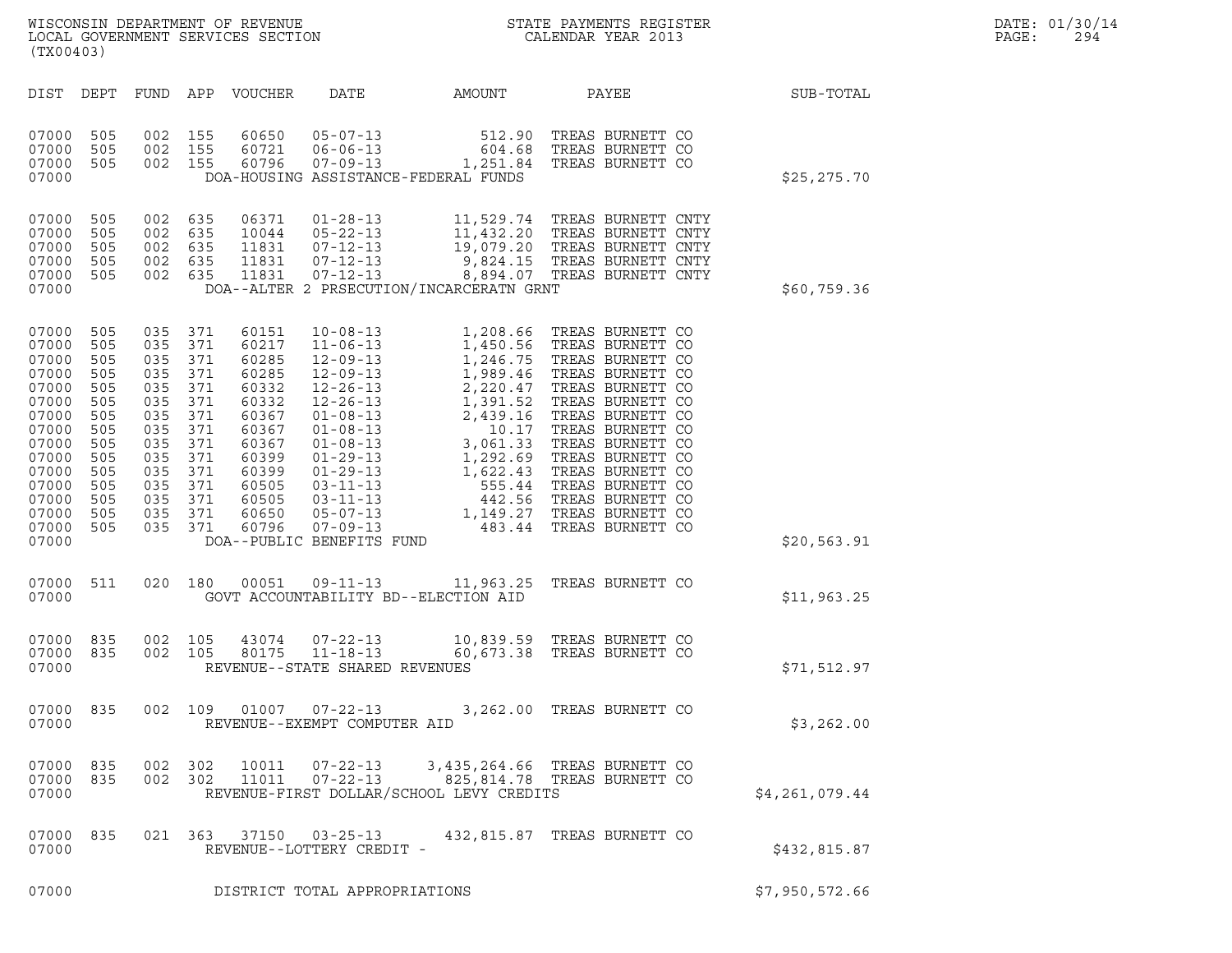| WISCONSIN DEPARTMENT OF REVENUE<br>LOCAL GOVERNMENT SERVICES SECTION | STATE PAYMENTS REGISTER<br>CALENDAR YEAR 2013 | DATE: 01/30/14<br>PAGE:<br>295 |
|----------------------------------------------------------------------|-----------------------------------------------|--------------------------------|

| WISCONSIN DEPARTMENT OF REVENUE<br>LOCAL GOVERNMENT SERVICES SECTION FOR THE STATE PAYMENTS REGISTER<br>(TWOO400)<br>(TX00403) |  |                    |                               |               |                                |                                          |                                                                                                                                                                                                                                                    |              | DATE: 01/30/14<br>PAGE:<br>295 |
|--------------------------------------------------------------------------------------------------------------------------------|--|--------------------|-------------------------------|---------------|--------------------------------|------------------------------------------|----------------------------------------------------------------------------------------------------------------------------------------------------------------------------------------------------------------------------------------------------|--------------|--------------------------------|
| DIST DEPT                                                                                                                      |  |                    |                               |               |                                |                                          | FUND APP VOUCHER DATE AMOUNT PAYEE SUB-TOTAL                                                                                                                                                                                                       |              |                                |
| 07002 165<br>07002                                                                                                             |  |                    |                               |               |                                | SAFETY/PROF SERV--FIRE INSURANCE DUES    | 002 225 00146 07-03-13 897.58 TREAS TN ANDERSON                                                                                                                                                                                                    | \$897.58     |                                |
| 07002 370<br>07002 370<br>07002 370                                                                                            |  |                    | 002 503<br>002 503<br>002 503 |               |                                |                                          | 15583 02-06-13 257.31 TREAS TN ANDERSON<br>15583 02-06-13 3,025.31 TREAS TN ANDERSON<br>15583 02-06-13 2,767.10 TREAS TN ANDERSON                                                                                                                  |              |                                |
| 07002                                                                                                                          |  |                    |                               |               |                                | NAT RESOURCES--AIDS IN LIEU OF TAXES     | TOWN SHARE 666.67                                                                                                                                                                                                                                  | \$6,049.72   |                                |
| 07002 370<br>07002 370<br>07002                                                                                                |  |                    |                               |               |                                | NAT RESOURCES--FOREST CROP/MFL/CO FOREST | 012 571 35892 06-10-13 4,270.22 TREAS TN ANDERSON<br>012 571 35892 06-10-13 176.20 TREAS TN ANDERSON                                                                                                                                               | \$4,446.42   |                                |
| 07002 370<br>07002 370<br>07002 370<br>07002                                                                                   |  | 012 579<br>012 579 |                               |               |                                | NAT RESOURCES--AIDS IN LIEU OF TAXES     | $\begin{array}{cccc} 012 & 579 & 18206 & 04-15-13 & 1,202.51 & \text{TREAS TN ANDERSON} \\ 012 & 579 & 18206 & 04-15-13 & 8,013.84 & \text{TREAS TN ANDERSON} \\ 012 & 579 & 18206 & 04-15-13 & 1,079.99 & \text{TREAS TOWN ANDERSON} \end{array}$ | \$10, 296.34 |                                |
| 07002 395<br>07002 395<br>07002 395<br>07002 395<br>07002                                                                      |  |                    | 011 191<br>011 191<br>011 191 | 011 191 96146 |                                | TRANSPORTATION--GENERAL TRANSP AIDS-GTA  |                                                                                                                                                                                                                                                    | \$141,288.58 |                                |
| 07002 835<br>07002 835<br>07002                                                                                                |  |                    |                               |               | REVENUE--STATE SHARED REVENUES |                                          | $\begin{array}{cccc} 002 & 105 & 43050 & 07\hbox{-}22\hbox{-}13 & 3,398.96 & \text{TREAS TN ANDERSON} \\ 002 & 105 & 80151 & 11\hbox{-}18\hbox{-}13 & 19,260.80 & \text{TREAS TN ANDERSON} \end{array}$                                            | \$22,659.76  |                                |
| 07002 835<br>07002                                                                                                             |  |                    |                               |               | REVENUE--EXEMPT COMPUTER AID   |                                          | 002 109 02124 07-22-13 4.00 TREAS TN ANDERSON                                                                                                                                                                                                      | \$4.00       |                                |
| 07002                                                                                                                          |  |                    |                               |               | DISTRICT TOTAL APPROPRIATIONS  |                                          |                                                                                                                                                                                                                                                    | \$185,642.40 |                                |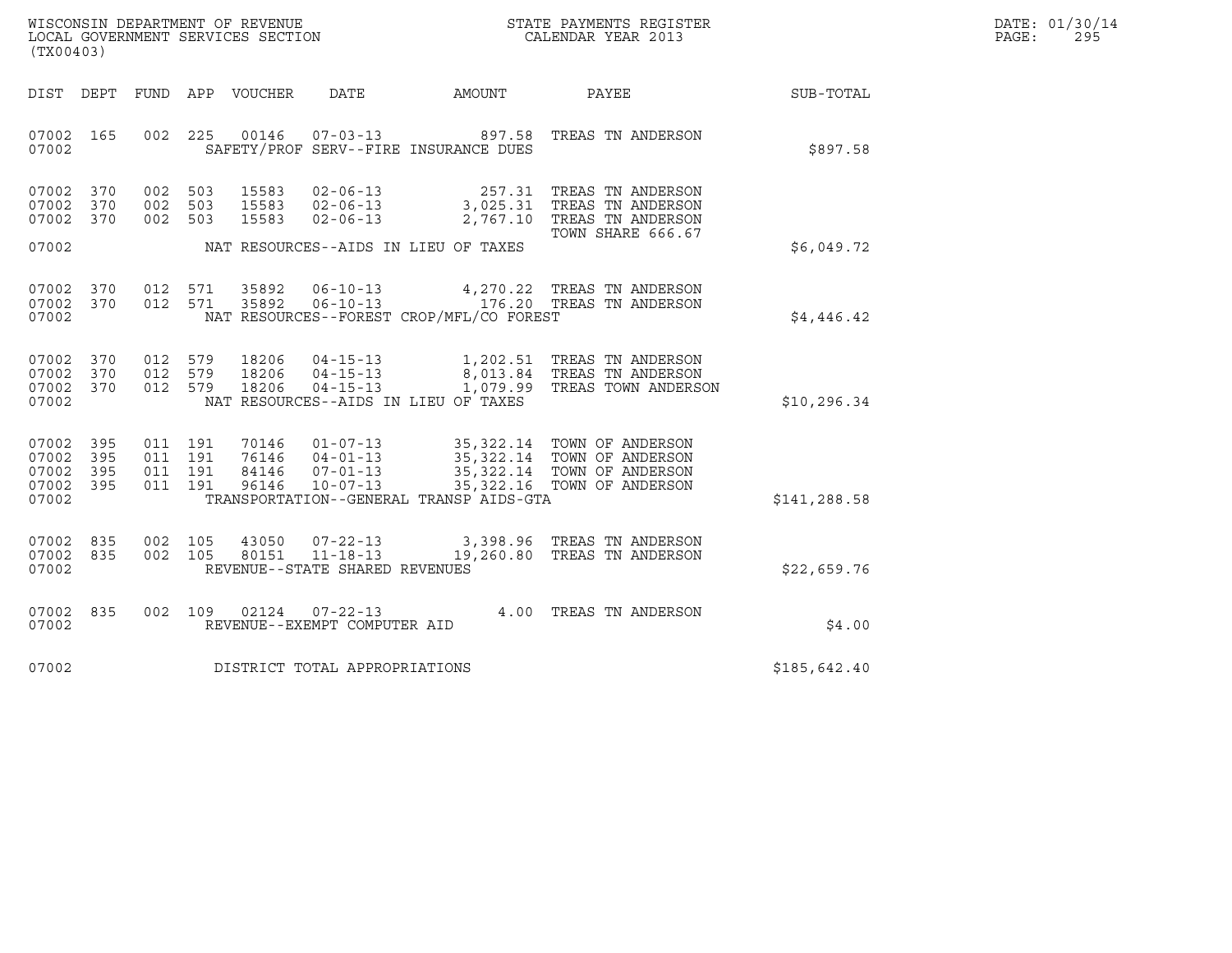| DATE: | 01/30/14 |
|-------|----------|
| PAGE: | 296      |

| WISCONSIN DEPARTMENT OF REVENUE<br>LOCAL GOVERNMENT SERVICES SECTION<br>(TX00403)                                                                                                                                     |                                                                                                                                         | STATE PAYMENTS REGISTER<br>CALENDAR YEAR 2013 |              | DATE: 01/30/14<br>PAGE:<br>296 |
|-----------------------------------------------------------------------------------------------------------------------------------------------------------------------------------------------------------------------|-----------------------------------------------------------------------------------------------------------------------------------------|-----------------------------------------------|--------------|--------------------------------|
| DIST<br>DEPT<br>FUND<br>APP VOUCHER<br>DATE                                                                                                                                                                           | AMOUNT                                                                                                                                  | PAYEE                                         | SUB-TOTAL    |                                |
| 225<br>00147<br>07004<br>165<br>002<br>SAFETY/PROF SERV--FIRE INSURANCE DUES<br>07004                                                                                                                                 | $07 - 03 - 13$ 937.75                                                                                                                   | TREAS TN BLAINE                               | \$937.75     |                                |
| 07004<br>370<br>571<br>35893<br>012<br>571<br>07004<br>370<br>012<br>35893<br>NAT RESOURCES--FOREST CROP/MFL/CO FOREST<br>07004                                                                                       | 06-10-13 8,483.07 TREAS TN BLAINE<br>06-10-13 231.72 TREAS TN BLAINE                                                                    |                                               | \$8,714.79   |                                |
| 07004<br>395<br>011 191<br>70147<br>07004<br>395<br>76147<br>011 191<br>395<br>011 191<br>84147<br>07004<br>395<br>07004<br>011<br>191<br>96147<br>$10 - 07 - 13$<br>TRANSPORTATION--GENERAL TRANSP AIDS-GTA<br>07004 | 01-07-13 31,691.49 TOWN OF BLAINE<br>04-01-13 31,691.49 TOWN OF BLAINE<br>07-01-13 31,691.49 TOWN OF BLAINE<br>31,691.49 TOWN OF BLAINE |                                               | \$126,765.96 |                                |
| 07004<br>835<br>105<br>43051<br>$07 - 22 - 13$<br>002<br>07004<br>835<br>002 105<br>80152<br>$11 - 18 - 13$<br>REVENUE--STATE SHARED REVENUES<br>07004                                                                | 7,064.93                                                                                                                                | 1,246.75 TREAS TN BLAINE<br>TREAS TN BLAINE   | \$8,311.68   |                                |
| 07004<br>835<br>002<br>109<br>02125<br>$07 - 22 - 13$<br>07004<br>REVENUE--EXEMPT COMPUTER AID                                                                                                                        |                                                                                                                                         | 4.00 TREAS TN BLAINE                          | \$4.00       |                                |
| 07004<br>DISTRICT TOTAL APPROPRIATIONS                                                                                                                                                                                |                                                                                                                                         |                                               | \$144,734.18 |                                |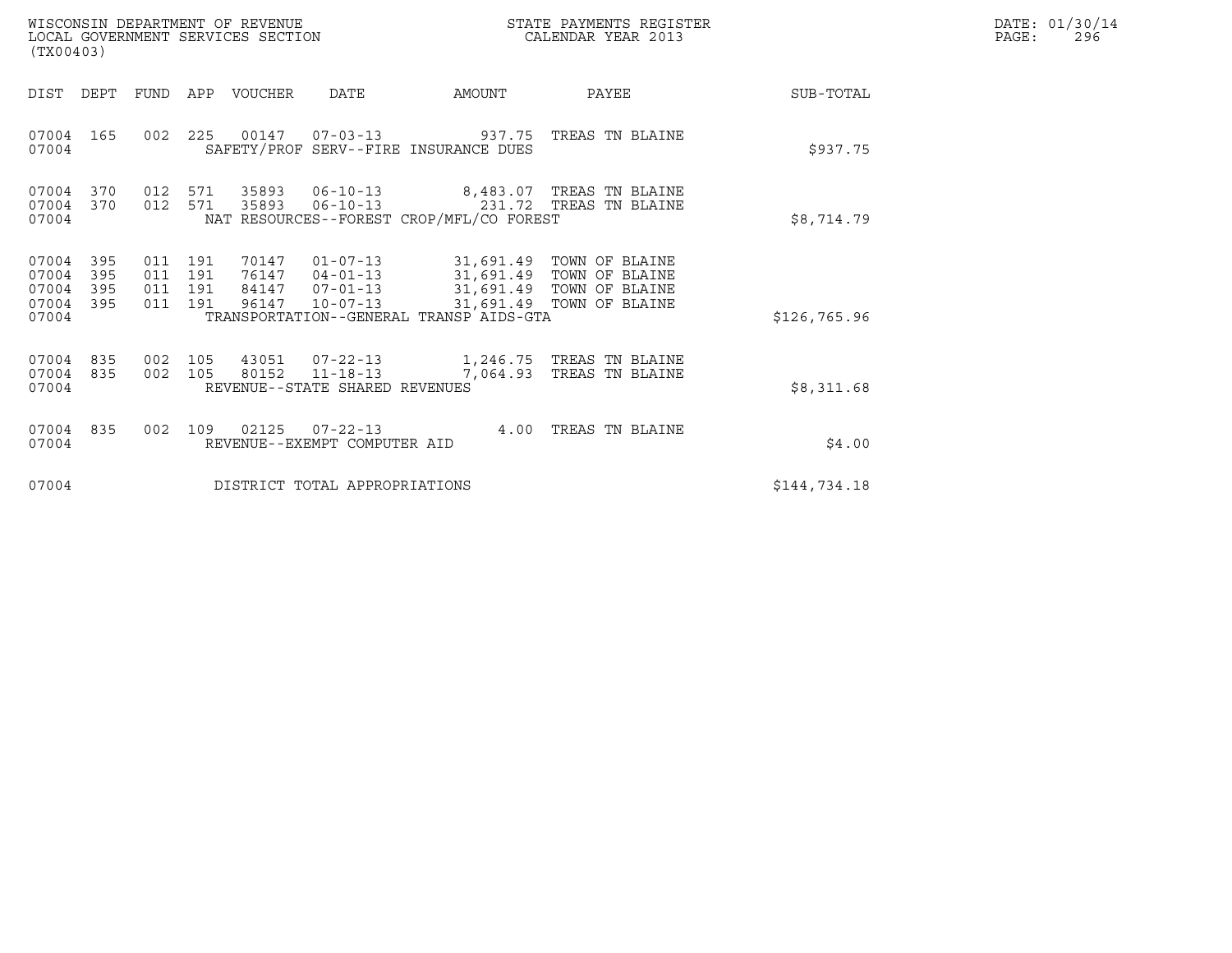| WISCONSIN DEPARTMENT OF REVENUE<br>LOCAL GOVERNMENT SERVICES SECTION<br>(TX00403) |                   |                                          |  |                                  |                                  | STATE PAYMENTS REGISTER<br>CALENDAR YEAR 2013                                                                                                    |                                                                                             |              | DATE: 01/30/14<br>PAGE:<br>297 |
|-----------------------------------------------------------------------------------|-------------------|------------------------------------------|--|----------------------------------|----------------------------------|--------------------------------------------------------------------------------------------------------------------------------------------------|---------------------------------------------------------------------------------------------|--------------|--------------------------------|
|                                                                                   |                   |                                          |  | DIST DEPT FUND APP VOUCHER       | DATE                             | AMOUNT                                                                                                                                           | PAYEE                                                                                       | SUB-TOTAL    |                                |
| 07006 165<br>07006                                                                |                   |                                          |  |                                  |                                  | SAFETY/PROF SERV--FIRE INSURANCE DUES                                                                                                            | 002  225  00148  07-03-13  2,225.19  TREAS TN DANIELS                                       | \$2,225.19   |                                |
| 07006 370<br>07006                                                                |                   |                                          |  |                                  |                                  | NAT RESOURCES--FOREST CROP/MFL/CO FOREST                                                                                                         | 012 571 35894 06-10-13 226.21 TREAS TN DANIELS                                              | \$226.21     |                                |
| 07006 370<br>07006 370<br>07006                                                   |                   | 012 579<br>012 579                       |  | 18207                            |                                  | 18207  04-15-13  590.36<br>NAT RESOURCES--AIDS IN LIEU OF TAXES                                                                                  | TREAS TN DANIELS<br>04-15-13 698.92 TREAS TOWN DANIELS                                      | \$1,289.28   |                                |
| 07006 395<br>07006<br>07006<br>07006<br>07006                                     | 395<br>395<br>395 | 011 191<br>011 191<br>011 191<br>011 191 |  | 70148<br>76148<br>84148<br>96148 | $07 - 01 - 13$<br>$10 - 07 - 13$ | 01-07-13 32,284.25 TOWN OF DANIELS<br>04-01-13 32,284.25 TOWN OF DANIELS<br>32,284.25 TOWN OF DANIELS<br>TRANSPORTATION--GENERAL TRANSP AIDS-GTA | 32,284.25 TOWN OF DANIELS                                                                   | \$129,137.00 |                                |
| 07006<br>07006 835<br>07006                                                       | 835               | 002 105<br>002 105                       |  |                                  | REVENUE--STATE SHARED REVENUES   |                                                                                                                                                  | 43052  07-22-13  2,422.98  TREAS TN DANIELS<br>80153  11-18-13  13,738.60  TREAS TN DANIELS | \$16, 161.58 |                                |
| 07006 835<br>07006                                                                |                   | 002 109                                  |  |                                  | REVENUE--EXEMPT COMPUTER AID     |                                                                                                                                                  |                                                                                             | \$10.00      |                                |
| 07006                                                                             |                   |                                          |  |                                  | DISTRICT TOTAL APPROPRIATIONS    |                                                                                                                                                  |                                                                                             | \$149,049.26 |                                |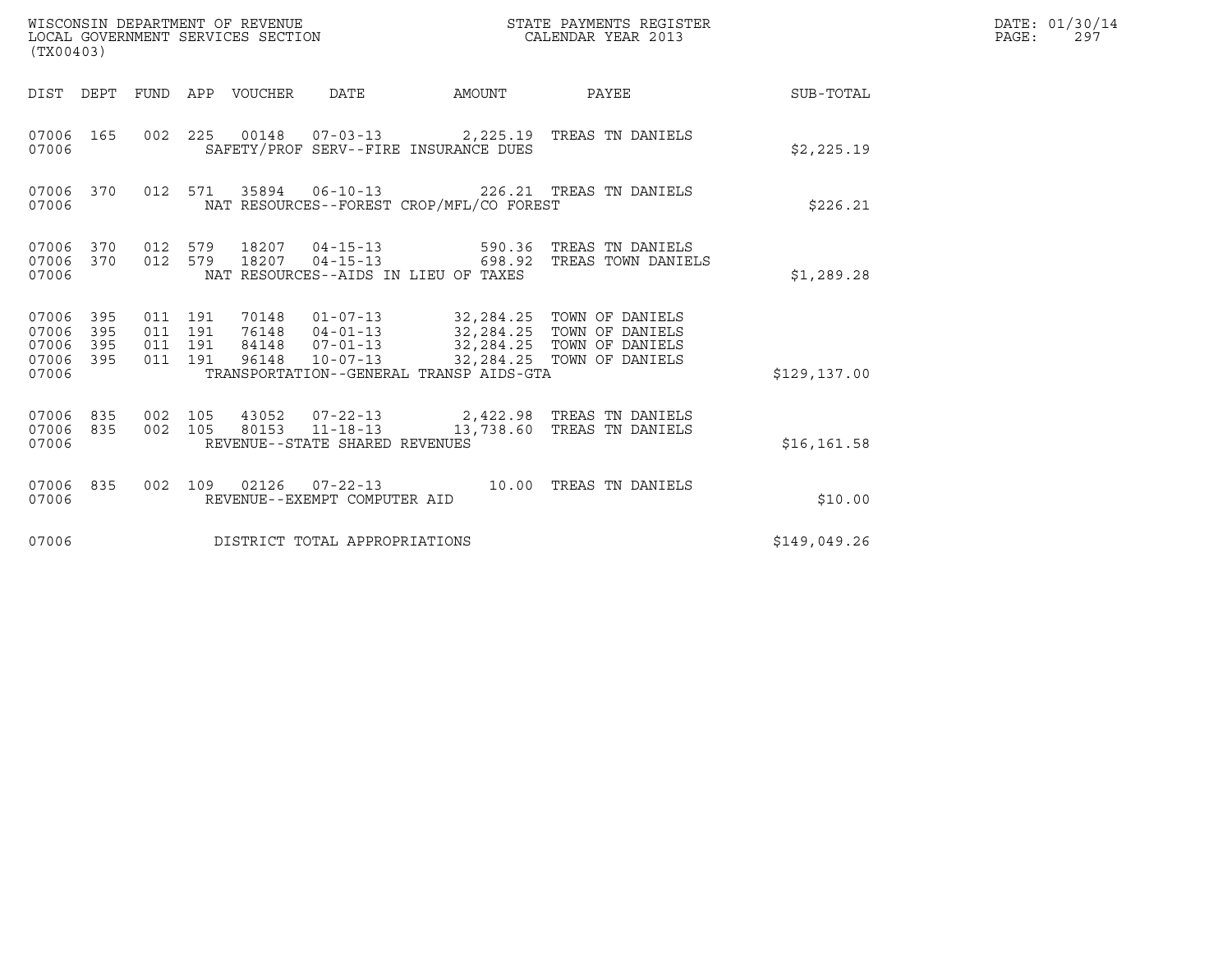| (TX00403)                                     |                     |                                          |         |                         |                                                                    |                                                                                                                                                                                                  | $\tt WISCONSIM DEPARTMENT OF REVENUE$ $\tt WISCONMIN SERS REGISTER$ $\tt LOCAL BODAR YEAR$ $2013$ |              | DATE: 01/30/14<br>PAGE:<br>298 |
|-----------------------------------------------|---------------------|------------------------------------------|---------|-------------------------|--------------------------------------------------------------------|--------------------------------------------------------------------------------------------------------------------------------------------------------------------------------------------------|---------------------------------------------------------------------------------------------------|--------------|--------------------------------|
| DIST DEPT                                     |                     |                                          |         |                         |                                                                    |                                                                                                                                                                                                  |                                                                                                   | SUB-TOTAL    |                                |
| 07008 165<br>07008                            |                     |                                          |         |                         |                                                                    | 002 225 00149 07-03-13 1,254.88 TREAS TN DEWEY<br>SAFETY/PROF SERV--FIRE INSURANCE DUES                                                                                                          |                                                                                                   | \$1,254.88   |                                |
| 07008 370                                     |                     |                                          |         |                         |                                                                    | 002 503 15584 02-06-13 7,243.23 TREAS TN DEWEY                                                                                                                                                   | TOWN SHARE 594.78                                                                                 |              |                                |
| 07008                                         |                     |                                          |         |                         |                                                                    | NAT RESOURCES--AIDS IN LIEU OF TAXES                                                                                                                                                             |                                                                                                   | \$7,243.23   |                                |
| 07008 370<br>07008                            |                     |                                          | 012 571 |                         |                                                                    | 35895  06-10-13  239.54  TREAS TN DEWEY<br>NAT RESOURCES--FOREST CROP/MFL/CO FOREST                                                                                                              |                                                                                                   | \$239.54     |                                |
| 07008 370<br>07008<br>07008<br>07008          | 370<br>370          | 012 579<br>012 579<br>012 579            |         | 18208<br>18208<br>18208 |                                                                    | NAT RESOURCES--AIDS IN LIEU OF TAXES                                                                                                                                                             | 04-15-13 140.80 TREAS TN DEWEY<br>04-15-13 62 TREAS TN DEWEY<br>04-15-13 148.89 TREAS TOWN DEWEY  | \$290.31     |                                |
| 07008 395<br>07008<br>07008<br>07008<br>07008 | 395<br>- 395<br>395 | 011 191<br>011 191<br>011 191<br>011 191 |         |                         |                                                                    | 70149  01-07-13  28,251.36  TOWN OF DEWEY<br>76149 04-01-13<br>84149 07-01-13<br>96149 10-07-13<br>28,251.36 TOWN OF DEWEY<br>28,251.36 TOWN OF DEWEY<br>TRANSPORTATION--GENERAL TRANSP AIDS-GTA |                                                                                                   | \$113,005.46 |                                |
| 07008 395<br>07008                            |                     |                                          |         |                         |                                                                    | 011  278  63830  01-31-13  14,933.54  TREAS TN DEWEY<br>TRANSPORTATION--LRIP/TRIP/MSIP GRANTS                                                                                                    |                                                                                                   | \$14,933.54  |                                |
| 07008 835<br>07008<br>07008                   | 835                 | 002 105<br>002 105                       |         | 80154                   | 43053 07-22-13<br>$11 - 18 - 13$<br>REVENUE--STATE SHARED REVENUES |                                                                                                                                                                                                  | 3,677.17 TREAS TN DEWEY<br>20,837.32 TREAS TN DEWEY                                               | \$24,514.49  |                                |
| 07008 835<br>07008                            |                     |                                          |         |                         | REVENUE--EXEMPT COMPUTER AID                                       | 002 109 02127 07-22-13 4.00 TREAS TN DEWEY                                                                                                                                                       |                                                                                                   | \$4.00       |                                |
| 07008                                         |                     |                                          |         |                         | DISTRICT TOTAL APPROPRIATIONS                                      |                                                                                                                                                                                                  |                                                                                                   | \$161,485.45 |                                |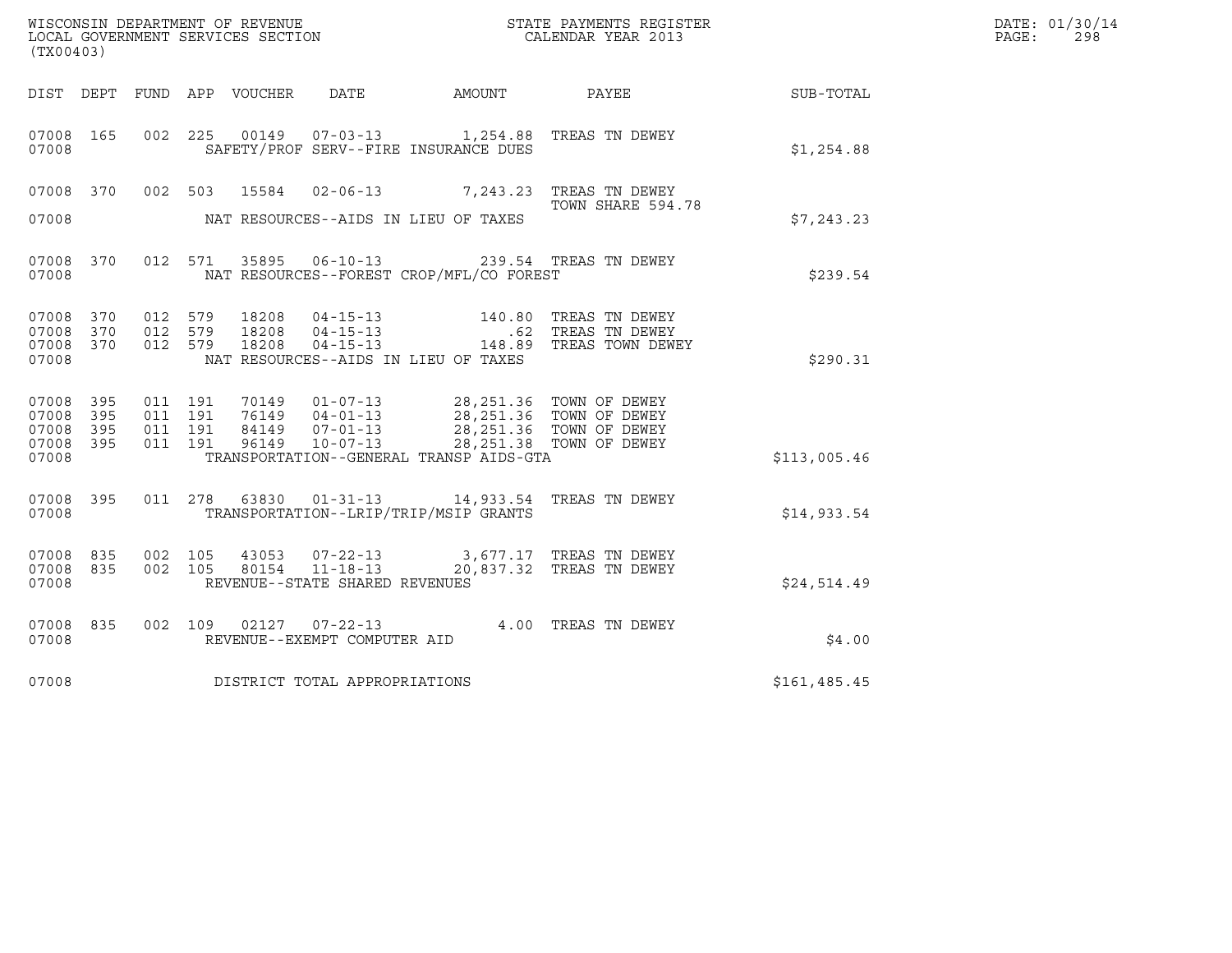| (TX00403) |                                                  |                                          |       |                                |                                            | ${\tt WISCONSIM\ DEPARTMENT\ OF\ REVENUE}\qquad \qquad {\tt STATE\ PAYMENTS\ REGISTER} \\ {\tt LOCAL\ GOVERNMENT\ SERVICES\ SECTION}\qquad \qquad {\tt CALENDAR\ YEAR\ 2013}$                                                                                                                    |                 | DATE: 01/30/14<br>PAGE:<br>299 |  |
|-----------|--------------------------------------------------|------------------------------------------|-------|--------------------------------|--------------------------------------------|--------------------------------------------------------------------------------------------------------------------------------------------------------------------------------------------------------------------------------------------------------------------------------------------------|-----------------|--------------------------------|--|
|           |                                                  |                                          |       |                                | DIST DEPT FUND APP VOUCHER DATE AMOUNT     |                                                                                                                                                                                                                                                                                                  | PAYEE SUB-TOTAL |                                |  |
| 07010     | 07010 165                                        |                                          |       |                                | SAFETY/PROF SERV--FIRE INSURANCE DUES      | 002 225 00150 07-03-13 1,976.83 TREAS TN GRANTSBURG                                                                                                                                                                                                                                              |                 | \$1,976.83                     |  |
| 07010     | 07010 370                                        | 000 001                                  |       |                                | NAT RESOURCES-SEVERANCE/YIELD/WITHDRAWAL   | 01DNR  03-13-13  462.17 TREAS TOWN GRANTSBURG                                                                                                                                                                                                                                                    |                 | \$462.17                       |  |
|           | 07010 370<br>07010 370<br>07010 370              | 002 503<br>002 503<br>002 503            |       |                                |                                            | 15585 02-06-13 10,679.35 TREAS TN GRANTSBURG<br>15585 02-06-13 380.23 TREAS TN GRANTSBURG<br>15585 02-06-13 878.73 TREAS TN GRANTSBURG<br>TOWN SHARE 1953.24                                                                                                                                     |                 |                                |  |
|           |                                                  |                                          |       |                                | 07010 NAT RESOURCES--AIDS IN LIEU OF TAXES |                                                                                                                                                                                                                                                                                                  |                 | \$11,938.31                    |  |
| 07010     | 07010 370                                        |                                          |       |                                | NAT RESOURCES--FOREST CROP/MFL/CO FOREST   | 012 571 35896 06-10-13 180.10 TREAS TN GRANTSBURG                                                                                                                                                                                                                                                |                 | \$180.10                       |  |
| 07010     |                                                  |                                          |       |                                | NAT RESOURCES--AIDS IN LIEU OF TAXES       | $\begin{array}{cccc} 07010 & 370 & 012 & 579 & 18209 & 04-15-13 & 1,312.88 & \text{TREAS TN GRANTSBURG} \\ 07010 & 370 & 012 & 579 & 18209 & 04-15-13 & 2,683.10 & \text{TREAS TN GRANTSBURG} \\ 07010 & 370 & 012 & 579 & 18209 & 04-15-13 & 573.52 & \text{TREAS TOWN GRANSTBURG} \end{array}$ |                 | \$4,569.50                     |  |
| 07010     | 07010 395<br>07010 395<br>07010 395<br>07010 395 | 011 191<br>011 191<br>011 191<br>011 191 |       |                                | TRANSPORTATION--GENERAL TRANSP AIDS-GTA    |                                                                                                                                                                                                                                                                                                  |                 | \$109,639.43                   |  |
| 07010     | 07010 395                                        |                                          |       |                                | TRANSPORTATION--LRIP/TRIP/MSIP GRANTS      | 011  278  61283  01-07-13  14,933.54  TREAS TN GRANTSBURG                                                                                                                                                                                                                                        |                 | \$14,933.54                    |  |
| 07010     | 07010 835<br>07010 835                           |                                          |       | REVENUE--STATE SHARED REVENUES |                                            | 002 105 43054 07-22-13 6,772.95 TREAS TN GRANTSBURG<br>002 105 80155 11-18-13 38,561.45 TREAS TN GRANTSBURG                                                                                                                                                                                      |                 | \$45,334.40                    |  |
| 07010     | 07010 835                                        | 002 109 02128                            |       | REVENUE--EXEMPT COMPUTER AID   |                                            | 07-22-13 45.00 TREAS TN GRANTSBURG                                                                                                                                                                                                                                                               |                 | \$45.00                        |  |
| 07010     | 07010 835                                        | 002 501                                  | 00001 | $02 - 01 - 13$                 | DOA-PAYMENT FOR MUNICIPAL SERVICES AID     | 242.17 TREAS TN GRANTSBURG                                                                                                                                                                                                                                                                       |                 | \$242.17                       |  |
| 07010     | 07010 835                                        |                                          |       | REVENUE--LOTTERY CREDIT -      |                                            |                                                                                                                                                                                                                                                                                                  |                 | \$1,475.80                     |  |
| 07010     |                                                  |                                          |       | DISTRICT TOTAL APPROPRIATIONS  |                                            |                                                                                                                                                                                                                                                                                                  |                 | \$190,797.25                   |  |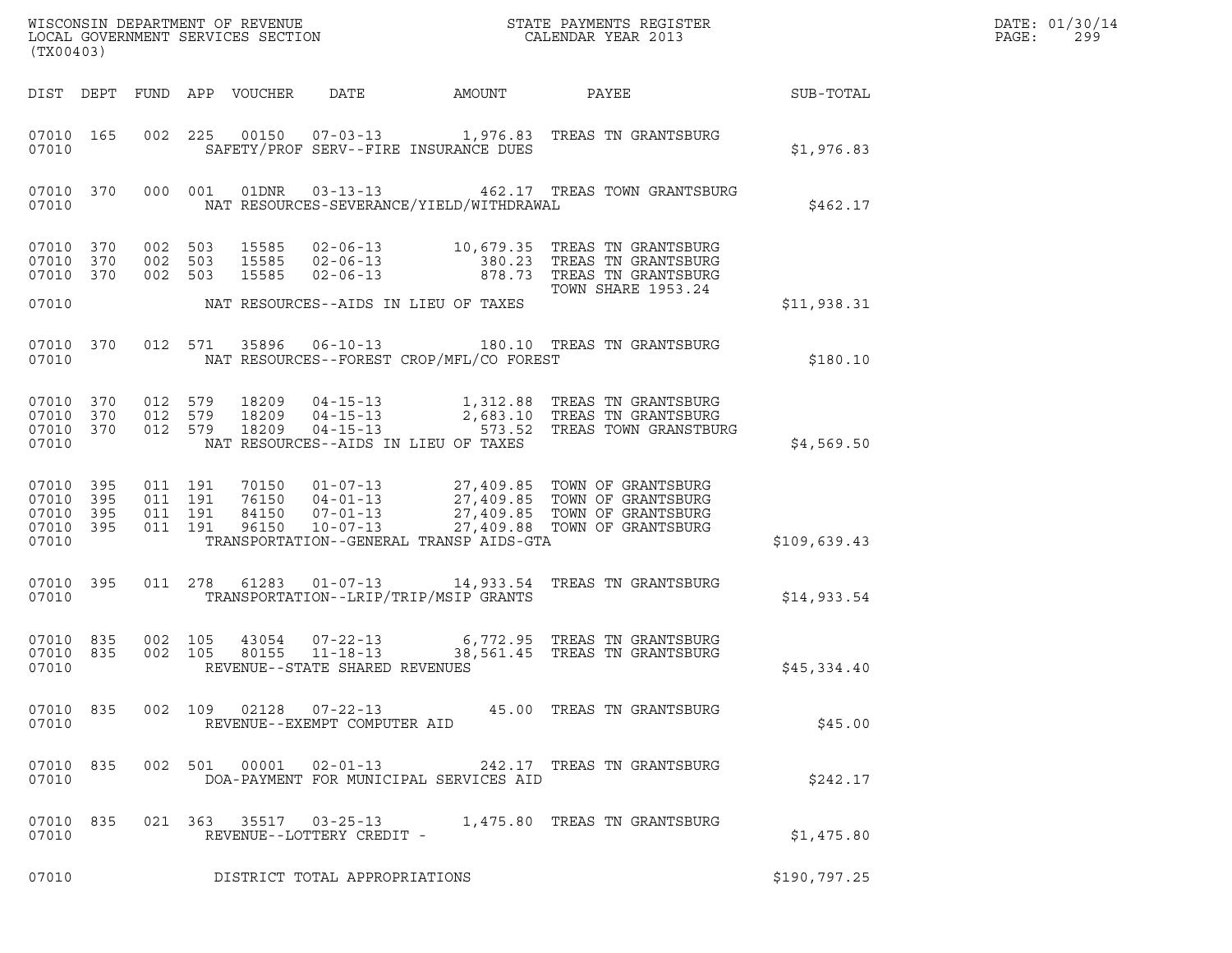| DATE: | 01/30/14 |
|-------|----------|
| PAGE: | 300      |

| (TX00403)                                                              |  |  |                                                     |                         |                                |                                            |                                                                                                                                                                                                                                                                                                                        | $R = \frac{1}{2}$ | DATE: 01/30/14<br>$\texttt{PAGE}$ :<br>300 |
|------------------------------------------------------------------------|--|--|-----------------------------------------------------|-------------------------|--------------------------------|--------------------------------------------|------------------------------------------------------------------------------------------------------------------------------------------------------------------------------------------------------------------------------------------------------------------------------------------------------------------------|-------------------|--------------------------------------------|
|                                                                        |  |  |                                                     |                         |                                |                                            | DIST DEPT FUND APP VOUCHER DATE AMOUNT PAYEE PAYER SUB-TOTAL                                                                                                                                                                                                                                                           |                   |                                            |
| 07012 165<br>07012                                                     |  |  |                                                     |                         |                                | SAFETY/PROF SERV--FIRE INSURANCE DUES      | 002 225 00151 07-03-13 6,073.07 TREAS TN JACKSON                                                                                                                                                                                                                                                                       | \$6,073.07        |                                            |
| 07012 370<br>07012 370<br>07012 370<br>07012                           |  |  |                                                     |                         |                                |                                            | 000 001 01DNR 03-13-13 854.32 TREAS TOWN JACKSON<br>000 001 02DNR 07-03-13 210.21 TREAS TOWN JACKSON<br>000 001 04DNR 10-23-13 643.85 TOWN JACKSON<br>NAT RESOURCES-SEVERANCE/YIELD/WITHDRAWAL                                                                                                                         | \$1,708.38        |                                            |
|                                                                        |  |  |                                                     | 07012 370 002 503 15586 |                                | 07012 NAT RESOURCES--AIDS IN LIEU OF TAXES | 02-06-13 373.77 TREAS TN JACKSON<br>TOWN SHARE 51.62                                                                                                                                                                                                                                                                   | \$373.77          |                                            |
| 07012 370<br>07012 370<br>07012                                        |  |  | 012 571<br>012 571                                  |                         |                                | NAT RESOURCES--FOREST CROP/MFL/CO FOREST   | 35897   06-10-13   380.09   TREAS TN JACKSON<br>35897   06-10-13   326.48   TREAS TN JACKSON                                                                                                                                                                                                                           | \$1,206.57        |                                            |
| 07012 370<br>07012 370<br>07012 370<br>07012 370<br>07012 370<br>07012 |  |  | 012 579<br>012 579<br>012 579<br>012 579<br>012 579 |                         |                                | NAT RESOURCES--AIDS IN LIEU OF TAXES       | $\begin{tabular}{llllllll} 18210 & 04-15-13 & 38.51 \mbox{ TREAS TN JACKSON} \\ 18210 & 04-15-13 & 7.01 \mbox{ TREAS TN JACKSON} \\ 18210 & 04-15-13 & 1,188.97 \mbox{ TREAS TN JACKSON} \\ 18210 & 04-15-13 & 33.12 \mbox{ TREAS TOWN JACKSON} \\ 18210 & 04-15-13 & .50 \mbox{ TREAS TOWN JACKSON} \\ \end{tabular}$ | \$1,268.11        |                                            |
| 07012 395<br>07012 395<br>07012 395<br>07012 395<br>07012              |  |  | 011 191<br>011 191<br>011 191<br>011 191            |                         |                                | TRANSPORTATION--GENERAL TRANSP AIDS-GTA    | 70151  01-07-13  43,117.99  TOWN OF JACKSON<br>76151  04-01-13  43,117.99  TOWN OF JACKSON<br>84151  07-01-13  43,117.99  TOWN OF JACKSON<br>96151  10-07-13  43,118.02  TOWN OF JACKSON                                                                                                                               | \$172,471.99      |                                            |
| 07012 835<br>07012 835<br>07012                                        |  |  | 002 105<br>002 105                                  |                         | REVENUE--STATE SHARED REVENUES |                                            | $1,145.06$ TREAS TN JACKSON<br>80156   11-18-13   6,534.96 TREAS TN JACKSON                                                                                                                                                                                                                                            | \$7,680.02        |                                            |
| 07012                                                                  |  |  |                                                     |                         | REVENUE--EXEMPT COMPUTER AID   |                                            | 07012 835 002 109 02129 07-22-13 5.00 TREAS TN JACKSON                                                                                                                                                                                                                                                                 | \$5.00            |                                            |
| 07012                                                                  |  |  |                                                     |                         | DISTRICT TOTAL APPROPRIATIONS  |                                            |                                                                                                                                                                                                                                                                                                                        | \$190,786.91      |                                            |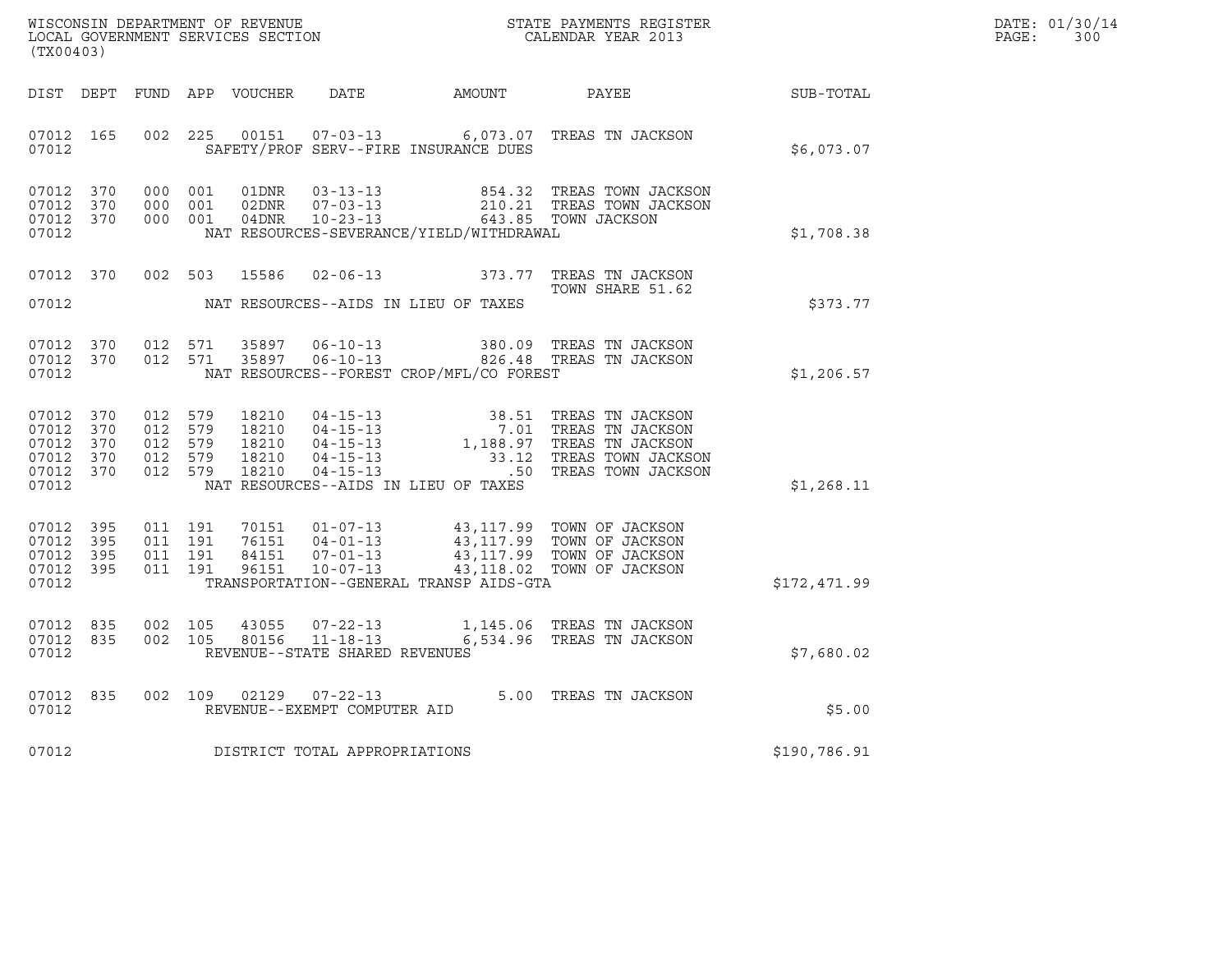| WISCONSIN DEPARTMENT OF REVENUE<br>LOCAL GOVERNMENT SERVICES SECTION<br>(TX00403) |                   |                                      |                    |                                 |                                                  |                                                                 | STATE PAYMENTS REGISTER<br>CALENDAR YEAR 2013                                                                                                                                 |              | DATE: 01/30/14<br>PAGE:<br>301 |
|-----------------------------------------------------------------------------------|-------------------|--------------------------------------|--------------------|---------------------------------|--------------------------------------------------|-----------------------------------------------------------------|-------------------------------------------------------------------------------------------------------------------------------------------------------------------------------|--------------|--------------------------------|
|                                                                                   |                   |                                      |                    | DIST DEPT FUND APP VOUCHER DATE |                                                  | AMOUNT                                                          | PAYEE SUB-TOTAL                                                                                                                                                               |              |                                |
| 07014 165<br>07014                                                                |                   |                                      |                    |                                 |                                                  | SAFETY/PROF SERV--FIRE INSURANCE DUES                           | 002 225 00152 07-03-13 2,463.06 TREAS TN LA FOLLETTE                                                                                                                          | \$2,463.06   |                                |
| 07014 370<br>07014                                                                |                   |                                      |                    |                                 |                                                  | NAT RESOURCES--FOREST CROP/MFL/CO FOREST                        | 012 571 35898 06-10-13 555.60 TREAS TN LA FOLLETTE                                                                                                                            | \$555.60     |                                |
| 07014 370<br>07014 370<br>07014                                                   |                   |                                      | 012 579<br>012 579 |                                 |                                                  | 18211  04-15-13   35.20<br>NAT RESOURCES--AIDS IN LIEU OF TAXES | TREAS TN LA FOLLETTE<br>18211  04-15-13    101.68    TREAS TOWN LA FOLLETTE                                                                                                   | \$136.88     |                                |
| 07014 395<br>07014<br>07014<br>07014<br>07014                                     | 395<br>395<br>395 | 011 191<br>011 191<br>011<br>011 191 | 191                | 84152<br>96152                  | $10 - 07 - 13$                                   | TRANSPORTATION--GENERAL TRANSP AIDS-GTA                         | 70152  01-07-13  22,699.53  TOWN OF LA FOLLETTE<br>76152  04-01-13  22,699.53  TOWN OF LA FOLLETTE<br>07-01-13 22,699.53 TOWN OF LA FOLLETTE<br>22,699.54 TOWN OF LA FOLLETTE | \$90,798.13  |                                |
| 07014 835<br>07014 835<br>07014                                                   |                   | 002 105<br>002 105                   |                    |                                 | 80157 11-18-13<br>REVENUE--STATE SHARED REVENUES |                                                                 | 43056  07-22-13  978.29  TREAS TN LA FOLLETTE<br>5,543.61 TREAS TN LA FOLLETTE                                                                                                | \$6,521.90   |                                |
| 07014 835<br>07014                                                                |                   | 002 109                              |                    |                                 | REVENUE--EXEMPT COMPUTER AID                     |                                                                 |                                                                                                                                                                               | \$13.00      |                                |
| 07014                                                                             |                   |                                      |                    |                                 | DISTRICT TOTAL APPROPRIATIONS                    |                                                                 |                                                                                                                                                                               | \$100,488.57 |                                |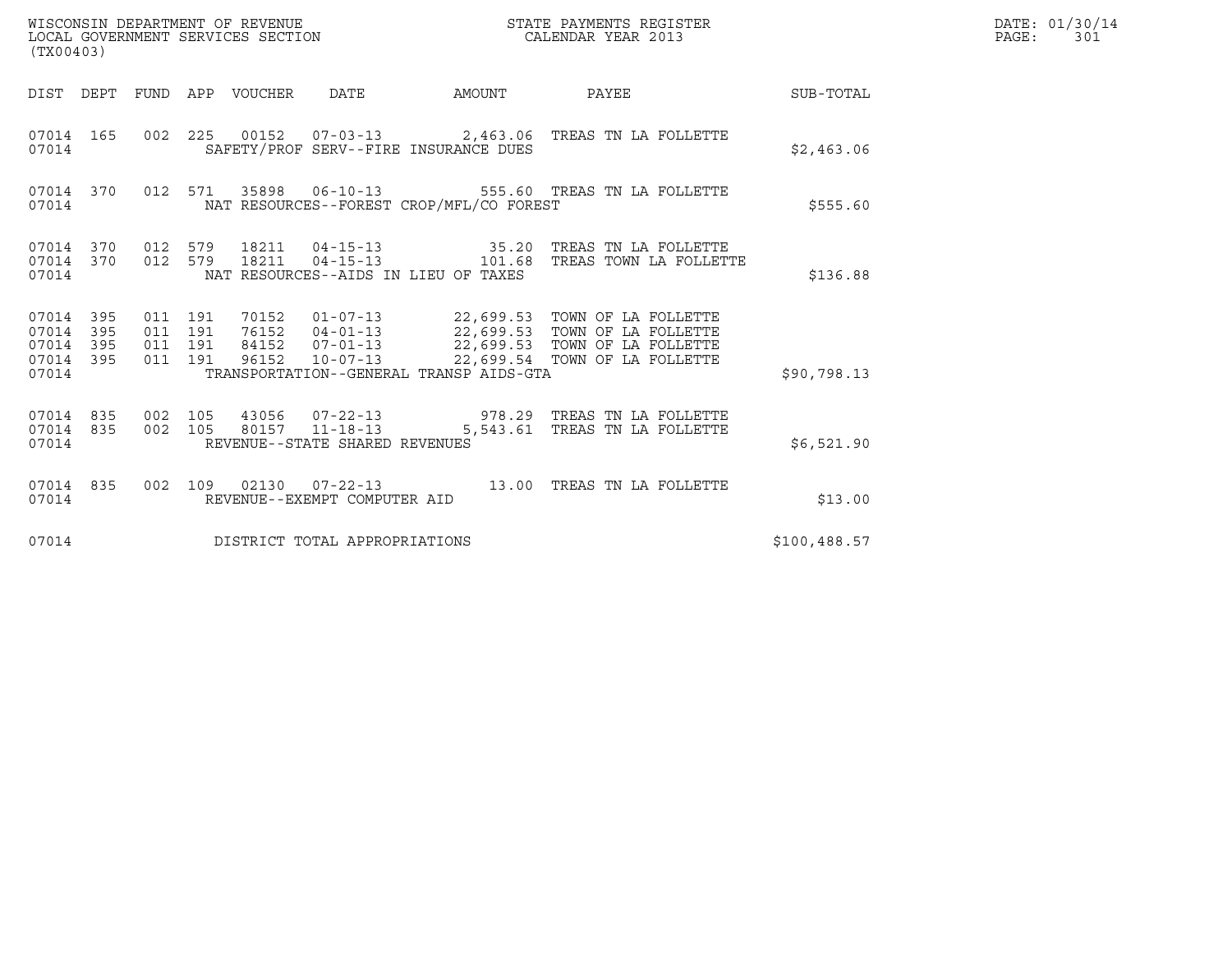| (TX00403)                                                 |                                                                                                                                                                                                                                                                        |                                                                                        | DATE: 01/30/14<br>PAGE:<br>302 |
|-----------------------------------------------------------|------------------------------------------------------------------------------------------------------------------------------------------------------------------------------------------------------------------------------------------------------------------------|----------------------------------------------------------------------------------------|--------------------------------|
|                                                           |                                                                                                                                                                                                                                                                        | DIST DEPT FUND APP VOUCHER DATE AMOUNT PAYEE SUB-TOTAL                                 |                                |
| 07016 165<br>07016                                        | 002 225 00153 07-03-13 881.70 TREAS TN LINCOLN<br>SAFETY/PROF SERV--FIRE INSURANCE DUES                                                                                                                                                                                | \$881.70                                                                               |                                |
| 07016 370<br>07016                                        | 002 503 15587 02-06-13 1,375.00 TREAS TN LINCOLN<br>NAT RESOURCES--AIDS IN LIEU OF TAXES                                                                                                                                                                               | TOWN SHARE 207.79<br>\$1,375.00                                                        |                                |
| 07016 370<br>07016 370<br>07016                           | 012 571 35899 06-10-13 374.40 TREAS TN LINCOLN<br>012 571 35899 06-10-13 1,100.77 TREAS TN LINCOLN<br>NAT RESOURCES--FOREST CROP/MFL/CO FOREST                                                                                                                         | \$1,475.17                                                                             |                                |
| 07016 370<br>07016 370<br>07016                           | 012 579 18212<br>012 579 18212<br>NAT RESOURCES--AIDS IN LIEU OF TAXES                                                                                                                                                                                                 | 04-15-13 2,999.46 TREAS TN LINCOLN<br>04-15-13 536.19 TREAS TOWN LINCOLN<br>\$3,535.65 |                                |
| 07016 395<br>07016 395<br>07016 395<br>07016 395<br>07016 | 011 191<br>70153  01-07-13  23,175.85  TOWN OF LINCOLN<br>76153 04-01-13 23,175.85 TOWN OF LINCOLN<br>84153 07-01-13 23,175.85 TOWN OF LINCOLN<br>96153 10-07-13 23,175.88 TOWN OF LINCOLN<br>011 191<br>011 191<br>011 191<br>TRANSPORTATION--GENERAL TRANSP AIDS-GTA | \$92,703.43                                                                            |                                |
| 07016 835<br>07016 835<br>07016                           | 002 105<br>43057  07-22-13  2,658.64  TREAS TN LINCOLN<br>80158  11-18-13  15,065.64  TREAS TN LINCOLN<br>002 105<br>REVENUE--STATE SHARED REVENUES                                                                                                                    | \$17,724.28                                                                            |                                |
| 07016 835<br>07016                                        | 002 109 02131 07-22-13 4.00 TREAS TN LINCOLN<br>REVENUE--EXEMPT COMPUTER AID                                                                                                                                                                                           | \$4.00                                                                                 |                                |
| 07016 835<br>07016                                        | 002 501 00001 02-01-13 96.65 TREAS TN LINCOLN<br>DOA-PAYMENT FOR MUNICIPAL SERVICES AID                                                                                                                                                                                | \$96.65                                                                                |                                |
|                                                           | 07016 DISTRICT TOTAL APPROPRIATIONS                                                                                                                                                                                                                                    | \$117,795.88                                                                           |                                |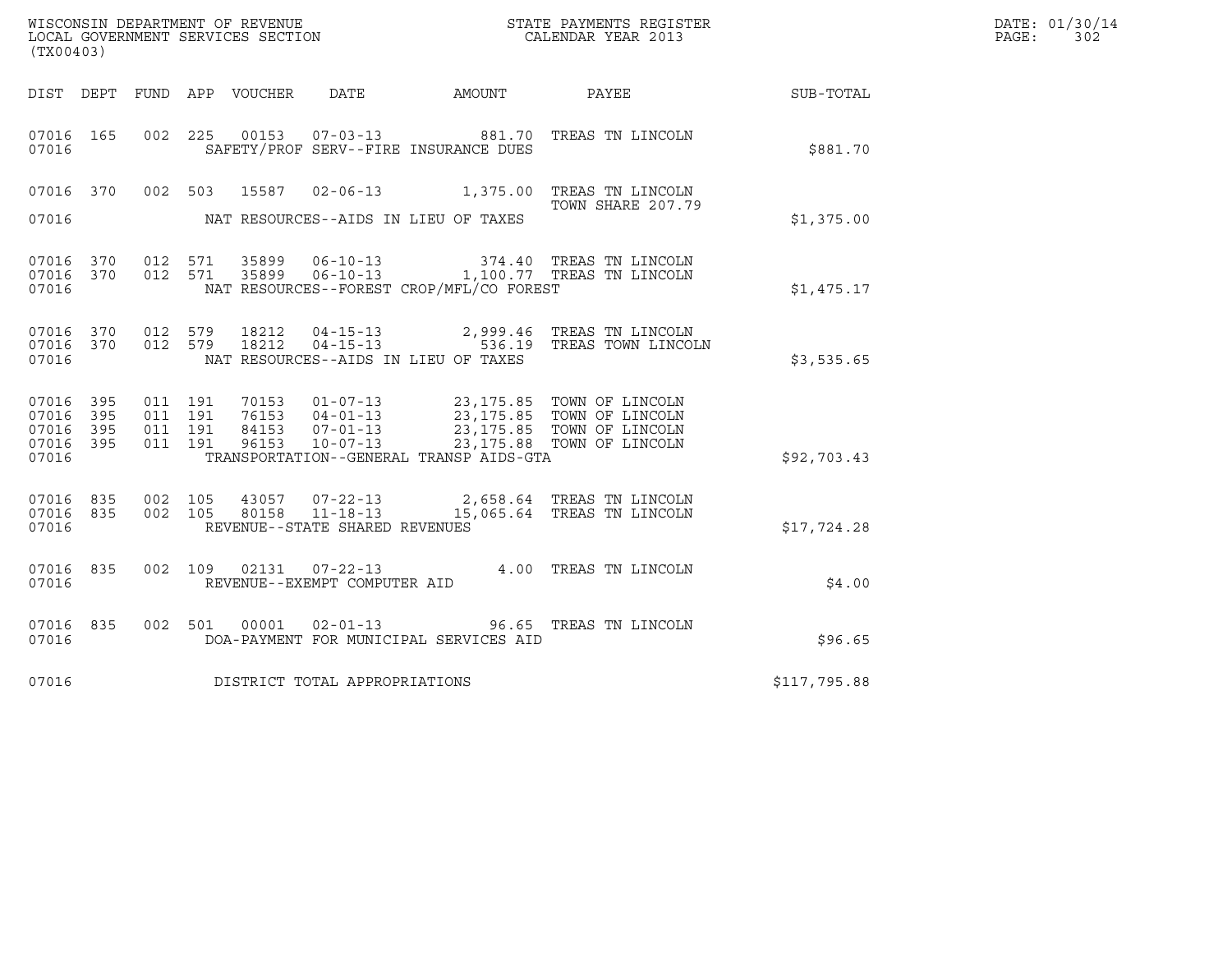| (TX00403)                                                          |           |                                                     |         |                            |                                                  |                                          |                                                                                                                                                                                                                                                                                                                  |              | DATE: 01/30/14<br>PAGE:<br>303 |
|--------------------------------------------------------------------|-----------|-----------------------------------------------------|---------|----------------------------|--------------------------------------------------|------------------------------------------|------------------------------------------------------------------------------------------------------------------------------------------------------------------------------------------------------------------------------------------------------------------------------------------------------------------|--------------|--------------------------------|
|                                                                    |           |                                                     |         | DIST DEPT FUND APP VOUCHER | DATE                                             | AMOUNT                                   | PAYEE                                                                                                                                                                                                                                                                                                            | SUB-TOTAL    |                                |
| 07018 165<br>07018                                                 |           | 002 225                                             |         | 00154                      |                                                  | SAFETY/PROF SERV--FIRE INSURANCE DUES    | 07-03-13 3,587.57 TREAS TN MEENON                                                                                                                                                                                                                                                                                | \$3,587.57   |                                |
| 07018 370<br>07018                                                 |           |                                                     | 000 001 | 01DNR                      |                                                  | NAT RESOURCES-SEVERANCE/YIELD/WITHDRAWAL | 03-13-13 501.34 TREAS TOWN MEENON                                                                                                                                                                                                                                                                                | \$501.34     |                                |
| 07018 370<br>07018                                                 |           | 002 503                                             |         | 16241                      |                                                  | NAT RESOURCES--AIDS IN LIEU OF TAXES     | 02-22-13 267.59 TREAS TN MEENON<br>TOWN SHARE 28.08                                                                                                                                                                                                                                                              | \$267.59     |                                |
| 07018                                                              | 07018 370 |                                                     |         | 012 571 35900              |                                                  | NAT RESOURCES--FOREST CROP/MFL/CO FOREST | 06-10-13 157.64 TREAS TN MEENON                                                                                                                                                                                                                                                                                  | \$157.64     |                                |
| 07018 370<br>07018 370<br>07018<br>07018 370<br>07018 370<br>07018 | 370       | 012 579<br>012 579<br>012 579<br>012 579<br>012 579 |         | 18213<br>18213             | $04 - 15 - 13$                                   | NAT RESOURCES--AIDS IN LIEU OF TAXES     | 18213  04-15-13    .64    TREAS TN MEENON    18213  04-15-13    .64    TREAS TN MEENON    18213  04-15-13    214.43    TREAS TN MEENON    18213    04-15-13    23.05    TREAS TOWN MEENON    18213    04-15-13    23.05    TRE<br>17.50 TREAS TOWN MEENON<br>23.05 TREAS TOWN MEENON<br>252.42 TREAS TOWN MEENON | \$508.04     |                                |
| 07018 395<br>07018<br>07018 395<br>07018 395<br>07018              | 395       | 011 191<br>011 191<br>011 191<br>011 191            |         | 96154                      | $10 - 07 - 13$                                   | TRANSPORTATION--GENERAL TRANSP AIDS-GTA  | $\begin{array}{cccc} 70154 & 01\hbox{-}07\hbox{-}13 & 25\hbox{/}726.84 & \text{TOWN OF MEENON}\\ 76154 & 04\hbox{-}01\hbox{-}13 & 25\hbox{/}726.84 & \text{TOWN OF MEENON}\\ 84154 & 07\hbox{-}01\hbox{-}13 & 25\hbox{/}726.84 & \text{TOWN OF MEENON}\\ \end{array}$<br>25,726.85 TOWN OF MEENON                | \$102,907.37 |                                |
| 07018 835<br>07018 835<br>07018                                    |           | 002 105<br>002 105                                  |         | 43058<br>80159             | $11 - 18 - 13$<br>REVENUE--STATE SHARED REVENUES |                                          | 07-22-13 2,518.85 TREAS TN MEENON<br>14,312.77 TREAS TN MEENON                                                                                                                                                                                                                                                   | \$16,831.62  |                                |
| 07018 835<br>07018                                                 |           | 002 109                                             |         |                            | REVENUE--EXEMPT COMPUTER AID                     |                                          | 02132  07-22-13  18.00 TREAS TN MEENON                                                                                                                                                                                                                                                                           | \$18.00      |                                |
| 07018                                                              |           |                                                     |         |                            | DISTRICT TOTAL APPROPRIATIONS                    |                                          |                                                                                                                                                                                                                                                                                                                  | \$124,779.17 |                                |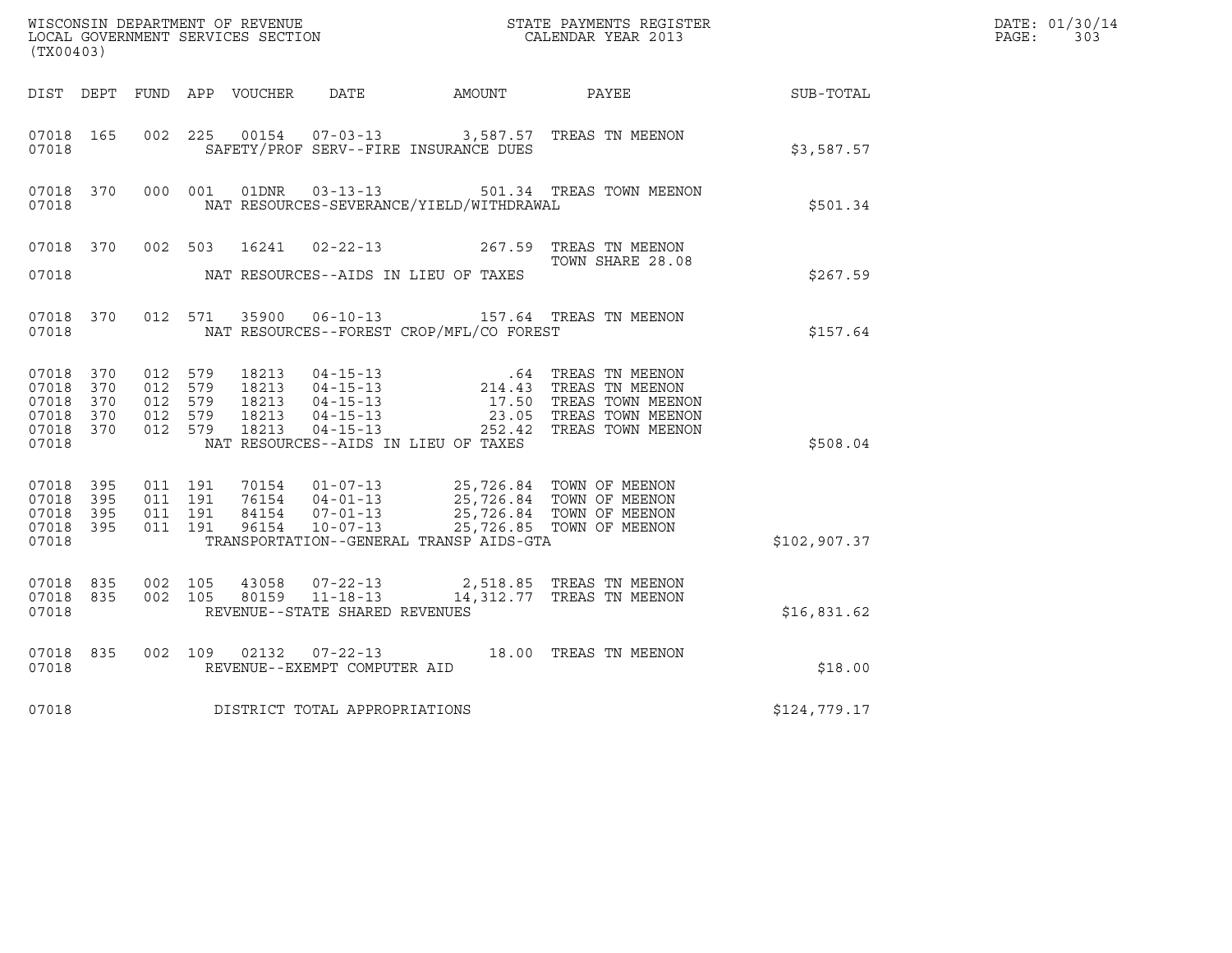|                                                                | WISCONSIN DEPARTMENT OF REVENUE<br>LOCAL GOVERNMENT SERVICES SECTION<br>STATE PAYMENTS REGISTER<br>LOCAL GOVERNMENT SERVICES SECTION<br>CALENDAR YEAR 2013<br>(TX00403) |                                                 |         |                  |                                |                                          |                                                                                                                                                                                                                                                                                                                                                                                                                                       |               | DATE: 01/30/14<br>PAGE:<br>304 |
|----------------------------------------------------------------|-------------------------------------------------------------------------------------------------------------------------------------------------------------------------|-------------------------------------------------|---------|------------------|--------------------------------|------------------------------------------|---------------------------------------------------------------------------------------------------------------------------------------------------------------------------------------------------------------------------------------------------------------------------------------------------------------------------------------------------------------------------------------------------------------------------------------|---------------|--------------------------------|
| DIST DEPT                                                      |                                                                                                                                                                         |                                                 |         | FUND APP VOUCHER | DATE                           | AMOUNT                                   | PAYEE SUB-TOTAL                                                                                                                                                                                                                                                                                                                                                                                                                       |               |                                |
| 07020 165<br>07020                                             |                                                                                                                                                                         | 002 225                                         |         |                  | 00155 07-03-13                 | SAFETY/PROF SERV--FIRE INSURANCE DUES    | 5,813.03 TREAS TN OAKLAND                                                                                                                                                                                                                                                                                                                                                                                                             | \$5,813.03    |                                |
| 07020 370<br>07020                                             |                                                                                                                                                                         |                                                 | 000 001 | 02DNR            | $07 - 03 - 13$                 | NAT RESOURCES-SEVERANCE/YIELD/WITHDRAWAL | 331.06 TREAS TOWN OAKLAND                                                                                                                                                                                                                                                                                                                                                                                                             | \$331.06      |                                |
| 07020 370<br>07020                                             |                                                                                                                                                                         |                                                 | 012 571 | 35901            | $06 - 10 - 13$                 | NAT RESOURCES--FOREST CROP/MFL/CO FOREST | 313.41 TREAS TN OAKLAND                                                                                                                                                                                                                                                                                                                                                                                                               | \$313.41      |                                |
| 07020 370<br>07020<br>07020<br>07020 370<br>07020 370<br>07020 | 370<br>370                                                                                                                                                              | 012 579<br>012<br>012 579<br>012 579<br>012 579 | 579     | 18214            | $04 - 15 - 13$                 | NAT RESOURCES--AIDS IN LIEU OF TAXES     | $\begin{tabular}{llllll} 18214 & 04-15-13 & .04 \hspace{3.5mm} \text{TERS} & \text{TN} & \text{OAKLAND} \\ 18214 & 04-15-13 & .8.83 \hspace{3.5mm} \text{TERS} & \text{TN} & \text{OAKLAND} \\ 18214 & 04-15-13 & 268.26 \hspace{3.5mm} \text{TERS} & \text{TN} & \text{OAKLAND} \\ 18214 & 04-15-13 & .52.45 \hspace{3.5mm} \text{TERAS} & \text{TW} & \text{OAKLAND} \\ \$<br>52.45 TREAS TOWN OAKLAND<br>166.22 TREAS TOWN OAKLAND | \$495.80      |                                |
| 07020<br>07020<br>07020<br>07020 395<br>07020                  | 395<br>395<br>395                                                                                                                                                       | 011 191<br>011 191<br>011 191<br>011 191        |         |                  |                                | TRANSPORTATION--GENERAL TRANSP AIDS-GTA  | 70155  01-07-13  25,467.51  TOWN OF OAKLAND<br>76155  04-01-13  25,467.51  TOWN OF OAKLAND<br>84155  07-01-13  25,467.51  TOWN OF OAKLAND<br>96155  10-07-13  25,467.51  TOWN OF OAKLAND<br>25,467.51 TOWN OF OAKLAND                                                                                                                                                                                                                 | \$101,870.04  |                                |
| 07020 835<br>07020 835<br>07020                                |                                                                                                                                                                         | 002 105<br>002 105                              |         |                  | REVENUE--STATE SHARED REVENUES |                                          | 43059  07-22-13   1,055.56  TREAS TN OAKLAND<br>80160  11-18-13   6,440.86  TREAS TN OAKLAND                                                                                                                                                                                                                                                                                                                                          | \$7,496.42    |                                |
| 07020 835<br>07020                                             |                                                                                                                                                                         |                                                 | 002 109 |                  | REVENUE--EXEMPT COMPUTER AID   |                                          | 02133  07-22-13  10.00  TREAS TN OAKLAND                                                                                                                                                                                                                                                                                                                                                                                              | \$10.00       |                                |
| 07020                                                          |                                                                                                                                                                         |                                                 |         |                  | DISTRICT TOTAL APPROPRIATIONS  |                                          |                                                                                                                                                                                                                                                                                                                                                                                                                                       | \$116, 329.76 |                                |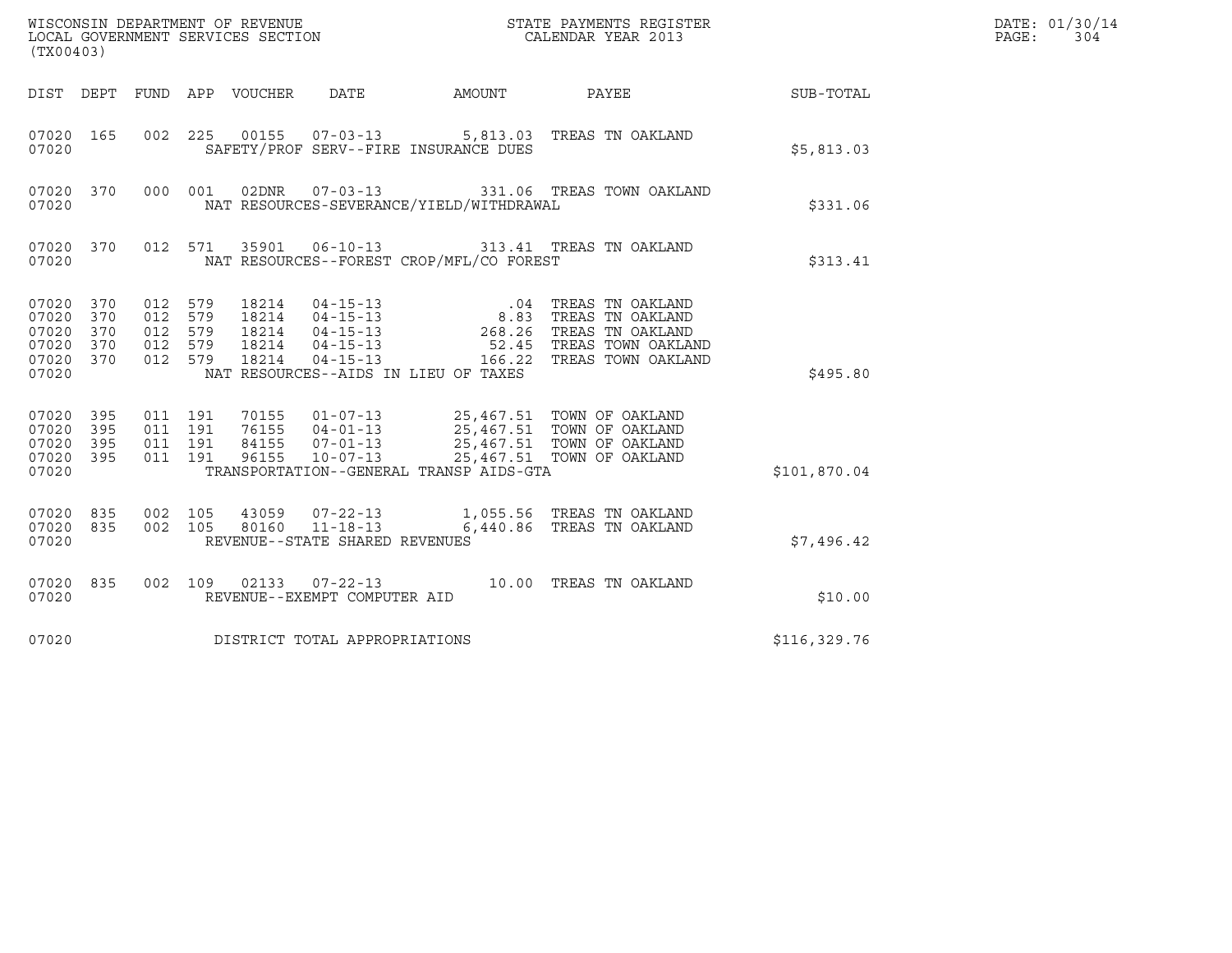| WISCONSIN DEPARTMENT OF REVENUE   | STATE PAYMENTS REGISTER | DATE: 01/30/14 |
|-----------------------------------|-------------------------|----------------|
| LOCAL GOVERNMENT SERVICES SECTION | CALENDAR YEAR 2013      | PAGE :<br>305  |

| (TX00403)                                                 |  |               |                                      |                                          | WISCONSIN DEPARTMENT OF REVENUE<br>LOCAL GOVERNMENT SERVICES SECTION<br>CALENDAR YEAR 2013                                                                                                                                                                                                                                                       |              | DATE: 01/30/14<br>PAGE:<br>305 |
|-----------------------------------------------------------|--|---------------|--------------------------------------|------------------------------------------|--------------------------------------------------------------------------------------------------------------------------------------------------------------------------------------------------------------------------------------------------------------------------------------------------------------------------------------------------|--------------|--------------------------------|
|                                                           |  |               |                                      |                                          | DIST DEPT FUND APP VOUCHER DATE AMOUNT PAYEE THE SUB-TOTAL                                                                                                                                                                                                                                                                                       |              |                                |
| 07022 165<br>07022                                        |  |               |                                      | SAFETY/PROF SERV--FIRE INSURANCE DUES    | 002  225  00156  07-03-13  533.69  TREAS TN ROOSEVELT                                                                                                                                                                                                                                                                                            | \$533.69     |                                |
| 07022 370<br>07022 370<br>07022                           |  | 000 001 02DNR |                                      | NAT RESOURCES-SEVERANCE/YIELD/WITHDRAWAL | 07-03-13 1,666.86 TREAS TOWN ROOSEVELT<br>000 001 04DNR 10-23-13 366.63 TOWN ROOSEVELT                                                                                                                                                                                                                                                           | \$2,033.49   |                                |
| 07022 370<br>07022                                        |  |               | NAT RESOURCES--AIDS IN LIEU OF TAXES |                                          | 002 503 15588 02-06-13 6,259.76 TREAS TN ROOSEVELT<br>TOWN SHARE 474.81                                                                                                                                                                                                                                                                          | \$6,259.76   |                                |
| 07022 370<br>07022 370<br>07022                           |  |               |                                      | NAT RESOURCES--FOREST CROP/MFL/CO FOREST | 012 571 35902 06-10-13 748.22 TREAS TN ROOSEVELT 012 571 35902 06-10-13 1,158.39 TREAS TN ROOSEVELT                                                                                                                                                                                                                                              | \$1,906.61   |                                |
| 07022 370<br>07022 370<br>07022                           |  |               |                                      | NAT RESOURCES--AIDS IN LIEU OF TAXES     | 012 579 18215 04-15-13 1,514.79 TREAS TN ROOSEVELT<br>012 579 18215 04-15-13 471.03 TREAS TOWN ROOSEVELT                                                                                                                                                                                                                                         | \$1,985.82   |                                |
| 07022 395<br>07022 395<br>07022 395<br>07022 395<br>07022 |  |               |                                      | TRANSPORTATION--GENERAL TRANSP AIDS-GTA  | $\begin{array}{cccccc} 011 & 191 & 70156 & 01\text{--}07\text{--}13 & 13,130.69 & \text{TOWN OF ROOSEVELT} \\ 011 & 191 & 76156 & 04\text{--}01\text{--}13 & 13,130.69 & \text{TOWN OF ROOSEVELT} \\ 011 & 191 & 84156 & 07\text{--}01\text{--}13 & 13,130.69 & \text{TOWN OF ROOSEVELT} \\ 011 & 191 & 96156 & 10\text{--}07\text{--}13 & 13,1$ | \$52,522.77  |                                |
| 07022 835<br>07022 835<br>07022                           |  |               | REVENUE--STATE SHARED REVENUES       |                                          | $\begin{array}{cccc} 002 & 105 & 43060 & 07-22-13 & 1,420.57 & \text{TREAS TN ROOSEVELT} \\ 002 & 105 & 80161 & 11-18-13 & 8,049.89 & \text{TREAS TN ROOSEVELT} \end{array}$                                                                                                                                                                     | \$9,470.46   |                                |
| 07022                                                     |  |               | DISTRICT TOTAL APPROPRIATIONS        |                                          |                                                                                                                                                                                                                                                                                                                                                  | \$74, 712.60 |                                |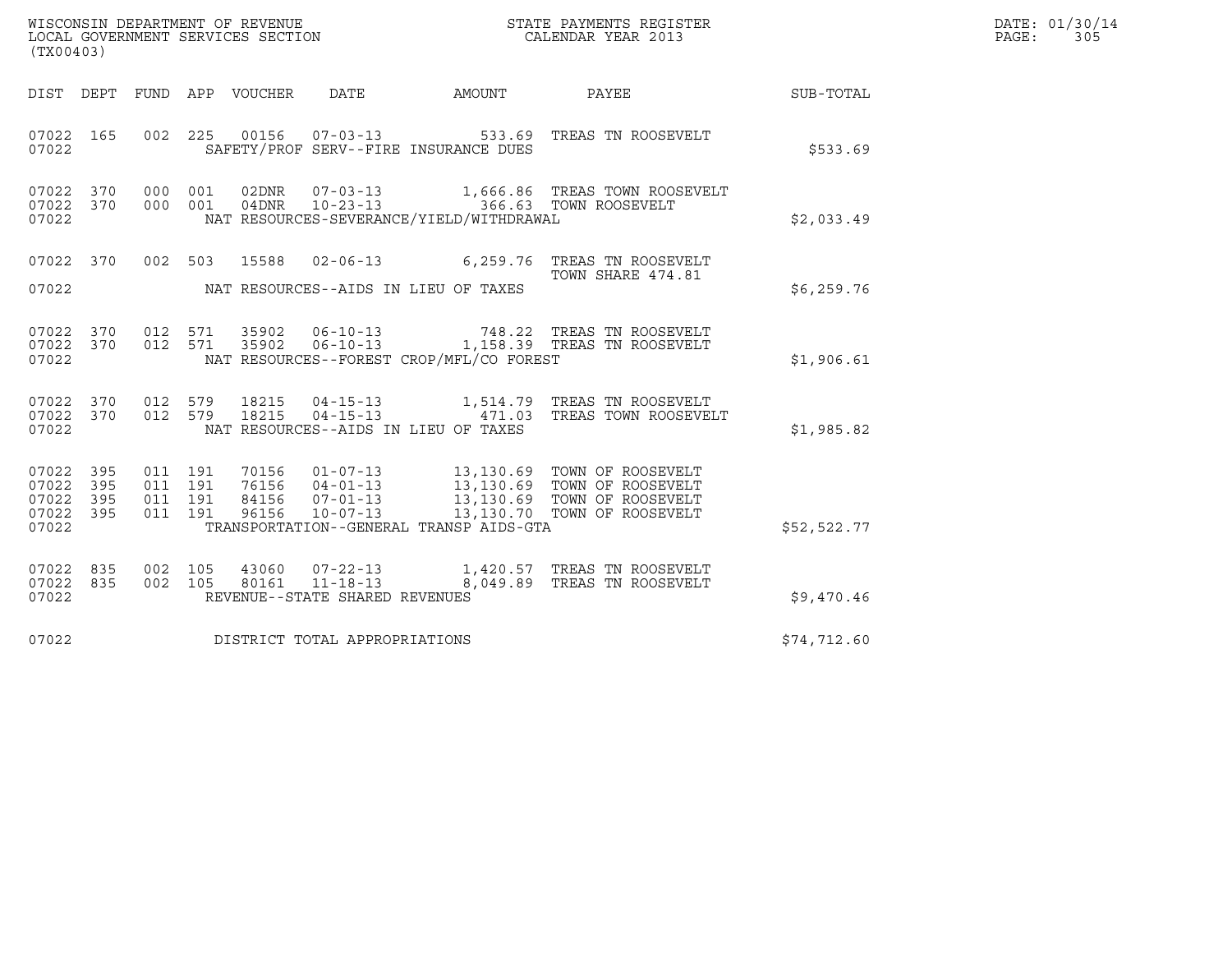| (TX00403)                                     |                   |                                          | WISCONSIN DEPARTMENT OF REVENUE<br>LOCAL GOVERNMENT SERVICES SECTION |                                |                                                                                                                                                                                                                         | STATE PAYMENTS REGISTER<br>CALENDAR YEAR 2013 |              | DATE: 01/30/14<br>PAGE:<br>306 |
|-----------------------------------------------|-------------------|------------------------------------------|----------------------------------------------------------------------|--------------------------------|-------------------------------------------------------------------------------------------------------------------------------------------------------------------------------------------------------------------------|-----------------------------------------------|--------------|--------------------------------|
|                                               |                   |                                          | DIST DEPT FUND APP VOUCHER                                           | DATE                           | AMOUNT                                                                                                                                                                                                                  | PAYEE                                         | SUB-TOTAL    |                                |
| 07024 165<br>07024                            |                   |                                          |                                                                      |                                | 002 225 00157 07-03-13 1,770.08 TREAS TN RUSK<br>SAFETY/PROF SERV--FIRE INSURANCE DUES                                                                                                                                  |                                               | \$1,770.08   |                                |
| 07024 370<br>07024 370<br>07024               |                   | 012 571<br>012 571                       |                                                                      |                                | 35903  06-10-13  275.29  TREAS TN RUSK<br>35903  06-10-13  1,752.70  TREAS TN RUSK<br>NAT RESOURCES--FOREST CROP/MFL/CO FOREST                                                                                          |                                               | \$2,027.99   |                                |
| 07024 370<br>07024<br>07024                   | 370               | 012 579<br>012 579                       | 18216                                                                | $04 - 15 - 13$                 | 18216  04-15-13  3.11 TREAS TN RUSK<br>NAT RESOURCES--AIDS IN LIEU OF TAXES                                                                                                                                             | 31.13 TREAS TOWN RUSK                         | \$34.24      |                                |
| 07024 395<br>07024<br>07024<br>07024<br>07024 | 395<br>395<br>395 | 011 191<br>011 191<br>011 191<br>011 191 | 96157                                                                | $10 - 07 - 13$                 | 70157  01-07-13  22,981.16  TOWN OF RUSK<br>76157  04-01-13  22,981.16  TOWN OF RUSK<br>84157  07-01-13  22,981.16  TOWN OF RUSK<br>96157  10-07-13  22,981.19  TOWN OF RUSK<br>TRANSPORTATION--GENERAL TRANSP AIDS-GTA | 22,981.19 TOWN OF RUSK                        | \$91,924.67  |                                |
| 07024 835<br>07024 835<br>07024               |                   | 002 105<br>002 105                       | 80162                                                                | REVENUE--STATE SHARED REVENUES | 43061  07-22-13  869.84 TREAS TN RUSK<br>11-18-13 4,929.96 TREAS TN RUSK                                                                                                                                                |                                               | \$5,799.80   |                                |
| 07024                                         |                   |                                          |                                                                      | DISTRICT TOTAL APPROPRIATIONS  |                                                                                                                                                                                                                         |                                               | \$101,556.78 |                                |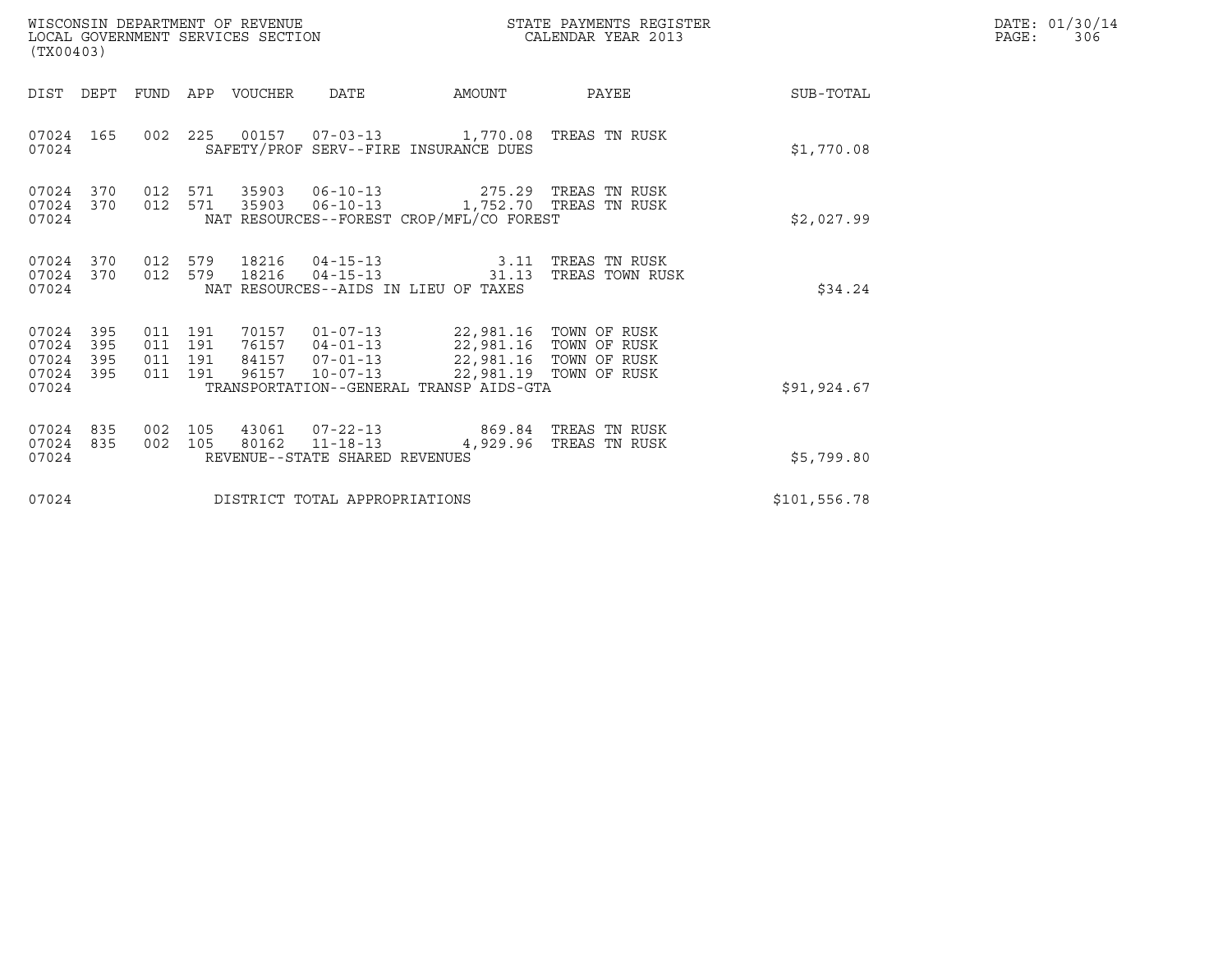| WISCONSIN DEPARTMENT OF REVENUE   | STATE PAYMENTS REGISTER | DATE: 01/30/14 | 307 |
|-----------------------------------|-------------------------|----------------|-----|
| LOCAL GOVERNMENT SERVICES SECTION | CALENDAR YEAR 2013      | PAGE:          |     |

| (TX00403)                                                                                         |                                                                                                                   |                                                                                                                                                              |              |
|---------------------------------------------------------------------------------------------------|-------------------------------------------------------------------------------------------------------------------|--------------------------------------------------------------------------------------------------------------------------------------------------------------|--------------|
| DIST<br>DEPT                                                                                      | FUND APP VOUCHER DATE<br>AMOUNT                                                                                   | <b>PAYEE</b> FOR THE PAYEE                                                                                                                                   | SUB-TOTAL    |
| 07026<br>165<br>002<br>07026                                                                      | 225<br>SAFETY/PROF SERV--FIRE INSURANCE DUES                                                                      | 00158  07-03-13  2,014.77  TREAS TN SAND LAKE                                                                                                                | \$2,014.77   |
| 07026<br>370<br>002<br>07026                                                                      | 503<br>15589<br>$02 - 06 - 13$<br>NAT RESOURCES--AIDS IN LIEU OF TAXES                                            | 689.71 TREAS TN SAND LAKE<br>TOWN SHARE 133.93                                                                                                               | \$689.71     |
| 07026<br>370<br>012<br>07026<br>370<br>012<br>07026                                               | 571<br>571<br>NAT RESOURCES--FOREST CROP/MFL/CO FOREST                                                            | 35904  06-10-13    1,715.96    TREAS TN SAND LAKE                                                                                                            | \$1,883.95   |
| 07026<br>370<br>012<br>07026<br>012<br>370<br>07026                                               | 18217  04-15-13<br>579<br>579<br>NAT RESOURCES--AIDS IN LIEU OF TAXES                                             | 3.42 TREAS TN SAND LAKE<br>18217  04-15-13  94.04 TREAS TOWN SAND LAKE                                                                                       | \$97.46      |
| 07026<br>395<br>011<br>07026<br>395<br>011<br>07026<br>395<br>011<br>07026<br>395<br>011<br>07026 | 70158<br>191<br>76158<br>191<br>191<br>84158  07-01-13<br>96158<br>191<br>TRANSPORTATION--GENERAL TRANSP AIDS-GTA | 01-07-13 22,683.65 TOWN OF SAND LAKE<br>04-01-13 22,683.65 TOWN OF SAND LAKE<br>07-01-13 22,683.65 TOWN OF SAND LAKE<br>10-07-13 22,683.67 TOWN OF SAND LAKE | \$90,734.62  |
| 07026<br>395<br>011<br>07026                                                                      | 278<br>60909<br>TRANSPORTATION--LRIP/TRIP/MSIP GRANTS                                                             | 01-03-13 15,026.80 TREAS TN SAND LAKE                                                                                                                        | \$15,026.80  |
| 07026<br>835<br>002<br>002<br>07026<br>835<br>07026                                               | 105<br>43062<br>105<br>80163<br>REVENUE--STATE SHARED REVENUES                                                    | 07-22-13 1,054.07 TREAS TN SAND LAKE<br>11-18-13 6,014.11 TREAS TN SAND LAKE                                                                                 | \$7,068.18   |
| 07026                                                                                             | DISTRICT TOTAL APPROPRIATIONS                                                                                     |                                                                                                                                                              | \$117,515.49 |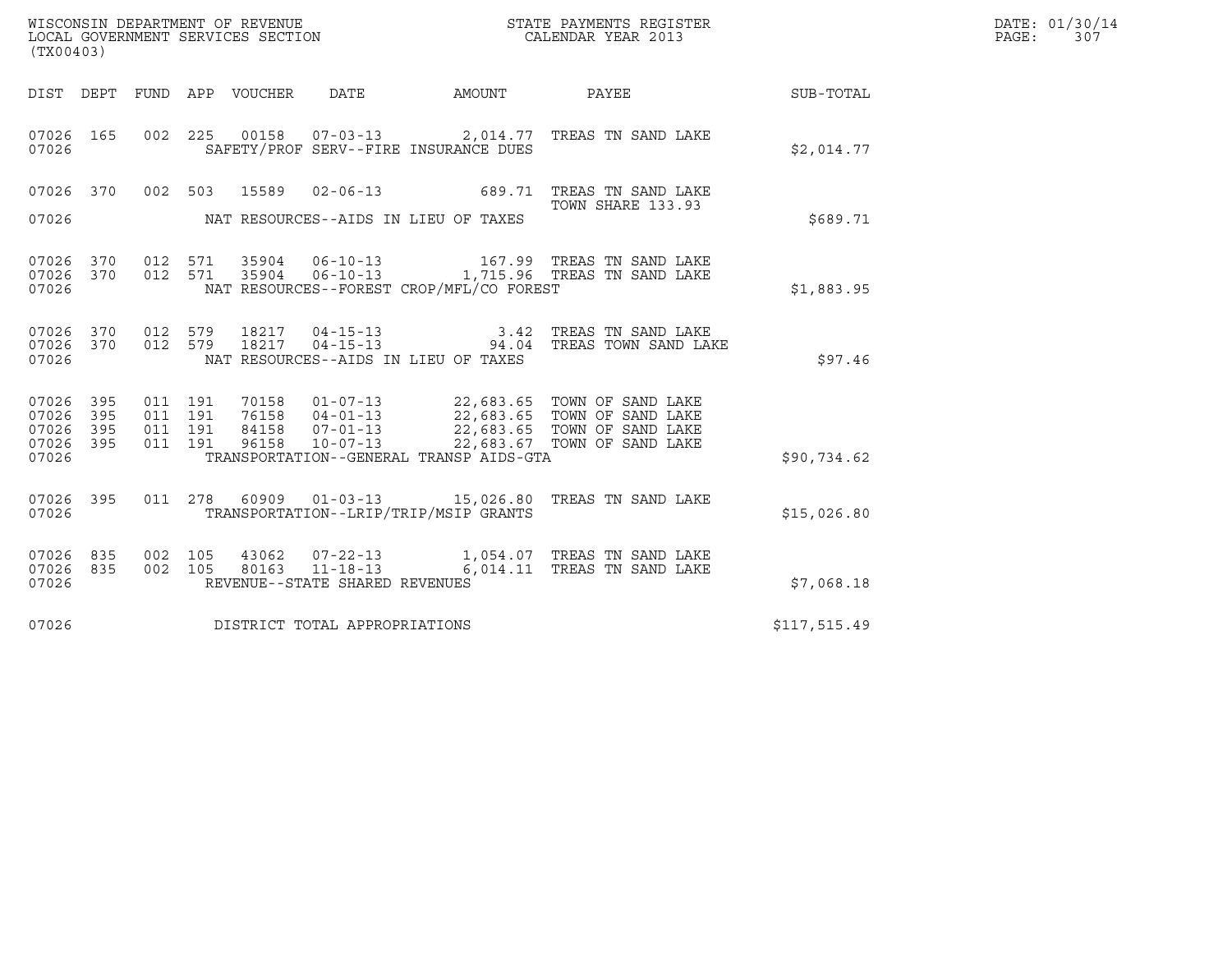| (TX00403)                                                 |                                                   |                                                                     |                                                                                                                                                                                                               |                                                  |              | DATE: 01/30/14<br>$\mathtt{PAGE}$ :<br>308 |
|-----------------------------------------------------------|---------------------------------------------------|---------------------------------------------------------------------|---------------------------------------------------------------------------------------------------------------------------------------------------------------------------------------------------------------|--------------------------------------------------|--------------|--------------------------------------------|
|                                                           | DIST DEPT FUND APP VOUCHER DATE                   |                                                                     |                                                                                                                                                                                                               | AMOUNT PAYEE SUB-TOTAL                           |              |                                            |
| 07028 165<br>07028                                        |                                                   |                                                                     | 002 225 00159 07-03-13 4,993.12 TREAS TN SCOTT<br>SAFETY/PROF SERV--FIRE INSURANCE DUES                                                                                                                       |                                                  | \$4,993.12   |                                            |
| 07028 370<br>07028                                        |                                                   |                                                                     | NAT RESOURCES-SEVERANCE/YIELD/WITHDRAWAL                                                                                                                                                                      | 000 001 02DNR  07-03-13  845.98 TREAS TOWN SCOTT | \$845.98     |                                            |
| 07028 370<br>07028                                        | 012 571                                           |                                                                     | 35905  06-10-13  473.71  TREAS TN SCOTT<br>NAT RESOURCES--FOREST CROP/MFL/CO FOREST                                                                                                                           |                                                  | \$473.71     |                                            |
| 07028 370<br>07028 370<br>07028                           |                                                   |                                                                     | $\begin{array}{cccccc} 012 & 579 & 18218 & 04-15-13 & & 26.71 & \text{TREAS TN SCOTT} \\ 012 & 579 & 18218 & 04-15-13 & & 183.56 & \text{TREAS TN SCOTT} \end{array}$<br>NAT RESOURCES--AIDS IN LIEU OF TAXES |                                                  | \$210.27     |                                            |
| 07028 395<br>07028 395<br>07028 395<br>07028 395<br>07028 | 011 191<br>011 191<br>011 191<br>011 191<br>96159 | $10 - 07 - 13$                                                      | 70159   01-07-13   25,446.34   TOWN OF SCOTT<br>76159   04-01-13   25,446.34   TOWN OF SCOTT<br>84159   07-01-13   25,446.34   TOWN OF SCOTT<br>TRANSPORTATION--GENERAL TRANSP AIDS-GTA                       | 25,446.34 TOWN OF SCOTT                          | \$101,785.36 |                                            |
| 07028 835<br>07028 835<br>07028                           | 002 105<br>002 105                                | 43063 07-22-13<br>80164  11-18-13<br>REVENUE--STATE SHARED REVENUES |                                                                                                                                                                                                               | 987.80 TREAS TN SCOTT<br>5,597.51 TREAS TN SCOTT | \$6,585.31   |                                            |
| 07028 835<br>07028                                        |                                                   | REVENUE--EXEMPT COMPUTER AID                                        | 002 109 02134 07-22-13 61.00 TREAS TN SCOTT                                                                                                                                                                   |                                                  | \$61.00      |                                            |
| 07028                                                     |                                                   | DISTRICT TOTAL APPROPRIATIONS                                       |                                                                                                                                                                                                               |                                                  | \$114,954.75 |                                            |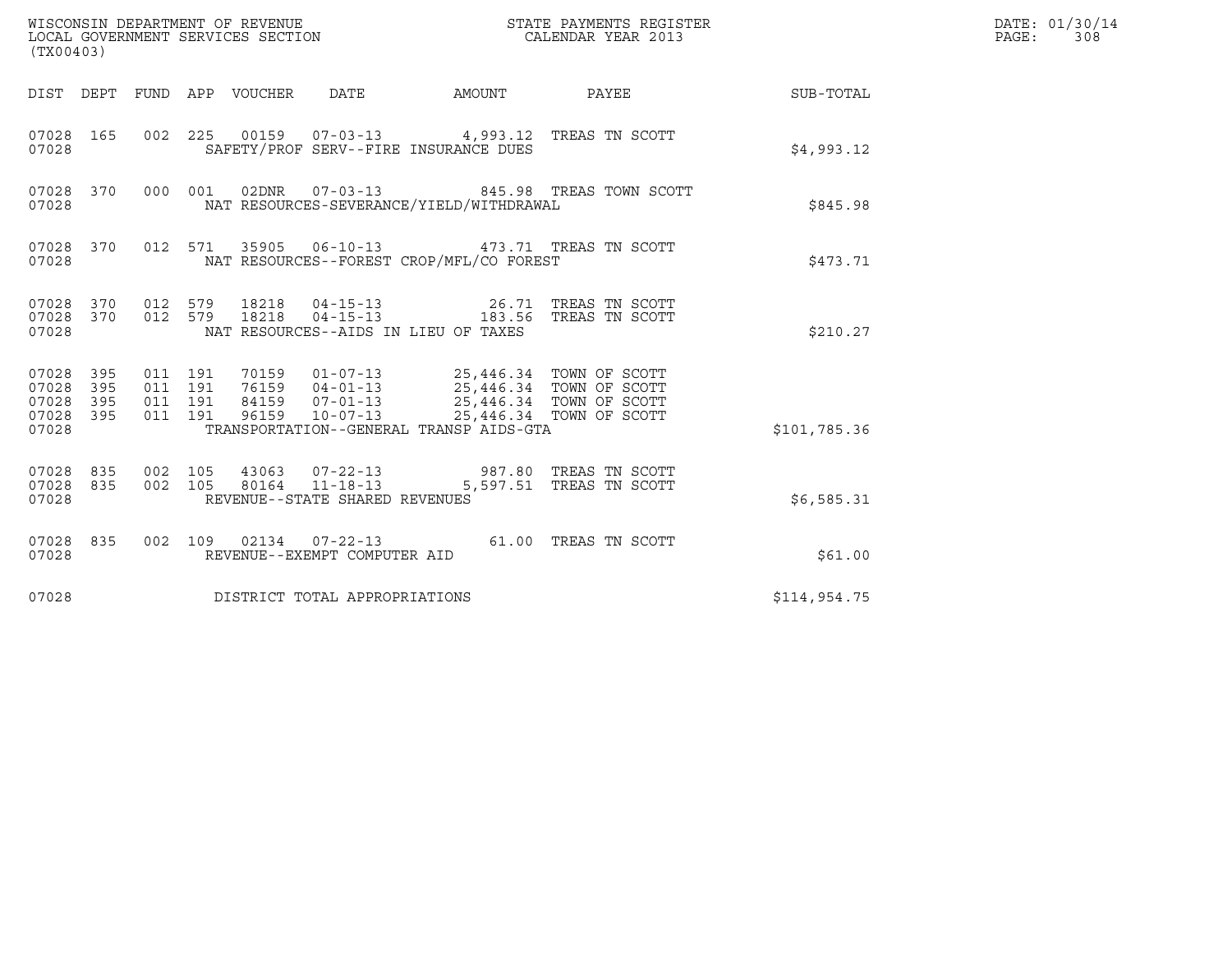| DATE: | 01/30/14 |
|-------|----------|
| PAGE: | 309      |

|                                                                        | WISCONSIN DEPARTMENT OF REVENUE<br>LOCAL GOVERNMENT SERVICES SECTION TERMS OF CALENDAR YEAR 2013<br>(TX00403) |  |                    |               |                                |                                                                                         |                                                                                                                                                                                                                                       |              | DATE: 01/30/14<br>$\mathtt{PAGE:}$<br>309 |
|------------------------------------------------------------------------|---------------------------------------------------------------------------------------------------------------|--|--------------------|---------------|--------------------------------|-----------------------------------------------------------------------------------------|---------------------------------------------------------------------------------------------------------------------------------------------------------------------------------------------------------------------------------------|--------------|-------------------------------------------|
|                                                                        |                                                                                                               |  |                    |               |                                |                                                                                         | DIST DEPT FUND APP VOUCHER DATE AMOUNT PAYEE SUB-TOTAL                                                                                                                                                                                |              |                                           |
| 07030 165<br>07030                                                     |                                                                                                               |  | 002 225            |               |                                | 00160  07-03-13  3,957.56  TREAS TN SIREN<br>SAFETY/PROF SERV--FIRE INSURANCE DUES      |                                                                                                                                                                                                                                       | \$3,957.56   |                                           |
| 07030 370<br>07030 370                                                 |                                                                                                               |  |                    |               |                                |                                                                                         | 002 503 15590 02-06-13 7,440.11 TREAS TN SIREN<br>002 503 15590 02-06-13 4,490.08 TREAS TN SIREN<br>TOWN SHARE 1483.66                                                                                                                |              |                                           |
| 07030                                                                  |                                                                                                               |  |                    |               |                                | NAT RESOURCES--AIDS IN LIEU OF TAXES                                                    |                                                                                                                                                                                                                                       | \$11,930.19  |                                           |
| 07030 370<br>07030                                                     |                                                                                                               |  |                    | 012 571 35906 |                                | NAT RESOURCES--FOREST CROP/MFL/CO FOREST                                                | 06-10-13 161.60 TREAS TN SIREN                                                                                                                                                                                                        | \$161.60     |                                           |
| 07030 370<br>07030 370<br>07030 370<br>07030 370<br>07030 370<br>07030 |                                                                                                               |  |                    |               |                                | NAT RESOURCES--AIDS IN LIEU OF TAXES                                                    | 012 579 18219 04-15-13 9.08 TREAS TN SIREN<br>012 579 18219 04-15-13 17.86 TREAS TN SIREN<br>012 579 18219 04-15-13 23.32 TREAS TN SIREN<br>012 579 18219 04-15-13 34.75 TREAS TOWN SIREN<br>012 579 18219 04-15-13 149.21 TREAS TOWN | \$234.22     |                                           |
| 07030 395<br>07030 395<br>07030 395<br>07030 395<br>07030              |                                                                                                               |  |                    |               |                                | TRANSPORTATION--GENERAL TRANSP AIDS-GTA                                                 |                                                                                                                                                                                                                                       | \$132,630.05 |                                           |
| 07030 835<br>07030 835<br>07030                                        |                                                                                                               |  | 002 105<br>002 105 |               | REVENUE--STATE SHARED REVENUES | 43064  07-22-13  2,198.73  TREAS TN SIREN<br>80165  11-18-13  12,459.45  TREAS TN SIREN |                                                                                                                                                                                                                                       | \$14,658.18  |                                           |
| 07030 835<br>07030                                                     |                                                                                                               |  | 002 109            |               | REVENUE--EXEMPT COMPUTER AID   |                                                                                         | 02135 07-22-13 36.00 TREAS TN SIREN                                                                                                                                                                                                   | \$36.00      |                                           |
| 07030<br>07030                                                         | 835                                                                                                           |  | 002 501            | 00001         | $02 - 01 - 13$                 | DOA-PAYMENT FOR MUNICIPAL SERVICES AID                                                  | 163.18 TREAS TN SIREN                                                                                                                                                                                                                 | \$163.18     |                                           |
| 07030                                                                  |                                                                                                               |  |                    |               | DISTRICT TOTAL APPROPRIATIONS  |                                                                                         |                                                                                                                                                                                                                                       | \$163,770.98 |                                           |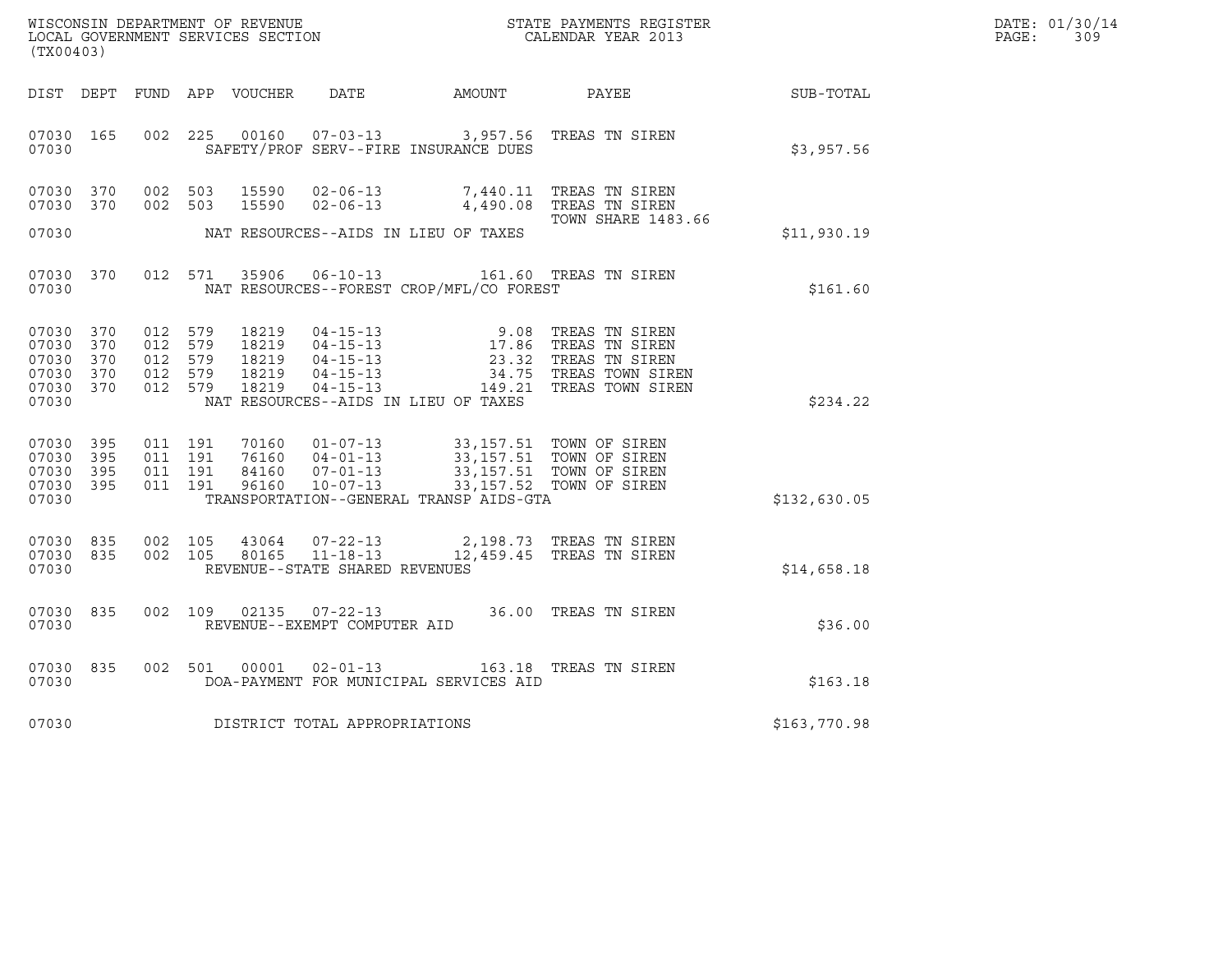|                                                                               |                                                      |                                                                                      |         |                                                                      |                                                  |                                                                                                                                                                                                                         |                                                                                                                                                                                                                                                                            |              | DATE: 01/30/14<br>PAGE:<br>310 |
|-------------------------------------------------------------------------------|------------------------------------------------------|--------------------------------------------------------------------------------------|---------|----------------------------------------------------------------------|--------------------------------------------------|-------------------------------------------------------------------------------------------------------------------------------------------------------------------------------------------------------------------------|----------------------------------------------------------------------------------------------------------------------------------------------------------------------------------------------------------------------------------------------------------------------------|--------------|--------------------------------|
| (TX00403)                                                                     |                                                      |                                                                                      |         |                                                                      |                                                  |                                                                                                                                                                                                                         |                                                                                                                                                                                                                                                                            |              |                                |
|                                                                               |                                                      |                                                                                      |         | DIST DEPT FUND APP VOUCHER DATE                                      |                                                  | <b>AMOUNT</b>                                                                                                                                                                                                           | PAYEE                                                                                                                                                                                                                                                                      | SUB-TOTAL    |                                |
| 07032 165<br>07032                                                            |                                                      | 002 225                                                                              |         | 00161                                                                | 07-03-13                                         | SAFETY/PROF SERV--FIRE INSURANCE DUES                                                                                                                                                                                   | 3,751.87 TREAS TN SWISS                                                                                                                                                                                                                                                    | \$3,751.87   |                                |
|                                                                               |                                                      |                                                                                      |         |                                                                      |                                                  |                                                                                                                                                                                                                         | 07032 370 002 503 15591 02-06-13 42.87 TREAS TN SWISS<br>TOWN SHARE 10.65                                                                                                                                                                                                  |              |                                |
| 07032                                                                         |                                                      |                                                                                      |         |                                                                      |                                                  | NAT RESOURCES--AIDS IN LIEU OF TAXES                                                                                                                                                                                    |                                                                                                                                                                                                                                                                            | \$42.87      |                                |
| 07032<br>07032 370<br>07032                                                   | 370                                                  | 012 571                                                                              | 012 571 |                                                                      |                                                  | NAT RESOURCES--FOREST CROP/MFL/CO FOREST                                                                                                                                                                                | 35907   06-10-13   160.43   TREAS TN SWISS<br>35907   06-10-13   5,660.67   TREAS TN SWISS                                                                                                                                                                                 | \$5,821.10   |                                |
| 07032<br>07032<br>07032<br>07032<br>07032<br>07032<br>07032<br>07032<br>07032 | 370<br>370<br>370<br>370<br>370<br>370<br>370<br>370 | 012 579<br>012 579<br>012 579<br>012 579<br>012 579<br>012 579<br>012 579<br>012 579 |         | 18220<br>18220<br>18220<br>18220<br>18220<br>18220<br>18220<br>18220 |                                                  | NAT RESOURCES--AIDS IN LIEU OF TAXES                                                                                                                                                                                    | 04-15-13<br>04-15-13<br>04-15-13<br>04-15-13<br>04-15-13<br>04-15-13<br>04-15-13<br>04-15-13<br>04-15-13<br>04-15-13<br>04-15-13<br>04-15-13<br>04-15-13<br>04-15-13<br>04-15-13<br>04-15-13<br>04-15-13<br>04-15-13<br>04-15-13<br>04-15-13<br>04-15-13<br>04-15-13<br>04 | \$1,803.76   |                                |
| 07032<br>07032<br>07032<br>07032<br>07032                                     | 395<br>395<br>395<br>395                             | 011 191<br>011 191<br>011 191                                                        |         | 011 191 96161                                                        |                                                  | 70161  01-07-13  44,023.01 TOWN OF SWISS<br>76161  04-01-13  44,023.01 TOWN OF SWISS<br>84161  07-01-13  44,023.01 TOWN OF SWISS<br>96161  10-07-13  44,023.03 TOWN OF SWISS<br>TRANSPORTATION--GENERAL TRANSP AIDS-GTA |                                                                                                                                                                                                                                                                            | \$176,092.06 |                                |
| 07032<br>07032<br>07032                                                       | 835<br>835                                           | 002 105                                                                              | 002 105 | 43065<br>80166                                                       | $11 - 18 - 13$<br>REVENUE--STATE SHARED REVENUES | 07-22-13 4,036.75 TREAS TN SWISS                                                                                                                                                                                        | 22,753.67 TREAS TN SWISS                                                                                                                                                                                                                                                   | \$26,790.42  |                                |
| 07032 835<br>07032                                                            |                                                      |                                                                                      |         | 002 109 02136                                                        | REVENUE--EXEMPT COMPUTER AID                     | 07-22-13 185.00 TREAS TN SWISS                                                                                                                                                                                          |                                                                                                                                                                                                                                                                            | \$185.00     |                                |
| 07032                                                                         |                                                      |                                                                                      |         |                                                                      | DISTRICT TOTAL APPROPRIATIONS                    |                                                                                                                                                                                                                         |                                                                                                                                                                                                                                                                            | \$214,487.08 |                                |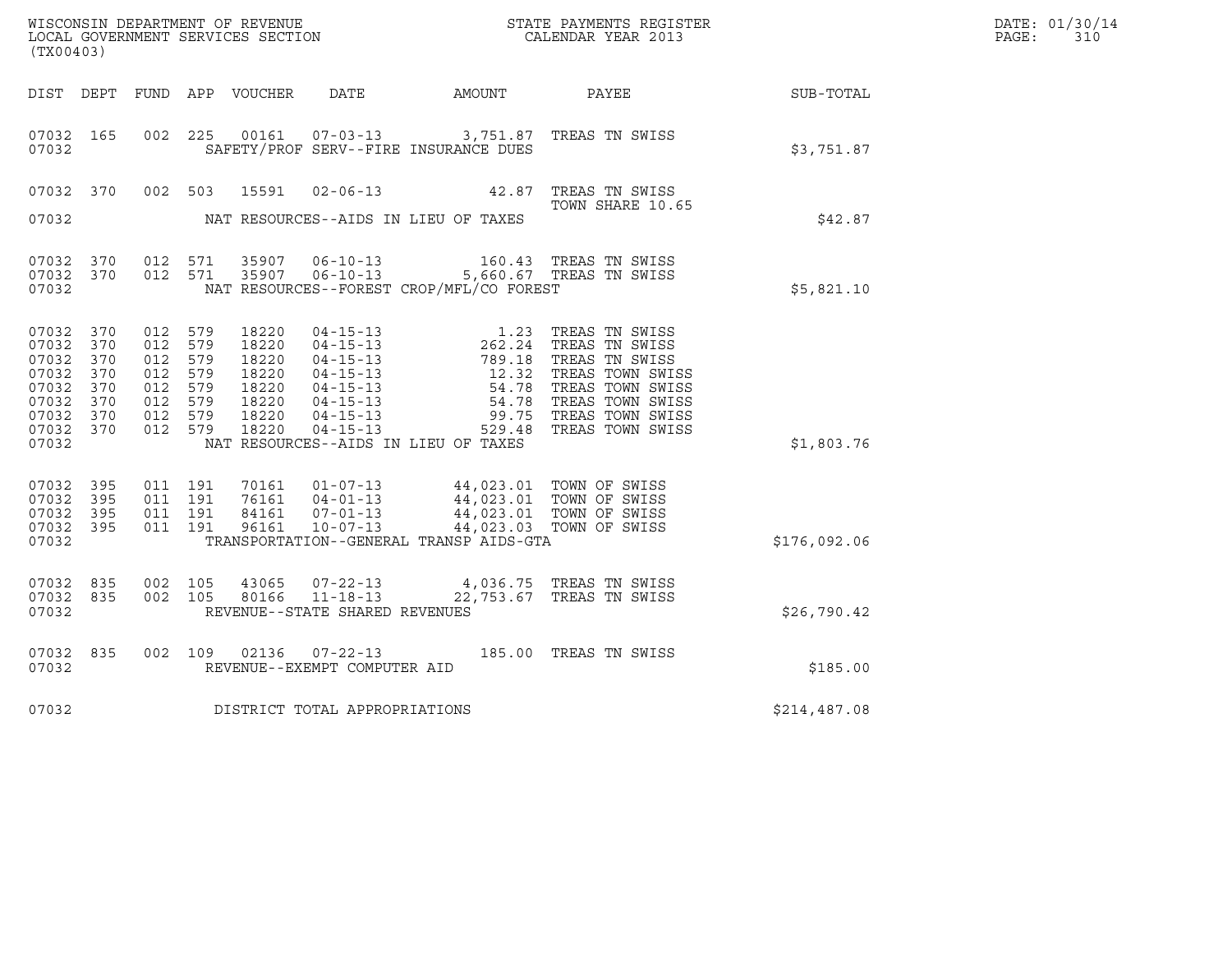| (TX00403)                                                 |                               |         |                                      |                                          | WISCONSIN DEPARTMENT OF REVENUE<br>LOCAL GOVERNMENT SERVICES SECTION CALENDAR YEAR 2013                                                                                                                           |              | DATE: 01/30/14<br>PAGE: 311 |
|-----------------------------------------------------------|-------------------------------|---------|--------------------------------------|------------------------------------------|-------------------------------------------------------------------------------------------------------------------------------------------------------------------------------------------------------------------|--------------|-----------------------------|
|                                                           |                               |         |                                      |                                          | DIST DEPT FUND APP VOUCHER DATE AMOUNT PAYEE SUB-TOTAL                                                                                                                                                            |              |                             |
| 07034 165<br>07034                                        |                               |         |                                      | SAFETY/PROF SERV--FIRE INSURANCE DUES    | 002 225 00162 07-03-13 3,222.99 TREAS TN TRADE LAKE                                                                                                                                                               | \$3,222.99   |                             |
| 07034 370<br>07034                                        |                               |         |                                      | NAT RESOURCES--FOREST CROP/MFL/CO FOREST | 012 571 35908 06-10-13 105.18 TREAS TN TRADE LAKE                                                                                                                                                                 | \$105.18     |                             |
| 07034                                                     |                               |         |                                      | NAT RESOURCES--AIDS IN LIEU OF TAXES     | 07034 370 012 579 18221 04-15-13 .12 TREAS TN TRADE LAKE<br>07034 370 012 579 18221 04-15-13 .1.41 TREAS TN TRADE LAKE<br>07034 370 012 579 18221 04-15-13 .13.05 TREAS TOWN TRADE LAKE                           | \$14.58      |                             |
| 07034 395<br>07034 395<br>07034 395<br>07034 395<br>07034 | 011 191<br>011 191<br>011 191 | 011 191 |                                      | TRANSPORTATION--GENERAL TRANSP AIDS-GTA  | 70162   01-07-13   27,965.57 TOWN OF TRADE LAKE<br>76162   04-01-13   27,965.57 TOWN OF TRADE LAKE<br>84162   07-01-13   27,965.57 TOWN OF TRADE LAKE<br>96162   10-07-13   27,965.57 TOWN OF TRADE LAKE          | \$111,862.28 |                             |
| 07034                                                     |                               |         |                                      | TRANSPORTATION--LRIP/TRIP/MSIP GRANTS    | 07034 395 011 278 64569 02-07-13 14,933.54 TREAS TN TRADE LAKE                                                                                                                                                    | \$14,933.54  |                             |
|                                                           |                               |         | 07034 REVENUE--STATE SHARED REVENUES |                                          | $\begin{array}{cccccc} 07034 & 835 & 002 & 105 & 43066 & 07-22-13 & & 2,089.53 & \text{TREAS TN TRADE LAKE} \\ 07034 & 835 & 002 & 105 & 80167 & 11-18-13 & & 11,840.65 & \text{TREAS TN TRADE LAKE} \end{array}$ | \$13,930.18  |                             |
| 07034 835<br>07034                                        |                               |         | REVENUE--EXEMPT COMPUTER AID         |                                          | 002 109 02137 07-22-13 4.00 TREAS TN TRADE LAKE                                                                                                                                                                   | \$4.00       |                             |
| 07034                                                     |                               |         | DISTRICT TOTAL APPROPRIATIONS        |                                          |                                                                                                                                                                                                                   | \$144,072.75 |                             |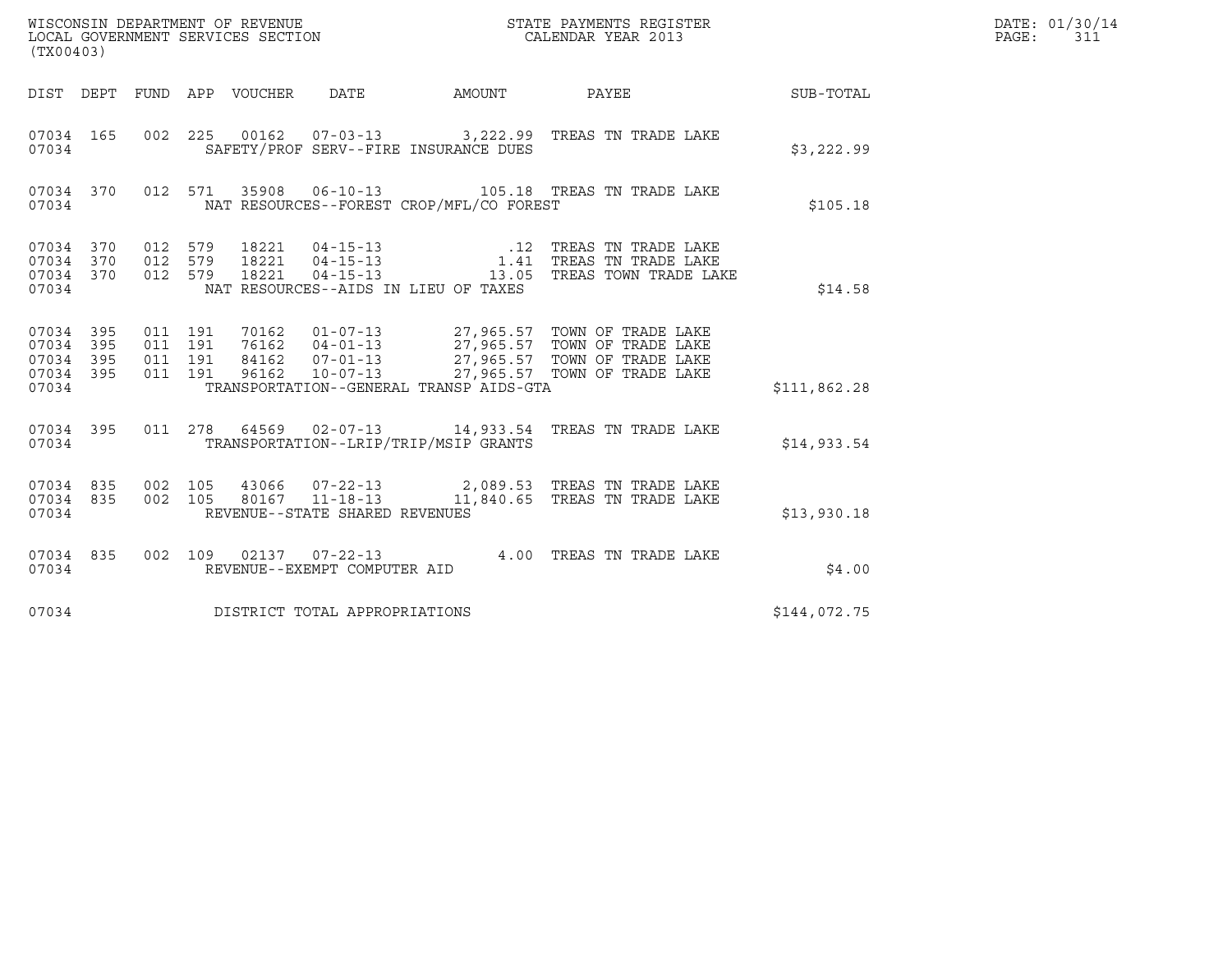| WISCONSIN DEPARTMENT OF REVENUE<br>LOCAL GOVERNMENT SERVICES SECTION<br>(TX00403) |            |                                          |         |                                 |                                                  |                                                                                                                                                                                                                    | STATE PAYMENTS REGISTER<br>CALENDAR YEAR 2013 |                 | DATE: 01/30/14<br>$\mathtt{PAGE:}$<br>312 |
|-----------------------------------------------------------------------------------|------------|------------------------------------------|---------|---------------------------------|--------------------------------------------------|--------------------------------------------------------------------------------------------------------------------------------------------------------------------------------------------------------------------|-----------------------------------------------|-----------------|-------------------------------------------|
|                                                                                   |            |                                          |         | DIST DEPT FUND APP VOUCHER DATE |                                                  | AMOUNT                                                                                                                                                                                                             |                                               | PAYEE SUB-TOTAL |                                           |
| 07036 165<br>07036                                                                |            |                                          |         |                                 |                                                  | 002 225 00163 07-03-13 2,222.75 TREAS TN UNION<br>SAFETY/PROF SERV--FIRE INSURANCE DUES                                                                                                                            |                                               | \$2,222.75      |                                           |
| 07036 370 012 571<br>07036 370<br>07036                                           |            | 012 571                                  |         |                                 |                                                  | NAT RESOURCES--FOREST CROP/MFL/CO FOREST                                                                                                                                                                           |                                               | \$3,126.96      |                                           |
| 07036 370<br>07036                                                                |            |                                          |         |                                 |                                                  | 012 579 18222 04-15-13 3,183.48 TREAS TN UNION<br>NAT RESOURCES--AIDS IN LIEU OF TAXES                                                                                                                             |                                               | \$3,183.48      |                                           |
| 07036 395<br>07036<br>07036<br>07036 395<br>07036                                 | 395<br>395 | 011 191<br>011 191<br>011 191<br>011 191 |         |                                 |                                                  | 70163  01-07-13  19,799.24  TOWN OF UNION<br>76163 04-01-13 19,799.24 TOWN OF UNION<br>84163 07-01-13 19,799.24 TOWN OF UNION<br>96163 10-07-13 19,799.25 TOWN OF UNION<br>TRANSPORTATION--GENERAL TRANSP AIDS-GTA |                                               | \$79,196.97     |                                           |
|                                                                                   |            |                                          |         |                                 |                                                  |                                                                                                                                                                                                                    |                                               |                 |                                           |
| 07036 395<br>07036                                                                |            |                                          | 011 278 |                                 |                                                  | 95818  11-27-13  14,933.54  TREAS TN UNION<br>TRANSPORTATION--LRIP/TRIP/MSIP GRANTS                                                                                                                                |                                               | \$14,933.54     |                                           |
| 07036 835<br>07036 835<br>07036                                                   |            | 002 105<br>002 105                       |         |                                 | 80168 11-18-13<br>REVENUE--STATE SHARED REVENUES | 43067  07-22-13  655.86  TREAS TN UNION                                                                                                                                                                            | 3,803.73 TREAS TN UNION                       | \$4,459.59      |                                           |
| 07036                                                                             |            |                                          |         |                                 | DISTRICT TOTAL APPROPRIATIONS                    |                                                                                                                                                                                                                    |                                               | \$107, 123.29   |                                           |
|                                                                                   |            |                                          |         |                                 |                                                  |                                                                                                                                                                                                                    |                                               |                 |                                           |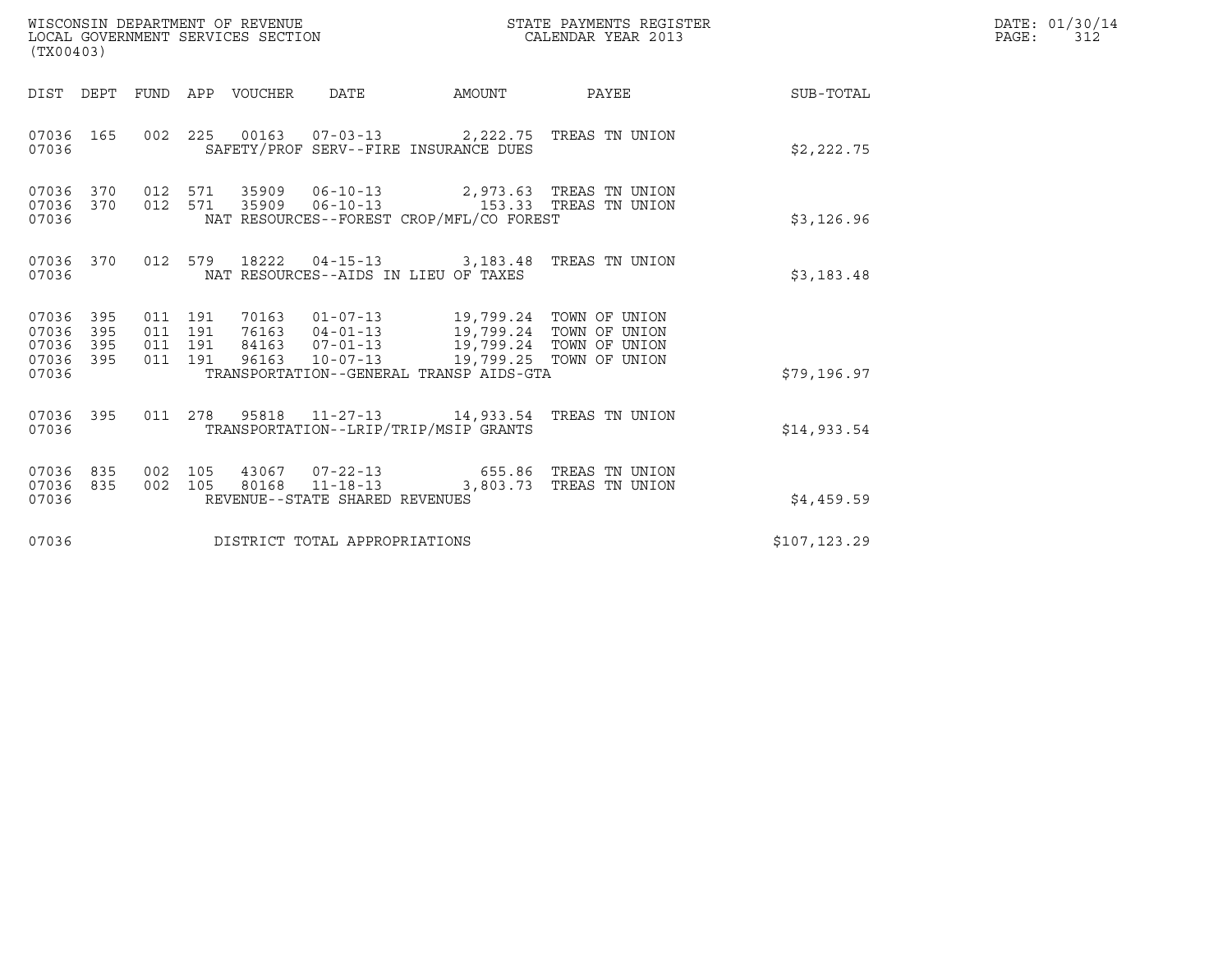| (TX00403)                                 |                          |                                          |         |       | WISCONSIN DEPARTMENT OF REVENUE<br>LOCAL GOVERNMENT SERVICES SECTION |                                                                                          | STATE PAYMENTS REGISTER<br>CALENDAR YEAR 2013                                                                                                                                           |              | DATE: 01/30/14<br>PAGE: 313 |
|-------------------------------------------|--------------------------|------------------------------------------|---------|-------|----------------------------------------------------------------------|------------------------------------------------------------------------------------------|-----------------------------------------------------------------------------------------------------------------------------------------------------------------------------------------|--------------|-----------------------------|
|                                           |                          |                                          |         |       |                                                                      |                                                                                          | DIST DEPT FUND APP VOUCHER DATE AMOUNT PAYEE TO SUB-TOTAL                                                                                                                               |              |                             |
| 07038 165<br>07038                        |                          |                                          |         |       |                                                                      | SAFETY/PROF SERV--FIRE INSURANCE DUES                                                    | 002 225 00164 07-03-13 4,504.65 TREAS TN WEBB LAKE                                                                                                                                      | \$4.504.65   |                             |
| 07038 370<br>07038                        |                          |                                          |         |       |                                                                      | 000 001 04DNR 10-23-13 297.91 TOWN WEBB LAKE<br>NAT RESOURCES-SEVERANCE/YIELD/WITHDRAWAL |                                                                                                                                                                                         | \$297.91     |                             |
| 07038 370<br>07038<br>07038               | 370                      | 012 571                                  | 012 571 |       |                                                                      | NAT RESOURCES--FOREST CROP/MFL/CO FOREST                                                 | 35910  06-10-13  2,828.62  TREAS TN WEBB LAKE<br>35910  06-10-13  300.59  TREAS TN WEBB LAKE                                                                                            | \$3,129.21   |                             |
| 07038                                     | 07038 370                |                                          |         |       | NAT RESOURCES--RU RECYCLING GRANT                                    |                                                                                          | 074  670  40283  05-20-13  2,288.80  TREAS TN WEBB LAKE                                                                                                                                 | \$2,288.80   |                             |
| 07038<br>07038<br>07038<br>07038<br>07038 | 395<br>395<br>395<br>395 | 011 191<br>011 191<br>011 191<br>011 191 |         | 96164 | $10 - 07 - 13$                                                       | TRANSPORTATION--GENERAL TRANSP AIDS-GTA                                                  | 70164   01-07-13   39,958.37   TOWN OF WEBB LAKE<br>76164   04-01-13   39,958.37   TOWN OF WEBB LAKE<br>84164   07-01-13   39,958.37   TOWN OF WEBB LAKE<br>39,958.39 TOWN OF WEBB LAKE | \$159,833.50 |                             |
| 07038 835<br>07038<br>07038               | 835                      | 002 105<br>002 105                       |         |       | REVENUE--STATE SHARED REVENUES                                       |                                                                                          | 43068  07-22-13  523.11 TREAS TN WEBB LAKE<br>80169  11-18-13  2,964.55  TREAS TN WEBB LAKE                                                                                             | \$3,487.66   |                             |
| 07038 835<br>07038                        |                          |                                          |         |       | REVENUE--EXEMPT COMPUTER AID                                         |                                                                                          | 002 109 02138 07-22-13 16.00 TREAS TN WEBB LAKE                                                                                                                                         | \$16.00      |                             |
| 07038                                     |                          |                                          |         |       | DISTRICT TOTAL APPROPRIATIONS                                        |                                                                                          |                                                                                                                                                                                         | \$173,557.73 |                             |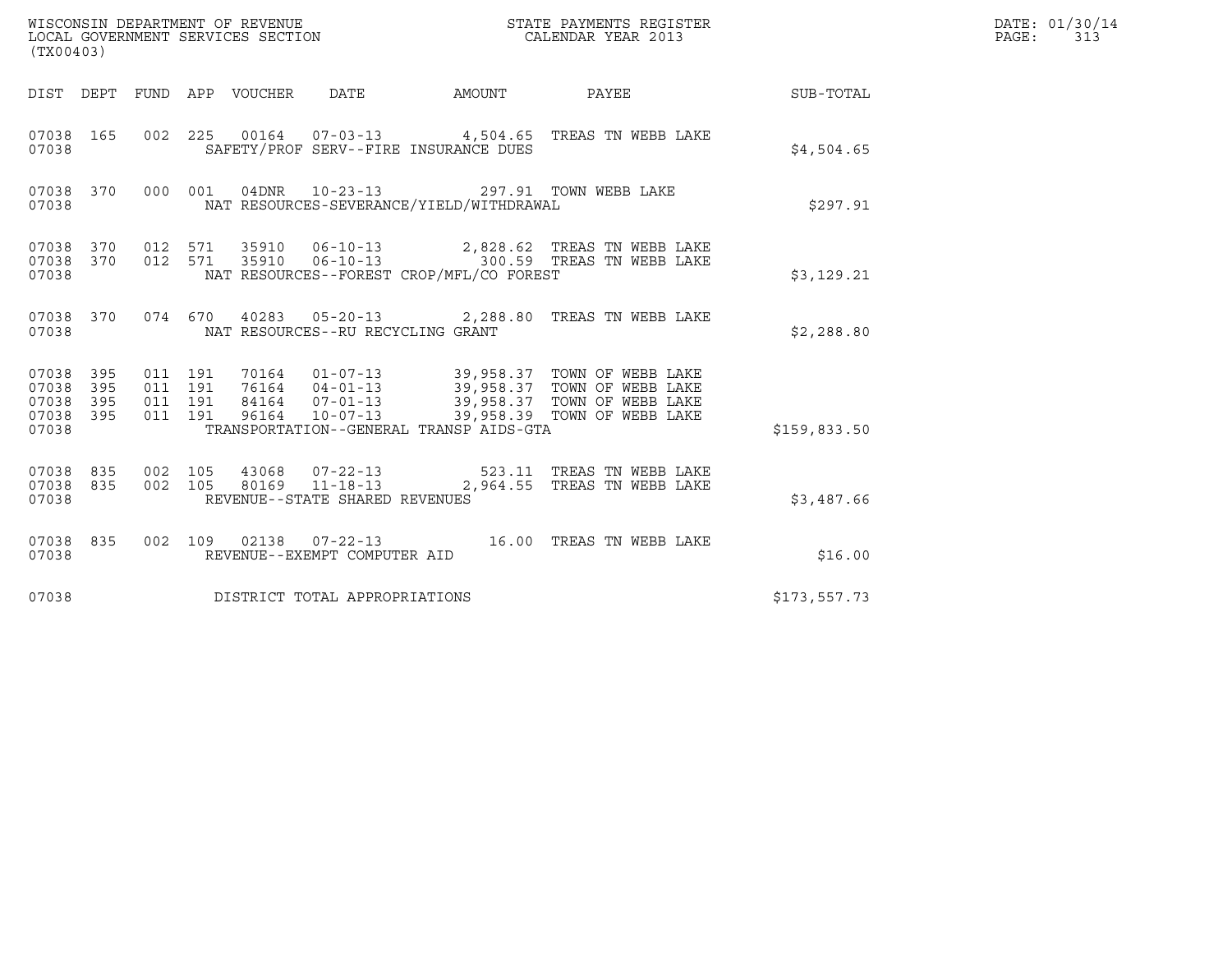| WISCONSIN DEPARTMENT OF REVENUE   | STATE PAYMENTS REGISTER | DATE: 01/30/14 |
|-----------------------------------|-------------------------|----------------|
| LOCAL GOVERNMENT SERVICES SECTION | CALENDAR YEAR 2013      | PAGE:          |

| (TX00403)                                 |                          |                          |                          | WISCONSIN DEPARTMENT OF REVENUE<br>LOCAL GOVERNMENT SERVICES SECTION |                                                                                                                 | STATE PAYMENTS REGISTER<br>CALENDAR YEAR 2013 |                                                                                                                          |               |  |
|-------------------------------------------|--------------------------|--------------------------|--------------------------|----------------------------------------------------------------------|-----------------------------------------------------------------------------------------------------------------|-----------------------------------------------|--------------------------------------------------------------------------------------------------------------------------|---------------|--|
| DIST                                      | DEPT                     | FUND                     | APP                      | VOUCHER                                                              | <b>DATE</b>                                                                                                     | AMOUNT                                        | PAYEE                                                                                                                    | SUB-TOTAL     |  |
| 07040<br>07040                            | 165                      | 002                      | 225                      | 00165                                                                | $07 - 03 - 13$<br>SAFETY/PROF SERV--FIRE INSURANCE DUES                                                         | 715.86                                        | TREAS TN WEST MARSHLAND                                                                                                  | \$715.86      |  |
| 07040<br>07040<br>07040                   | 370<br>370               | 000<br>000               | 001<br>001               | 03DNR<br>04DNR                                                       | $07 - 03 - 13$<br>$10 - 23 - 13$<br>NAT RESOURCES-SEVERANCE/YIELD/WITHDRAWAL                                    |                                               | 366.67   TREAS  TOWN  WEST  MARSHLAND<br>562.02   TOWN  WEST  MARSHLAND                                                  | \$928.69      |  |
| 07040<br>07040                            | 370<br>370               | 002<br>002               | 503<br>503               | 15592<br>15592                                                       | $02 - 06 - 13$<br>$02 - 06 - 13$                                                                                | 20,142.96<br>12,708.95                        | TREAS TN WEST MARSHLAND<br>TREAS TN WEST MARSHLAND<br><b>TOWN SHARE 3996.65</b>                                          |               |  |
| 07040                                     |                          |                          |                          |                                                                      | NAT RESOURCES--AIDS IN LIEU OF TAXES                                                                            |                                               |                                                                                                                          | \$32,851.91   |  |
| 07040<br>07040<br>07040                   | 370<br>370               | 012<br>012               | 571<br>571               | 35911<br>35911                                                       | $06 - 10 - 13$<br>$06 - 10 - 13$<br>NAT RESOURCES--FOREST CROP/MFL/CO FOREST                                    |                                               | 304.07 TREAS TN WEST MARSHLAND<br>1,195.57 TREAS TN WEST MARSHLAND                                                       | \$1,499.64    |  |
| 07040<br>07040<br>07040<br>07040          | 370<br>370<br>370        | 012<br>012<br>012        | 579<br>579<br>579        | 18223<br>18223                                                       | $04 - 15 - 13$<br>18223 04-15-13<br>$04 - 15 - 13$<br>NAT RESOURCES--AIDS IN LIEU OF TAXES                      |                                               | 4,060.39 TREAS TN WEST MARSHLAND<br>19,732.23 TREAS TN WEST MARSHLAND<br>1,296.48 TREAS TOWN WEST MARSHLAND              | \$25,089.10   |  |
| 07040<br>07040<br>07040<br>07040<br>07040 | 395<br>395<br>395<br>395 | 011<br>011<br>011<br>011 | 191<br>191<br>191<br>191 | 70165<br>76165<br>84165<br>96165                                     | $01 - 07 - 13$<br>$04 - 01 - 13$<br>$07 - 01 - 13$<br>$10 - 07 - 13$<br>TRANSPORTATION--GENERAL TRANSP AIDS-GTA | 47,521.35<br>47,521.38                        | 47,521.35 TOWN OF WEST MARSHLAND<br>47,521.35 TOWN OF WEST MARSHLAND<br>TOWN OF WEST MARSHLAND<br>TOWN OF WEST MARSHLAND | \$190,085.43  |  |
| 07040<br>07040<br>07040                   | 835<br>835               | 002<br>002               | 105<br>105               | 43069<br>80170                                                       | $07 - 22 - 13$<br>$11 - 18 - 13$<br>REVENUE--STATE SHARED REVENUES                                              | 18,706.73                                     | 3,301.19 TREAS TN WEST MARSHLAND<br>TREAS TN WEST MARSHLAND                                                              | \$22,007.92   |  |
| 07040<br>07040                            | 835                      | 002                      | 501                      | 00001                                                                | $02 - 01 - 13$<br>DOA-PAYMENT FOR MUNICIPAL SERVICES AID                                                        | 75.17                                         | TREAS TN WEST MARSHLAND                                                                                                  | \$75.17       |  |
| 07040                                     |                          |                          |                          |                                                                      | DISTRICT TOTAL APPROPRIATIONS                                                                                   |                                               |                                                                                                                          | \$273, 253.72 |  |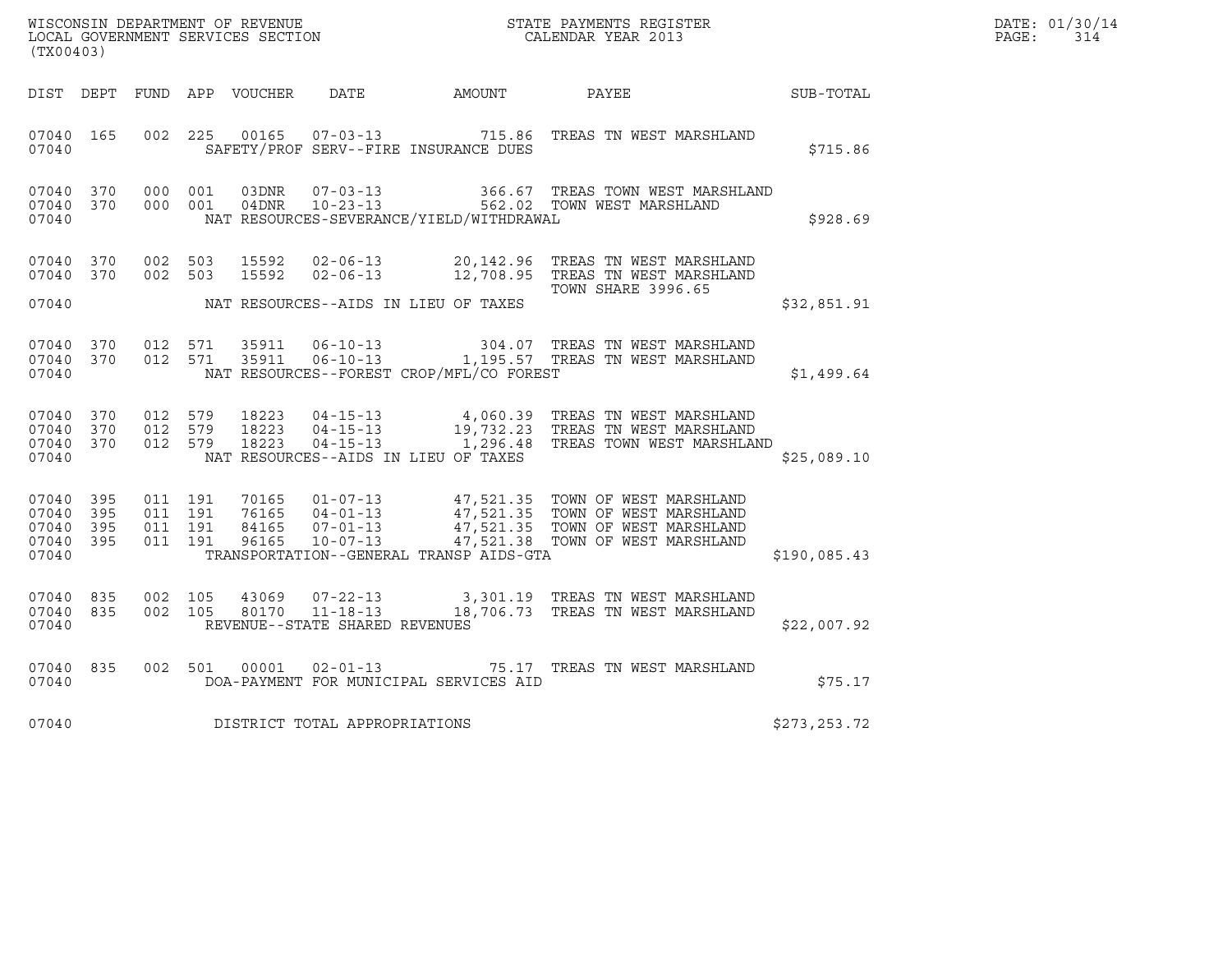| (TX00403)                                         |            |                                          |         |       | WISCONSIN DEPARTMENT OF REVENUE<br>LOCAL GOVERNMENT SERVICES SECTION |                                          | STATE PAYMENTS REGISTER<br>CALENDAR YEAR 2013                                                                                                                                                        |              | DATE: 01/30/14<br>PAGE: 315 |
|---------------------------------------------------|------------|------------------------------------------|---------|-------|----------------------------------------------------------------------|------------------------------------------|------------------------------------------------------------------------------------------------------------------------------------------------------------------------------------------------------|--------------|-----------------------------|
| DIST DEPT                                         |            |                                          |         |       |                                                                      | FUND APP VOUCHER DATE AMOUNT PAYEE       |                                                                                                                                                                                                      | SUB-TOTAL    |                             |
| 07042 165<br>07042                                |            |                                          |         |       |                                                                      | SAFETY/PROF SERV--FIRE INSURANCE DUES    | 002  225  00166  07-03-13  3,483.06  TREAS  TN  WOOD RIVER                                                                                                                                           | \$3,483.06   |                             |
| 07042 370                                         |            |                                          |         |       |                                                                      |                                          | 002 503 15593 02-06-13 8,724.14 TREAS TN WOOD RIVER                                                                                                                                                  |              |                             |
| 07042                                             |            |                                          |         |       |                                                                      | NAT RESOURCES--AIDS IN LIEU OF TAXES     | <b>TOWN SHARE 1212.70</b>                                                                                                                                                                            | \$8,724.14   |                             |
| 07042 370<br>07042                                |            |                                          |         |       |                                                                      | NAT RESOURCES--FOREST CROP/MFL/CO FOREST | 012 571 35912 06-10-13 70.97 TREAS TN WOOD RIVER                                                                                                                                                     | \$70.97      |                             |
| 07042 370<br>07042                                |            | 07042 370 012 579                        | 012 579 |       |                                                                      | NAT RESOURCES--AIDS IN LIEU OF TAXES     | 18224   04-15-13   4.75   TREAS TN WOOD RIVER<br>18224   04-15-13   419.62   TREAS TN WOOD RIVER                                                                                                     | \$424.37     |                             |
| 07042 395<br>07042<br>07042<br>07042 395<br>07042 | 395<br>395 | 011 191<br>011 191<br>011 191<br>011 191 |         |       |                                                                      | TRANSPORTATION--GENERAL TRANSP AIDS-GTA  | 70166  01-07-13  25,710.96  TOWN OF WOOD RIVER<br>76166  04-01-13  25,710.96  TOWN OF WOOD RIVER<br>84166  07-01-13  25,710.96  TOWN OF WOOD RIVER<br>96166  10-07-13  25,710.98  TOWN OF WOOD RIVER | \$102,843.86 |                             |
| 07042<br>07042 835<br>07042                       | 835        | 002 105<br>002 105                       |         | 80171 | REVENUE--STATE SHARED REVENUES                                       |                                          | 43070  07-22-13  3,596.98  TREAS TN WOOD RIVER<br>11-18-13 19,710.30 TREAS TN WOOD RIVER                                                                                                             | \$23,307.28  |                             |
| 07042 835<br>07042                                |            |                                          |         |       | REVENUE--EXEMPT COMPUTER AID                                         |                                          | 002 109 02139 07-22-13 145.00 TREAS TN WOOD RIVER                                                                                                                                                    | \$145.00     |                             |
| 07042                                             |            |                                          |         |       | DISTRICT TOTAL APPROPRIATIONS                                        |                                          |                                                                                                                                                                                                      | \$138,998.68 |                             |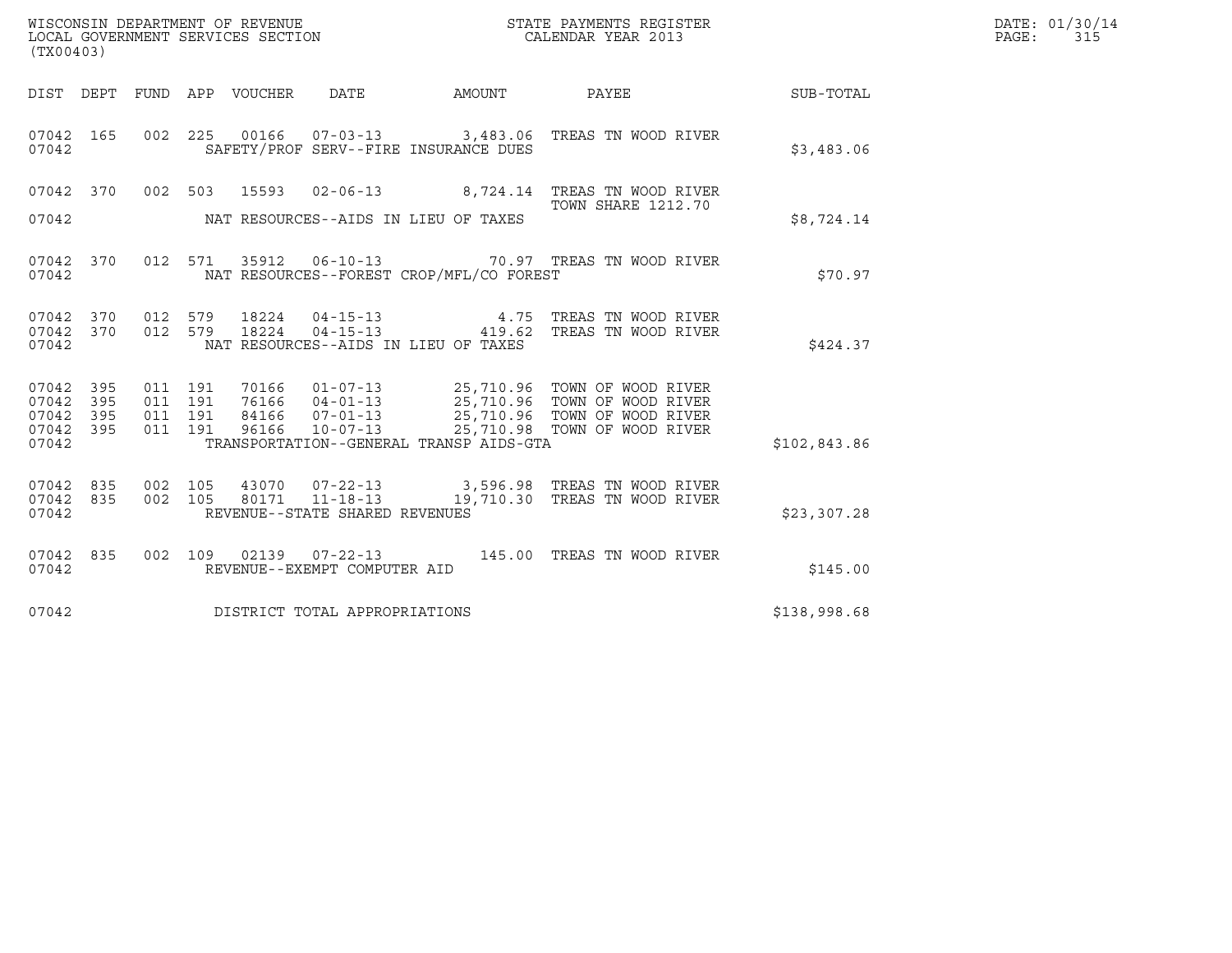| WISCONSIN DEPARTMENT OF REVENUE   | STATE PAYMENTS REGISTER | DATE: 01/30/14 |
|-----------------------------------|-------------------------|----------------|
| LOCAL GOVERNMENT SERVICES SECTION | CALENDAR YEAR 2013      | PAGE :         |

| WISCONSIN DEPARTMENT OF REVENUE<br>LOCAL GOVERNMENT SERVICES SECTION THE CONFIDENT STATE PAYMENTS REGISTER<br>(TWOOACO)<br>(TX00403) |  |  |  |  |                                                        |                                              |                                                                                                                                                                                                                 |              | DATE: 01/30/14<br>PAGE: 316 |
|--------------------------------------------------------------------------------------------------------------------------------------|--|--|--|--|--------------------------------------------------------|----------------------------------------------|-----------------------------------------------------------------------------------------------------------------------------------------------------------------------------------------------------------------|--------------|-----------------------------|
|                                                                                                                                      |  |  |  |  |                                                        |                                              | DIST DEPT FUND APP VOUCHER DATE AMOUNT PAYEE PAYER SUB-TOTAL                                                                                                                                                    |              |                             |
|                                                                                                                                      |  |  |  |  |                                                        | 07131 SAFETY/PROF SERV--FIRE INSURANCE DUES  | 07131 165 002 225 00167 07-03-13 2,342.81 TREAS VIL GRANTSBURG                                                                                                                                                  | \$2,342.81   |                             |
| 07131 370<br>07131 370<br>07131 370<br>07131                                                                                         |  |  |  |  |                                                        | NAT RESOURCES--AIDS IN LIEU OF TAXES         | 012 579 18225 04-15-13 364.45 TREAS VIL GRANTSBURG<br>012 579 18225 04-15-13 35.20 TREAS VIL GRANTSBURG<br>012 579 18225 04-15-13 18.94 TREAS VIL GRANTSBURG                                                    | \$418.59     |                             |
| 07131                                                                                                                                |  |  |  |  |                                                        | NAT RESOURCES--LAKES MANAGEMENT GRANTS       | $\begin{array}{cccc} 07131 & 370 & 012 & 663 & 00946 & 11-15-13 & 2,500.00 & \text{TREAS VII GRANTSBURG} \\ 07131 & 370 & 012 & 663 & 01022 & 11-27-13 & 2,500.00 & \text{TREAS VII GRANTSBURG} \end{array}$    | \$5,000.00   |                             |
|                                                                                                                                      |  |  |  |  |                                                        | 07131 TRANSPORTATION--HIGHWAY SAFETY-FEDERAL | 07131 395 011 185 93456 11-07-13 191.30 TREAS VIL GRANTSBURG                                                                                                                                                    | \$191.30     |                             |
| 07131 395<br>07131 395<br>07131 395<br>07131 395<br>07131                                                                            |  |  |  |  |                                                        |                                              | TRANSPORTATION--GENERAL TRANSP AIDS-GTA                                                                                                                                                                         | \$106,738.65 |                             |
|                                                                                                                                      |  |  |  |  |                                                        | 07131 TRANSPORTATION--LRIP/TRIP/MSIP GRANTS  | 07131 395 011 278 60951 01-03-13 5,795.00 TREAS VIL GRANTSBURG                                                                                                                                                  | \$5,795.00   |                             |
|                                                                                                                                      |  |  |  |  |                                                        | 07131 JUSTICE--LAW ENFORCEMENT TRAINING      | 07131 455 002 231 00301 02-08-13 480.00 TREAS VIL GRANTSBURG                                                                                                                                                    | \$480.00     |                             |
| 07131                                                                                                                                |  |  |  |  | REVENUE--STATE SHARED REVENUES                         |                                              | $\begin{array}{cccc} 07131 & 835 & 002 & 105 & 43071 & 07-22-13 & 73,844.93 & \text{TREAS VII GRANTSBURG} \\ 07131 & 835 & 002 & 105 & 80172 & 11-18-13 & 350,484.23 & \text{TREAS VII GRANTSBURG} \end{array}$ | \$424,329.16 |                             |
| 07131 835<br>07131                                                                                                                   |  |  |  |  | 002 109 05026 07-22-13<br>REVENUE--EXEMPT COMPUTER AID |                                              | 07131 835 002 109 02140 07-22-13 3,465.00 TREAS VIL GRANTSBURG<br>2,117.00 TREAS VIL GRANTSBURG                                                                                                                 | \$5,582.00   |                             |
| 07131 835<br>07131                                                                                                                   |  |  |  |  | 002 501 00001 02-01-13                                 | DOA-PAYMENT FOR MUNICIPAL SERVICES AID       | 5,638.71 TREAS VIL GRANTSBURG                                                                                                                                                                                   | \$5,638.71   |                             |
| 07131                                                                                                                                |  |  |  |  | DISTRICT TOTAL APPROPRIATIONS                          |                                              |                                                                                                                                                                                                                 | \$556,516.22 |                             |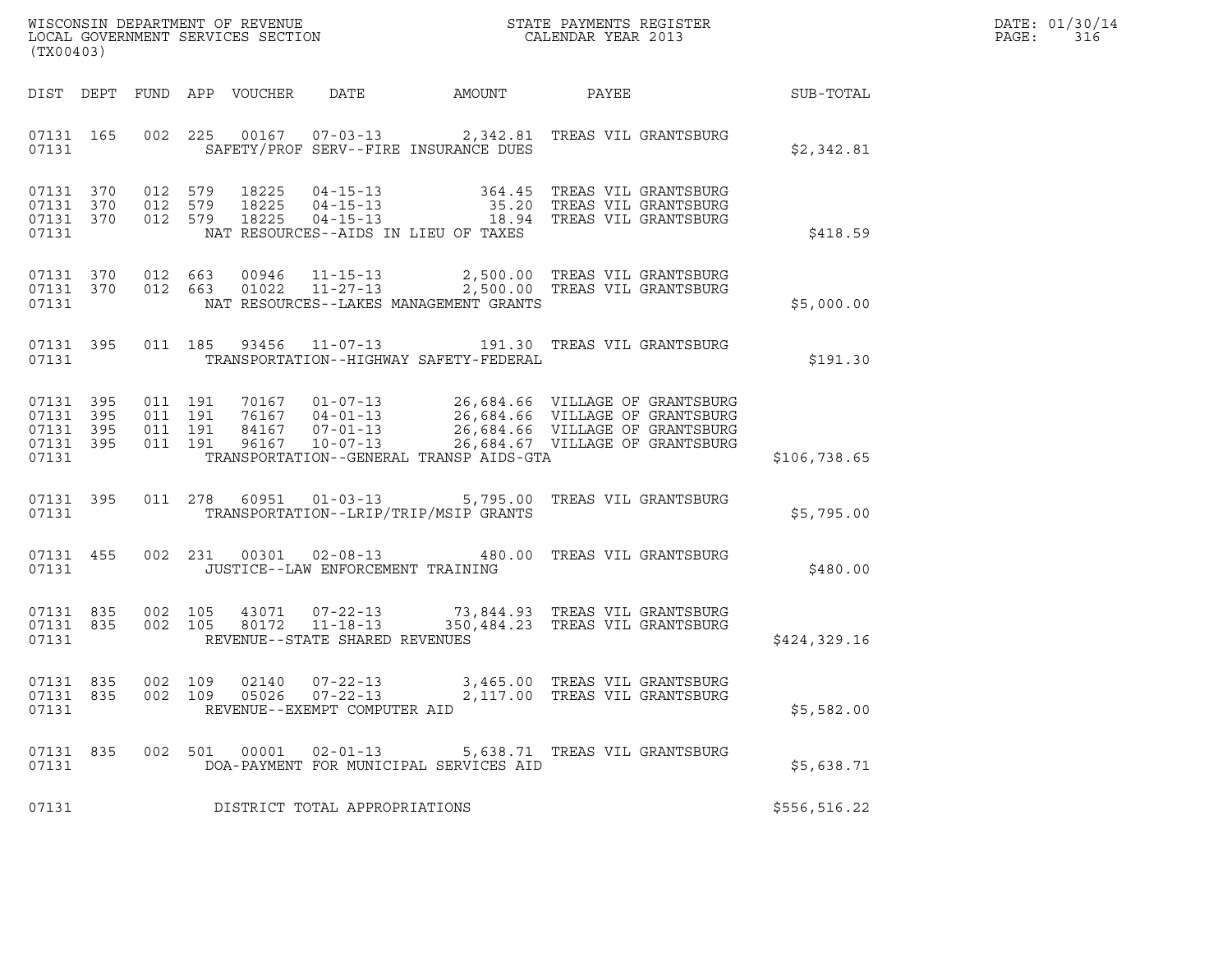| (TX00403)                                                                           |  |                                                     |                                          |       |                                                                  |                                          |                                                                                                                                                                                                                                          |               | DATE: 01/30/14<br>PAGE:<br>317 |
|-------------------------------------------------------------------------------------|--|-----------------------------------------------------|------------------------------------------|-------|------------------------------------------------------------------|------------------------------------------|------------------------------------------------------------------------------------------------------------------------------------------------------------------------------------------------------------------------------------------|---------------|--------------------------------|
|                                                                                     |  |                                                     |                                          |       |                                                                  |                                          |                                                                                                                                                                                                                                          |               |                                |
| 07181                                                                               |  |                                                     |                                          |       |                                                                  | SAFETY/PROF SERV--FIRE INSURANCE DUES    | 07181 165 002 225 00168 07-03-13 2,463.34 TREAS VIL SIREN                                                                                                                                                                                | \$2,463.34    |                                |
| 07181                                                                               |  |                                                     |                                          |       |                                                                  | NAT RESOURCES--AIDS IN LIEU OF TAXES     | 07181 370 012 579 18226 04-15-13 21.46 TREAS VIL SIREN                                                                                                                                                                                   | \$21.46       |                                |
| 07181 395<br>07181 395<br>07181 395<br>07181 395<br>07181 395<br>07181 395<br>07181 |  | 011 185<br>011 185<br>011 185<br>011 185<br>011 185 | 011 185                                  |       |                                                                  | TRANSPORTATION--HIGHWAY SAFETY-FEDERAL   | 79227 07-01-13 724.80 TREAS VIL SIREN<br>81586 07-22-13 1,667.68 TREAS VIL SIREN<br>85522 08-26-13 1,496.25 TREAS VIL SIREN<br>85522 08-26-13 1,554.79 TREAS VIL SIREN<br>90510 10-15-13 2,257.58 TREAS VIL SIREN<br>90510 10-15-13 1,74 | \$9,445.62    |                                |
| 07181 395<br>07181 395<br>07181 395<br>07181 395<br>07181                           |  |                                                     | 011 191<br>011 191<br>011 191<br>011 191 |       |                                                                  | TRANSPORTATION--GENERAL TRANSP AIDS-GTA  | 70168  01-07-13  21,265.86  VILLAGE OF SIREN<br>76168  04-01-13  21,265.86  VILLAGE OF SIREN<br>84168  07-01-13  21,265.86  VILLAGE OF SIREN<br>96168  10-07-13  21,265.87  VILLAGE OF SIREN                                             | \$85,063.45   |                                |
| 07181                                                                               |  |                                                     |                                          |       |                                                                  | TRANSPORTATION--LRIP/TRIP/MSIP GRANTS    | 07181 395 011 278 86403 09-03-13 5,795.62 TREAS VIL SIREN                                                                                                                                                                                | \$5,795.62    |                                |
| 07181 455<br>07181                                                                  |  |                                                     |                                          |       | JUSTICE--LAW ENFORCEMENT TRAINING                                |                                          | 002 231 00549 02-15-13 480.00 TREAS VIL SIREN                                                                                                                                                                                            | \$480.00      |                                |
| 07181 505<br>07181                                                                  |  |                                                     |                                          |       |                                                                  | DOA--JUSTICE-ASSISTANCE-FEDERAL ARRA FDS | 002 650 07436 02-27-13 4,775.00 TREAS VIL SIREN                                                                                                                                                                                          | \$4,775.00    |                                |
| 07181                                                                               |  |                                                     |                                          |       | DOA--HOUSING ASSISTANCE GRANTS                                   |                                          | 07181 505 002 743 06516 01-31-13 1,193.57 TREAS VIL SIREN<br>07181 505 002 743 07925 03-11-13 7,277.49 TREAS VIL SIREN                                                                                                                   | \$8,471.06    |                                |
| 07181 835<br>07181 835<br>07181                                                     |  | 002 105                                             | 002 105                                  | 80173 | $11 - 18 - 13$<br>REVENUE--STATE SHARED REVENUES                 |                                          | 43072  07-22-13  28,980.62  TREAS VIL SIREN<br>141,863.14 TREAS VIL SIREN                                                                                                                                                                | \$170,843.76  |                                |
| 07181 835<br>07181 835<br>07181                                                     |  |                                                     | 002 109<br>002 109                       | 02141 | $07 - 22 - 13$<br>05027 07-22-13<br>REVENUE--EXEMPT COMPUTER AID |                                          | 475.00 TREAS VIL SIREN<br>516.00 TREAS VIL SIREN                                                                                                                                                                                         | \$991.00      |                                |
| 07181 835<br>07181                                                                  |  |                                                     |                                          |       | REVENUE--LOTTERY CREDIT -                                        |                                          | 021  363  35518  03-25-13   1,948.38  TREAS VIL SIREN                                                                                                                                                                                    | \$1,948.38    |                                |
| 07181                                                                               |  |                                                     |                                          |       | DISTRICT TOTAL APPROPRIATIONS                                    |                                          |                                                                                                                                                                                                                                          | \$290, 298.69 |                                |